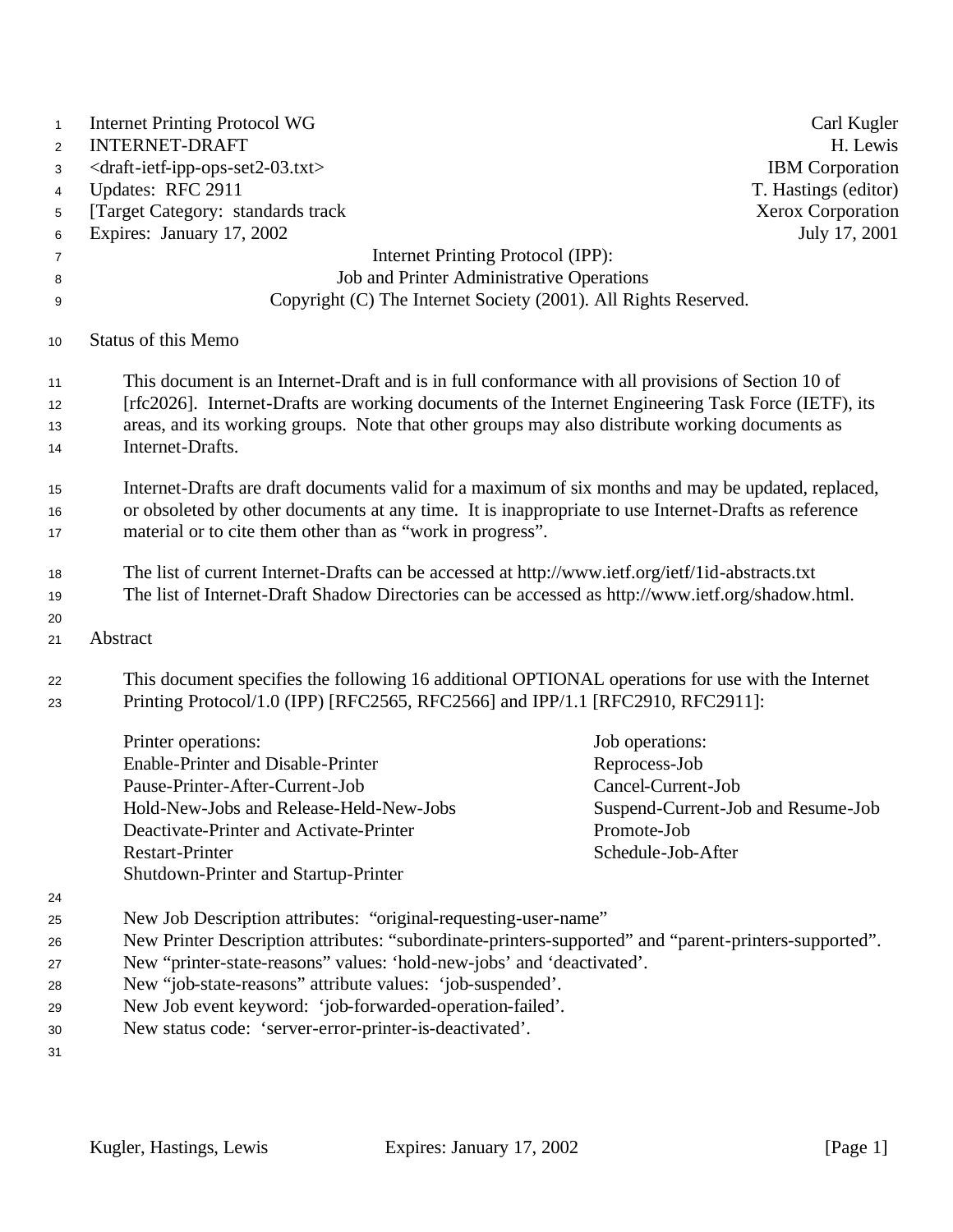32

33

34

35

36

37

38

39

40

41

42

43

44

 $\bf 45$ 

46

47

48

49

50

51

52

53

54

55

56

57

58

59

60

61

62

63

64

65

66

67

**Table of Contents**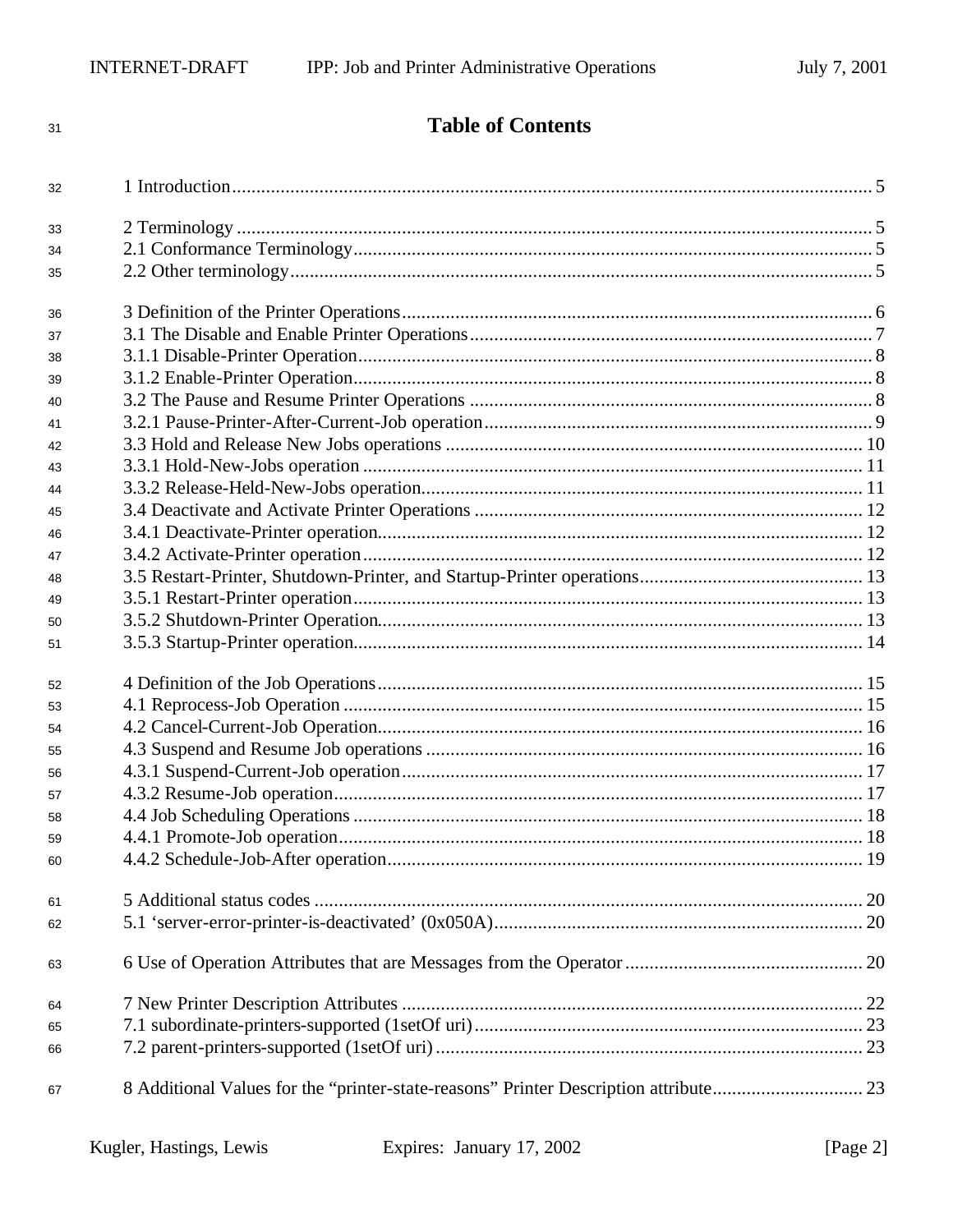| 68  |                                                                                                       |  |
|-----|-------------------------------------------------------------------------------------------------------|--|
| 69  |                                                                                                       |  |
|     |                                                                                                       |  |
| 70  |                                                                                                       |  |
| 71  |                                                                                                       |  |
| 72  |                                                                                                       |  |
| 73  | 11 Use of the Printer object to represent IPP Printer Fan-Out and IPP Printer Fan-In  24              |  |
| 74  |                                                                                                       |  |
| 75  |                                                                                                       |  |
| 76  | 11.3 Printer object attributes used to represent Printer Fan-Out and Printer Fan-In 25                |  |
| 77  |                                                                                                       |  |
| 78  |                                                                                                       |  |
| 79  |                                                                                                       |  |
| 80  |                                                                                                       |  |
| 81  |                                                                                                       |  |
| 82  |                                                                                                       |  |
| 83  |                                                                                                       |  |
| 84  | 11.8.1 output-device-assigned (name(127)) Job Description attribute - from [RFC2911] 33               |  |
| 85  |                                                                                                       |  |
| 86  |                                                                                                       |  |
| 87  |                                                                                                       |  |
| 88  | 13.1 This section contains the registration information for IANA to add to the various IPP Registries |  |
| 89  | according to the procedures defined in RFC 2911 [RFC2911] section 6 to cover the definitions in this  |  |
| 90  |                                                                                                       |  |
| 91  |                                                                                                       |  |
| 92  | 13.2.1 Additional Keyword Attribute Value Registrations for the "job-state-reasons" attribute 35      |  |
| 93  | 13.2.2 Additional Keyword Attribute Value Registrations for the "printer-state-reasons" attribute 36  |  |
| 94  | 13.3 Additional Enum Attribute Value Registrations for the "operations-supported" Printer Attribute36 |  |
| 95  | 13.4 Additional keyword Attribute Value Registrations for the "notify-events" Subscription Template   |  |
| 96  |                                                                                                       |  |
| 97  |                                                                                                       |  |
| 98  |                                                                                                       |  |
| 99  |                                                                                                       |  |
| 100 |                                                                                                       |  |
| 101 |                                                                                                       |  |
| 102 |                                                                                                       |  |
|     |                                                                                                       |  |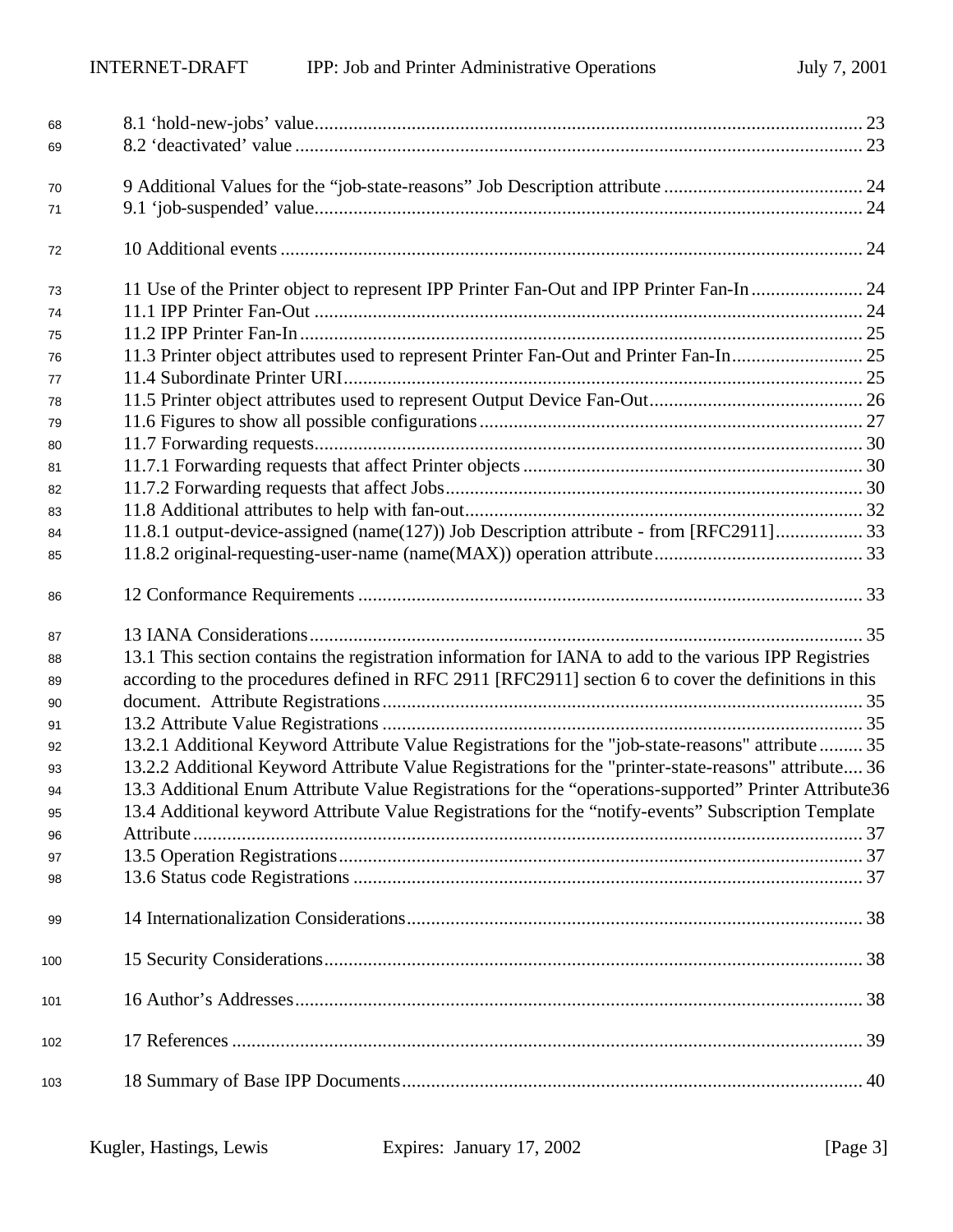| 104 |  |
|-----|--|
| 105 |  |

# **List of Tables**

| 107 |                                                                                       |  |
|-----|---------------------------------------------------------------------------------------|--|
| 108 |                                                                                       |  |
| 109 | Table 3 - State Transition Table for Pause-Printer-After-Current-Job operation 10     |  |
| 110 |                                                                                       |  |
| 111 |                                                                                       |  |
| 112 |                                                                                       |  |
| 113 |                                                                                       |  |
| 114 |                                                                                       |  |
| 115 |                                                                                       |  |
| 116 | Table 10- Conformance Requirement Dependencies for "printer-state-reasons" Values  34 |  |
| 117 | Table 11- Conformance Requirement Dependencies for "job-state-reasons" Values 35      |  |
|     |                                                                                       |  |

#### 

# **List of Figures**

| 121 |  |
|-----|--|
| 122 |  |
| 123 |  |
| 124 |  |
| 125 |  |
| 126 |  |
| 127 |  |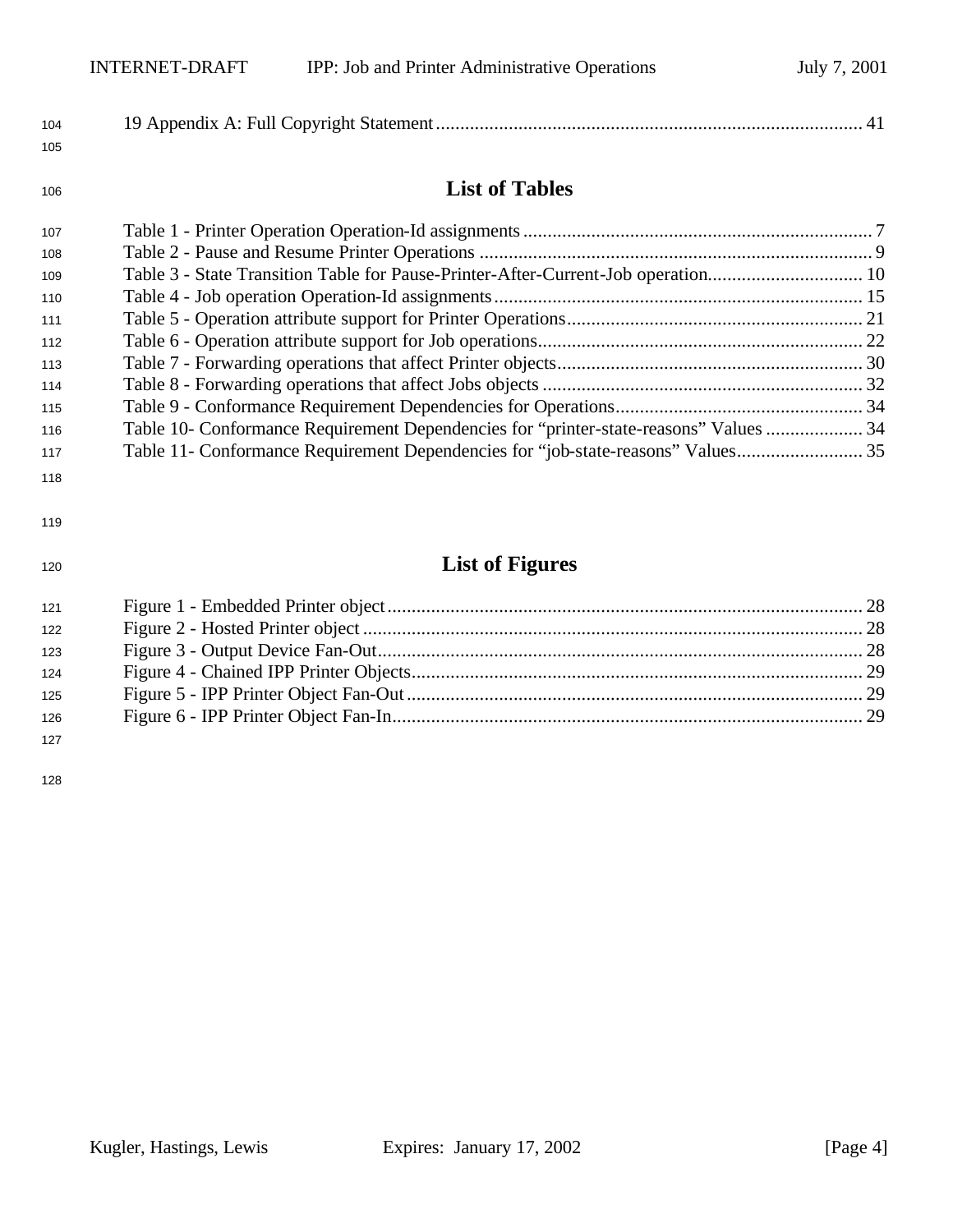## **1 Introduction**

 The Internet Printing Protocol (IPP) is an application level protocol that can be used for distributed printing using Internet tools and technologies. IPP version 1.1 ([RFC2911, RFC2910]) focuses on end user functionality with a few administrative operations included. This document defines additional OPTIONAL end user, operator, and administrator operations used to control Jobs and Printers. In addition, this document extends the semantic model of the Printer object by allowing them to be configured into trees and/or inverted trees that represent Printer object Fan-Out and Printer object Fan- In, respectively. The special case of a tree with only a single Subordinate node represents Chained 137 Printers. This document is a registration proposal for an extension to IPP/1.0 and IPP/1.1 following the registration procedures in those documents.

The requirements and use cases for this document are defined in [ipp-ops-admin-req].

## **2 Terminology**

This section defines terminology used throughout this document.

## **2.1 Conformance Terminology**

 Capitalized terms, such as MUST, MUST NOT, REQUIRED, SHOULD, SHOULD NOT, MAY, 144 NEED NOT, and OPTIONAL, have special meaning relating to conformance as defined in RFC 2119 [RFC2119] and [RFC2911] section 12.1. If an implementation supports the extension defined in this document, then these terms apply; otherwise, they do not. These terms define conformance to *this document only*; they do not affect conformance to other documents, unless explicitly stated otherwise.

### **2.2 Other terminology**

 This document uses terms such as "client", "Printer", "Job", "attributes", "keywords", and "support". These terms have special meaning and are defined in the model terminology [RFC2911] section 12.2.

- In addition, the following capitalized terms are defined:
- **IPP Printer object (or Printer for short) -** a software abstraction defined by [RFC2911].
- **Printer Operation an operation whose target is an IPP Printer object and whose effect is on the Printer object.**
- **Output Device** the physical imaging mechanism that an IPP Printer controls. Note: while this term is capitalized in this specification (but not in [RFC2911]), there is no formal object called an Output Device defined in this document (or [RFC2911]).
- **Output Device Fan-Out** a configuration in which an IPP Printer controls more that one output-device.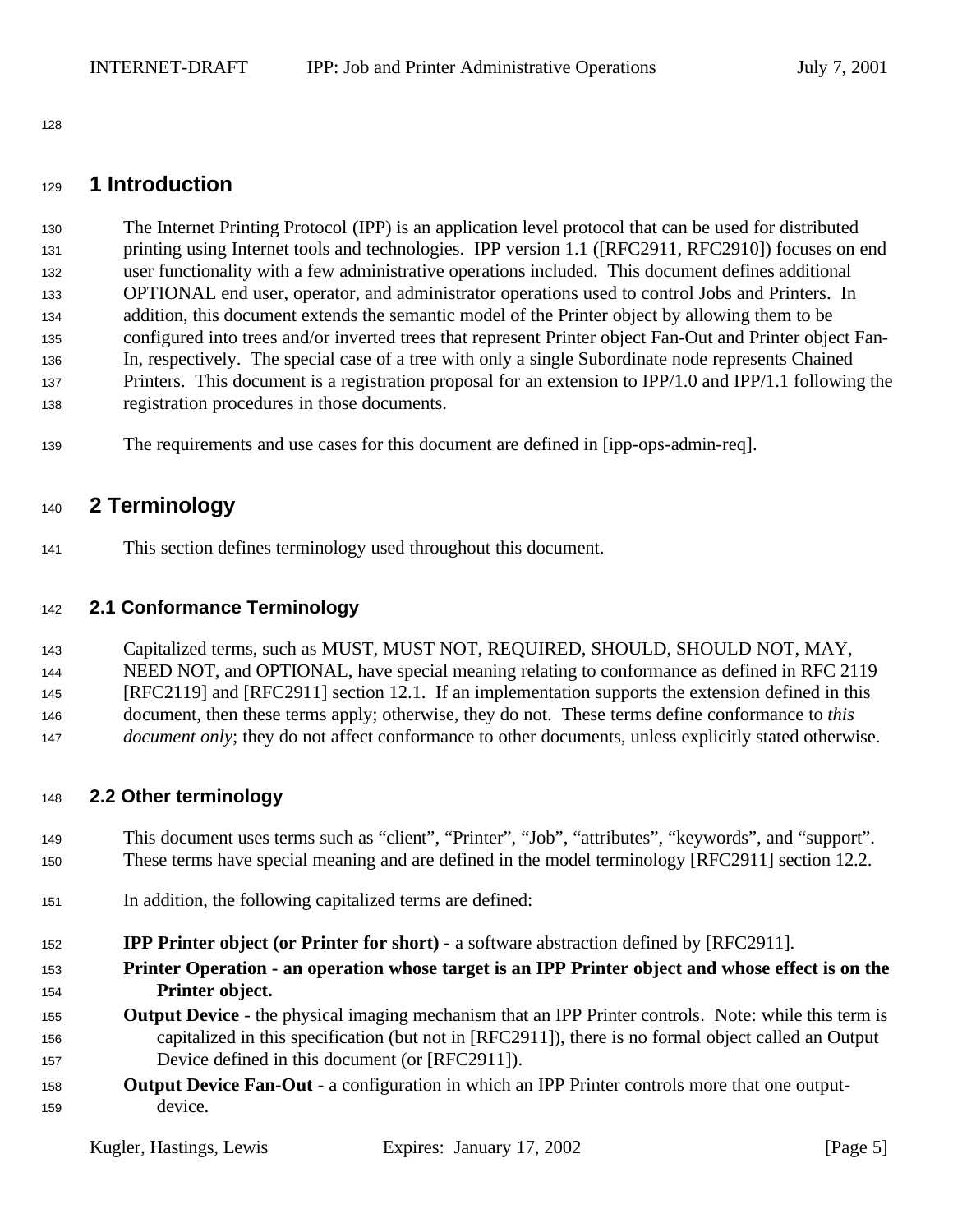- **Printer Fan**-**Out**  a configuration in which an IPP Printer object controls more than one Subordinate IPP Printer object.
- **Printer Fan-In** a configuration in which an IPP Printer object is controlled by more than one IPP Printer object.
- **Subordinate Printer**  an IPP Printer object that is controlled by another IPP Printer object. Such a Subordinate Printer MAY have one or more Subordinate Printers.
- **Leaf Printer**  a Subordinate Printer that has no Subordinate Printers.
- **Non**-**Leaf Printer** an IPP Printer object that has one or more Subordinate Printers.
- **Chained Printer**  a Non-Leaf Printer that has exactly one Subordinate Printer.
- **Job Creation operations**  IPP operations that create a Job object: Print-Job, Print-URI, and Create-Job.

## **3 Definition of the Printer Operations**

- All Printer Operations are directed at Printer objects. A client MUST always supply the "printer-uri"
- operation attribute in order to identify the correct target of the operation. These descriptions assume all
- of the common semantics of IPP/1.1 Model and Semantics document [RFC2911] section 3.1.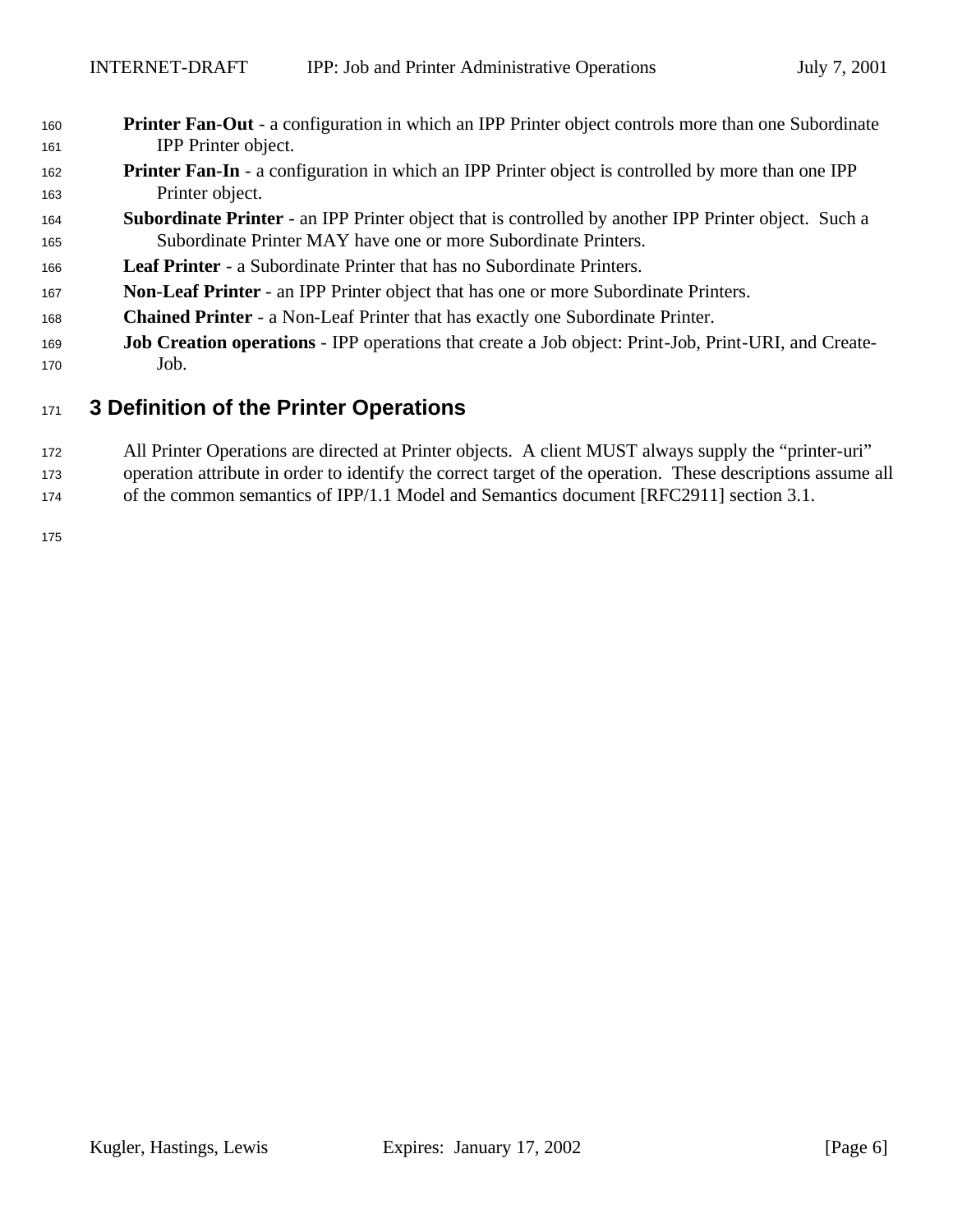<sup>176</sup> The Printer Operations defined in this document are summarized in Table 1:

| 177 | <b>Table 1 - Printer Operation Operation-Id assignments</b> |  |
|-----|-------------------------------------------------------------|--|
|-----|-------------------------------------------------------------|--|

| <b>Operation Name</b><br>Operation-Id |      | Brief description                                                                                                                                                          |
|---------------------------------------|------|----------------------------------------------------------------------------------------------------------------------------------------------------------------------------|
| <b>Enable-Printer</b>                 | 0x22 | Allows the target Printer to accept Job Creation<br>operations                                                                                                             |
| Disable-Printer                       | 0x23 | Prevents the target Printer from accepting Job Creation<br>operations                                                                                                      |
| Pause-Printer-After-<br>Current-Job   | 0x24 | Pause the Printer after the current job has been sent to<br>the Output Device.                                                                                             |
| Hold-New-Jobs                         | 0x25 | Finishes processing all currently pending jobs. Any new<br>jobs are placed in the 'pending-held' state.                                                                    |
| Release-Held-New-<br>Jobs             | 0x26 | Release all jobs to the 'pending' state that had been held<br>by the effect of a previous Hold-New-Jobs operation and<br>condition the Printer to no longer hold new jobs. |
| Deactivate-Printer                    | 0x27 | Puts the Printer into a read-only deactivated state.                                                                                                                       |
| Activate-Printer                      | 0x28 | Restores the Printer to normal activity                                                                                                                                    |
| <b>Restart-Printer</b>                | 0x29 | Restarts the target Printer and re-initializes the software                                                                                                                |
| Shutdown-Printer                      | 0x2A | Shuts down the target Printer so that it cannot be<br>restarted or queried                                                                                                 |
| Startup-Printer                       | 0x2B | Starts up the instance of the Printer object                                                                                                                               |

178

<sup>179</sup> All of the operations in this document are OPTIONAL for an IPP object to support. Unless the

<sup>180</sup> specification of an OPTIONAL operation requires support of another OPTIONAL operation,

<sup>181</sup> conforming implementations may support any combination of these operations. Many of the operations <sup>182</sup> come in pairs and so both are REQUIRED if either one is implemented.

### <sup>183</sup> **3.1 The Disable and Enable Printer Operations**

- <sup>184</sup> This section defines the OPTIONAL Disable-Printer and Enable-Printer operations that stop and start <sup>185</sup> the IPP Printer object from accepting new IPP jobs. If either of these operations are supported, both <sup>186</sup> MUST be supported.
- <sup>187</sup> These operations allow the operator to control whether or not the Printer will accept new Job Creation <sup>188</sup> (Print-Job, Print-URI, and Create-Job) operations. These operations have no other effect on the <sup>189</sup> Printer, so that the Printer continues to accept all other operations and continues to schedule and <sup>190</sup> process jobs normally. In other words, these operation control the "input of new jobs" to the IPP <sup>191</sup> Printer while the Pause and Resume operations (see section 3.2) independently control the "output of <sup>192</sup> new jobs" from the IPP Printer to the Output Device.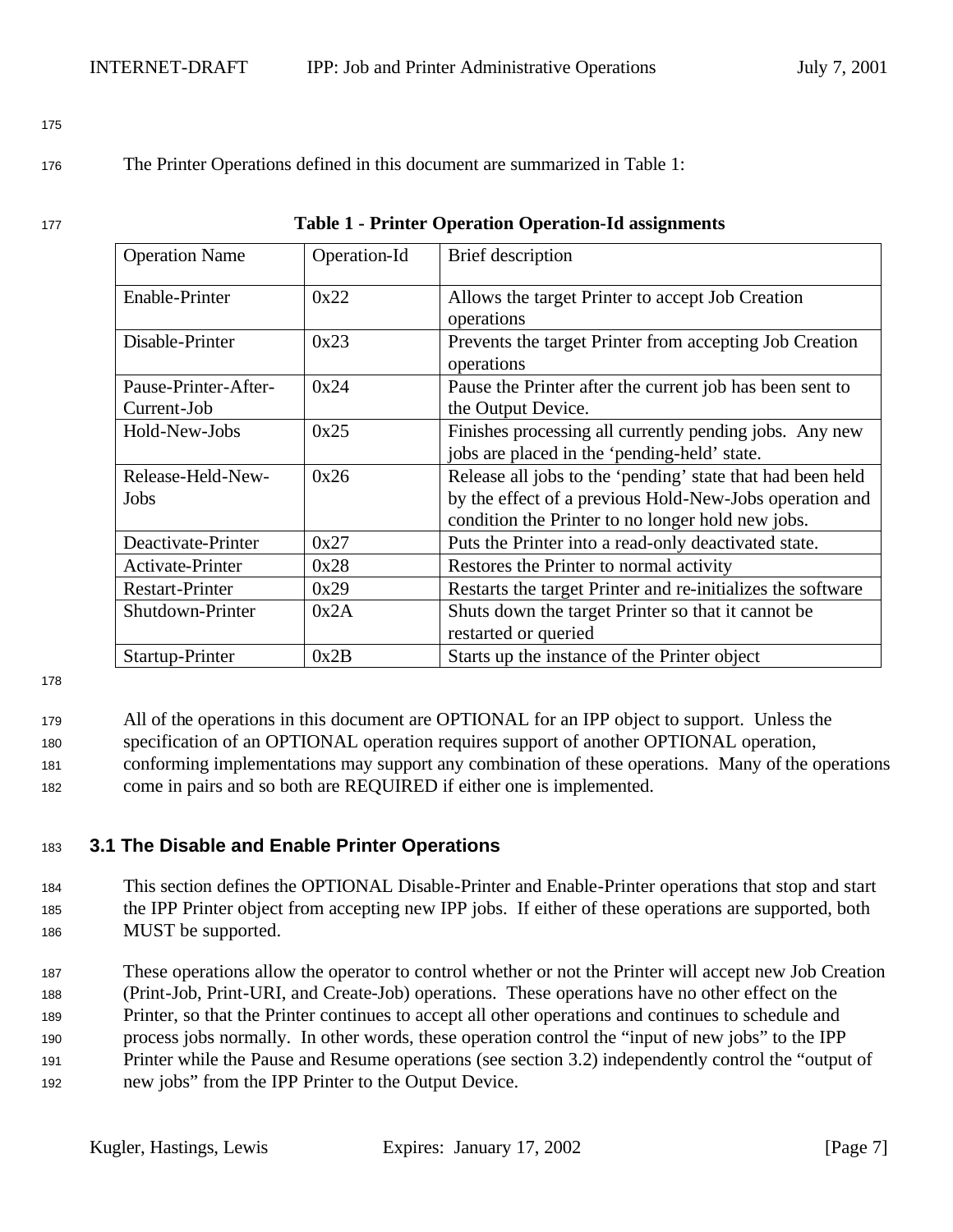#### **3.1.1 Disable-Printer Operation**

 This OPTIONAL operation allows a client to stop the Printer object from accepting new jobs, i.e., cause the Printer to reject subsequent Job Creation operations and return the 'server-error-not- accepting-jobs' status code. The Printer still accepts all other operations, including Validate-Job, Send- Document and Send-URI operations. Thus a Disable-Printer operation allows a client to continue submitting multiple documents of a multiple document job if the Create-Job operation had already been accepted. All previously created or submitted Jobs and currently processing Jobs continue unaffected.

 The IPP Printer MUST accept the request in any state. The Printer sets the value of its "printer-is- accepting-jobs" READ-ONLY Printer Description attribute to 'false' (see [RFC2911] section 4.4.20), no matter what the previous value was. This operation has no immediate or direct effect on the Printer's "printer-state" and "printer-state-reasons" attributes.

- *Access Rights:* The authenticated user (see [RFC2911] section 8.3) performing this operation must be an operator or administrator of the Printer object (see [RFC2911] Sections 1 and 8.5).
- The Disable-Printer Request and Disable-Printer Response have the same attribute groups and attributes as the Pause-Printer operation (see [RFC2911] sections 3.2.7.1 and 3.2.7.2), including the new "printer-message-from-operator" operation attribute (see section 6).

#### **3.1.2 Enable-Printer Operation**

- This OPTIONAL operation allows a client to start the Printer object accepting jobs, i.e., cause the Printer to accept subsequent Job Creation operations. The Printer still accepts all other operations. All previously submitted Jobs and currently processing Jobs continue unaffected.
- The IPP Printer MUST accept the request in any state. The Printer sets the value of its "printer-is- accepting-jobs" READ-ONLY Printer Description attribute to 'true' (see [RFC2911] section 4.4.20), no matter what the previous value was. This operation has no immediate or direction effect on the Printer's "printer-state" and "printer-state-reasons" attributes.
- *Access Rights:* The authenticated user (see [RFC2911] section 8.3) performing this operation must be an operator or administrator of the Printer object (see [RFC2911] Sections 1 and 8.5).
- The Enable-Printer Request and Enable-Printer Response have the same attribute groups and attributes as the Pause-Printer operation (see [RFC2911] sections 3.2.8.1 and 3.2.8.2), including the new "printer-message-from-operator" operation attribute (see section 6).

### **3.2 The Pause and Resume Printer Operations**

 This section leaves the OPTIONAL IPP/1.1 Pause-Printer (see [RFC2911] sections 3.2.7) to be ambiguous as to whether or not it stops the Printer immediately or after the current job and defines the OPTIONAL Pause-Printer-After-Current-Job operation to be after the current job. These operations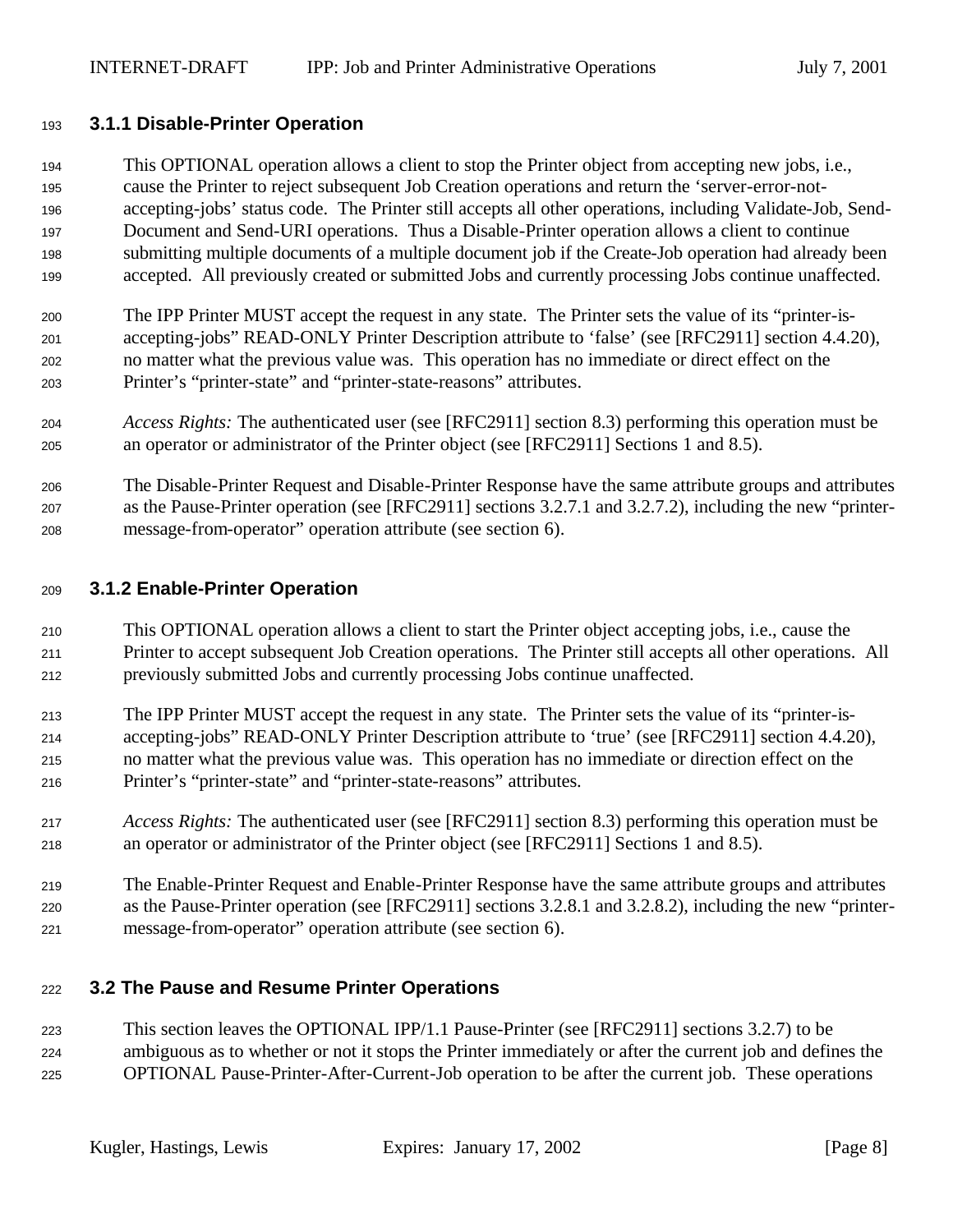affect the scheduling of IPP jobs. If either of these Pause Printer operations are supported, then the Resume-Printer operation MUST be supported.

 These operations allow the operator to control whether or not the Printer will send new IPP jobs to the associated Output Device(s) that the IPP Printer object represents. These operations have no other effect on the Printer, so that the Printer continues to accept all operations. In other words, these operation control the "output of new jobs" to the Output Device(s) while the Disable and Enable Printer Operations (see section 3.1) independently control the "input of new jobs" to the IPP Printer.

| Pause and Resume Printers       | Description                                              |
|---------------------------------|----------------------------------------------------------|
|                                 |                                                          |
| IPP/1.1 Pause Printer           | Stops the IPP Printer from sending new IPP Jobs to the   |
|                                 | Output Device(s) either immediately or after the current |
|                                 | job completes, depending on implementation, as defined   |
|                                 | in [RFC2911].                                            |
| Pause-Printer-After-Current-Job | Stops the IPP Printer from sending new IPP Jobs to the   |
|                                 | Output Device(s) after the current jobs finish           |
| Resume-Printer                  | Starts the IPP Printer sending IPP Jobs to the Output    |
|                                 | Device again.                                            |

## **Table 2 - Pause and Resume Printer Operations**

### **3.2.1 Pause-Printer-After-Current-Job operation**

 This OPTIONAL operation allows a client to stop the Printer object from starting to send IPP jobs to any of its Output Devices or Subordinate Printers. If the IPP Printer is in the middle of sending an IPP job to an Output Device or Subordinate Printer, the IPP Printer MUST complete sending that Job. However, after receiving this operation, the IPP Printer MUST NOT start to send any additional IPP jobs to any of its Output Devices or Subordinate Printers. In addition, after having received this operation, the IPP Printer MUST NOT start processing any more jobs, so additional jobs MUST NOT enter the 'processing' state.

 If the IPP Printer is not sending an IPP Job to the Output Device or Subordinate Printer (whether or not the Output Device or Subordinate Printer is busy processing any jobs), the IPP Printer object transitions immediately to the 'stopped' state by setting its "printer-state" attribute to 'stopped', removing the 'moving-to-paused' value, if present, from its "printer-state-reasons" attribute, and adding the 'paused' value to its "printer-state-reasons" attribute.

 If the implementation will take appreciable time to complete sending an IPP job that it has started sending to an Output Device or Subordinate Printer, the IPP Printer adds the 'moving-to-paused' value to the Printer object's "printer-state-reasons" attribute (see section [RFC2911] 4.4.12). When the IPP Printer has completed sending IPP jobs that it was in the process of sending, the Printer object transitions to the 'stopped' state by setting its "printer-state" attribute to 'stopped', removing the 'moving-to-paused' value, if present, from its "printer-state-reasons" attribute, and adding the 'paused' value to its "printer-state-reasons" attribute.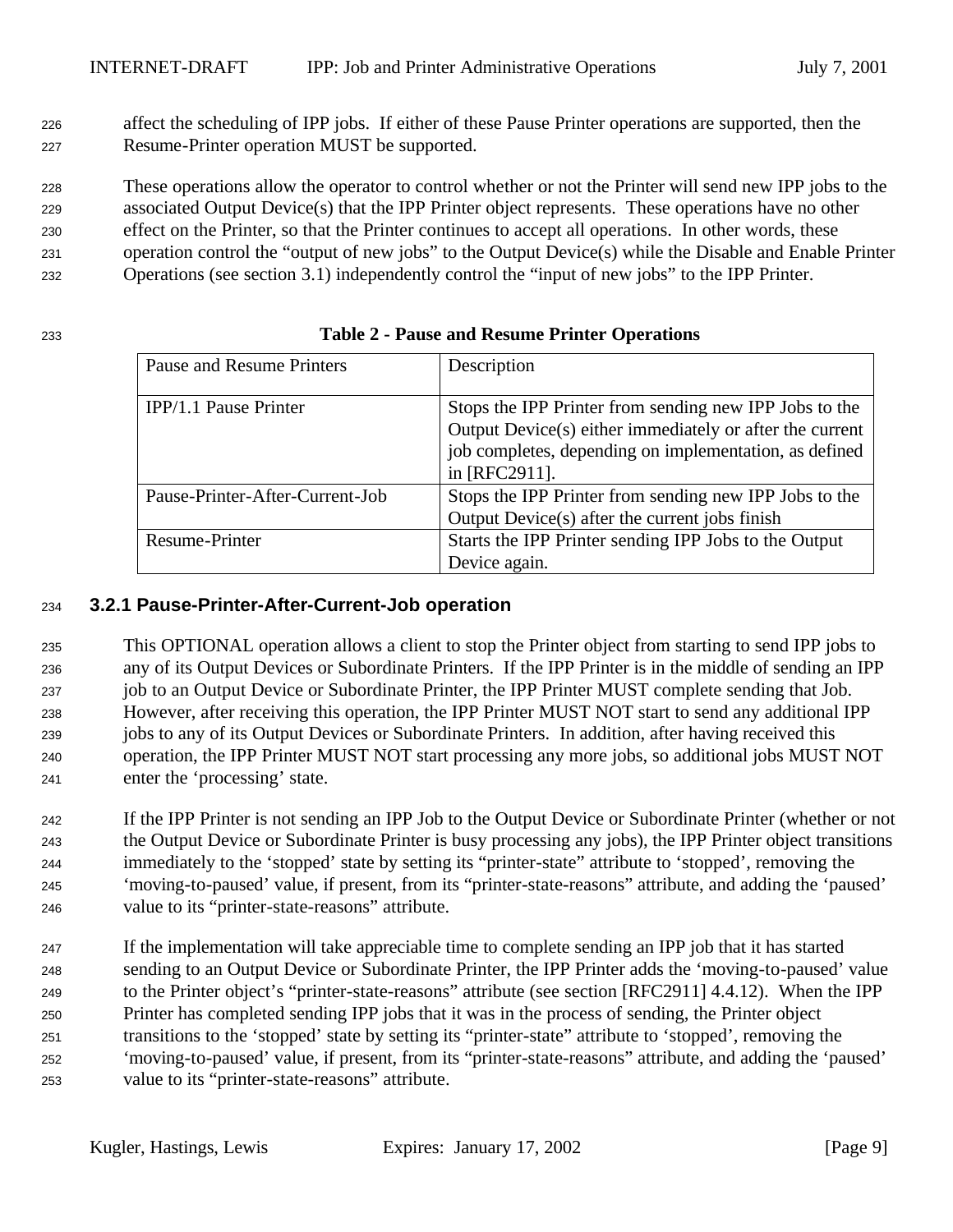<sup>254</sup> This operation MUST NOT affect the acceptance of Job Creation requests (see Disable-Printer section <sup>255</sup> 3.1.1).

 For any jobs that are 'pending' or 'pending-held', the 'printer-stopped' value of the jobs' "job-state- reasons" attribute also applies. However, the IPP Printer NEED NOT update those jobs' "job-state- reasons" attributes and only need return the 'printer-stopped' value when those jobs are queried using the Get-Job-Attributes or Get-Jobs operations (so-called "lazy evaluation").

<sup>260</sup> The IPP Printer MUST accept the request in any state and transition the Printer to the indicated new <sup>261</sup> "printer-state" and MUST add the indicated value to "printer-state-reasons" attribute before returning <sup>262</sup> as follows:

| Current         | <b>New</b>      | "printer-   | IPP Printer's response status code and action: |
|-----------------|-----------------|-------------|------------------------------------------------|
| "printer-state" | "printer-state" | state-      |                                                |
|                 |                 | reasons"    | REQUIRED/OPTIONAL state transition for         |
|                 |                 |             | a Printer to support                           |
|                 |                 |             |                                                |
| 'idle'          | 'stopped'       | 'paused'    | REQUIRED: 'successful-ok'                      |
| 'processing'    | 'processing'    | 'moving-to- | OPTIONAL: 'successful-ok';                     |
|                 |                 | paused'     | Later, when the IPP Printer has finished       |
|                 |                 |             | sending IPP jobs to an Output Device, the      |
|                 |                 |             | "printer-state" becomes 'stopped', and the     |
|                 |                 |             | 'paused' value replaces the 'moving-to-        |
|                 |                 |             | paused' value in the "printer-state-reasons"   |
|                 |                 |             | attribute                                      |
| 'processing'    | 'stopped'       | 'paused'    | REQUIRED: 'successful-ok'; the IPP Printer     |
|                 |                 |             | wasn't in the middle of sending an IPP job to  |
|                 |                 |             | an Output Device                               |
| 'stopped'       | 'stopped'       | 'paused'    | REQUIRED: 'successful-ok'                      |

#### <sup>263</sup> **Table 3 - State Transition Table for Pause-Printer-After-Current-Job operation**

264

<sup>265</sup> *Access Rights:* The authenticated user (see [RFC2911] section 8.3) performing this operation must be <sup>266</sup> an operator or administrator of the Printer object (see [RFC2911] Sections 1 and 8.5).

<sup>267</sup> The Pause-Printer-After-Current-Job Request and Pause-Printer-After-Current-Job Response have the <sup>268</sup> same attribute groups and attributes as the Pause-Printer operation (see [RFC2911] sections 3.2.7.1 and <sup>269</sup> 3.2.7.2), including the new "printer-message-from-operator" operation attribute (see section 6).

### <sup>270</sup> **3.3 Hold and Release New Jobs operations**

<sup>271</sup> This section defines operations to condition the Printer to hold any new jobs and to release them.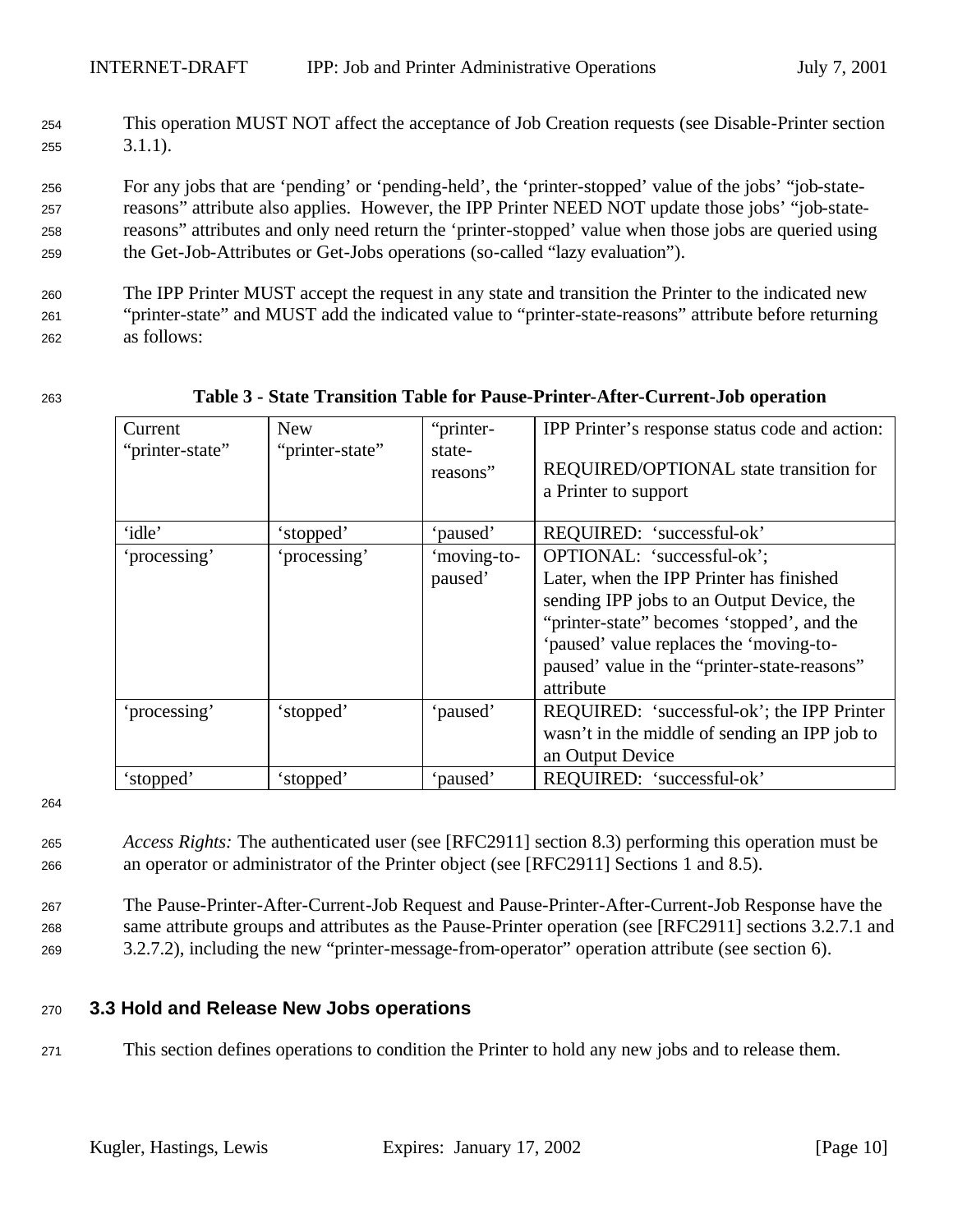#### **3.3.1 Hold-New-Jobs operation**

 This OPTIONAL operation allows a client to condition the Printer to complete the current 'pending' and 'processing' IPP Jobs but not start processing any subsequently created IPP Jobs. If the IPP Printer is in the middle of sending an IPP job to an Output Device or Subordinate Printer, the IPP Printer MUST complete sending that Job. Furthermore, the IPP Printer MUST send all of the current 'pending' IPP Jobs to the Output Device(s) or Subordinate IPP Printer object(s). Any subsequently received Job Creation operations will cause the IPP Printer to put the Job into the 'pending-held' state with the 'job-held-on-create' value being added to the job's "job-state-reasons" attribute. Thus all newly accepted jobs will be automatically held by the Printer.

- When the Printer completes all of the 'pending' and 'processing' jobs, it enters the 'idle' state as usual. An operator that is monitoring Printer state changes will know when the Printer has completed all current jobs because the Printer enters the 'idle' state.
- This operation MUST NOT affect the acceptance of Job Creation requests (see Disable-Printer section 3.1.1), except to put the Jobs into the 'pending-held' state, instead of the 'pending' or 'processing' state.
- The IPP Printer MUST accept the request in any state, MUST NOT transition the Printer to any other "printer-state", and MUST add the 'hold-new-jobs' value to the Printer's "printer-state-reasons" attribute (whether the value was present or not).
- *Access Rights:* The authenticated user (see [RFC2911] section 8.3) performing this operation must be an operator or administrator of the Printer object (see [RFC2911] Sections 1 and 8.5).
- The Hold-New-Jobs Request and Hold-New-Jobs Response have the same attribute groups and attributes as the Pause-Printer operation (see [RFC2911] sections 3.2.7.1 and 3.2.7.2), including the new "printer-message-from-operator" operation attribute (see section 6).

### **3.3.2 Release-Held-New-Jobs operation**

 This OPTIONAL operation allows a client to undo the effect of a previous Hold-New-Jobs operation. In particular, the Printer releases all of the jobs that it had held as a consequence of a Hold-New-Jobs operations, i.e., while the 'hold-new-jobs' value was present in the Printer's "printer-state-reasons" attribute. In addition, the Printer MUST accept this request in any state, MUST NOT transition the Printer to any other "printer-state", and MUST remove the 'hold-new-jobs' value from its "printer- state-reasons" attribute (whether the value was present or not) so that the Printer no longer holds newly created jobs.

- *Access Rights:* The authenticated user (see [RFC2911] section 8.3) performing this operation must be an operator or administrator of the Printer object (see [RFC2911] Sections 1 and 8.5).
- The Release-Held-New-Jobs Request and Release-Held-New-Jobs Response have the same attribute groups and attributes as the Pause-Printer operation (see [RFC2911] sections 3.2.7.1 and 3.2.7.2), including the new "printer-message-from-operator" operation attribute (see section 6).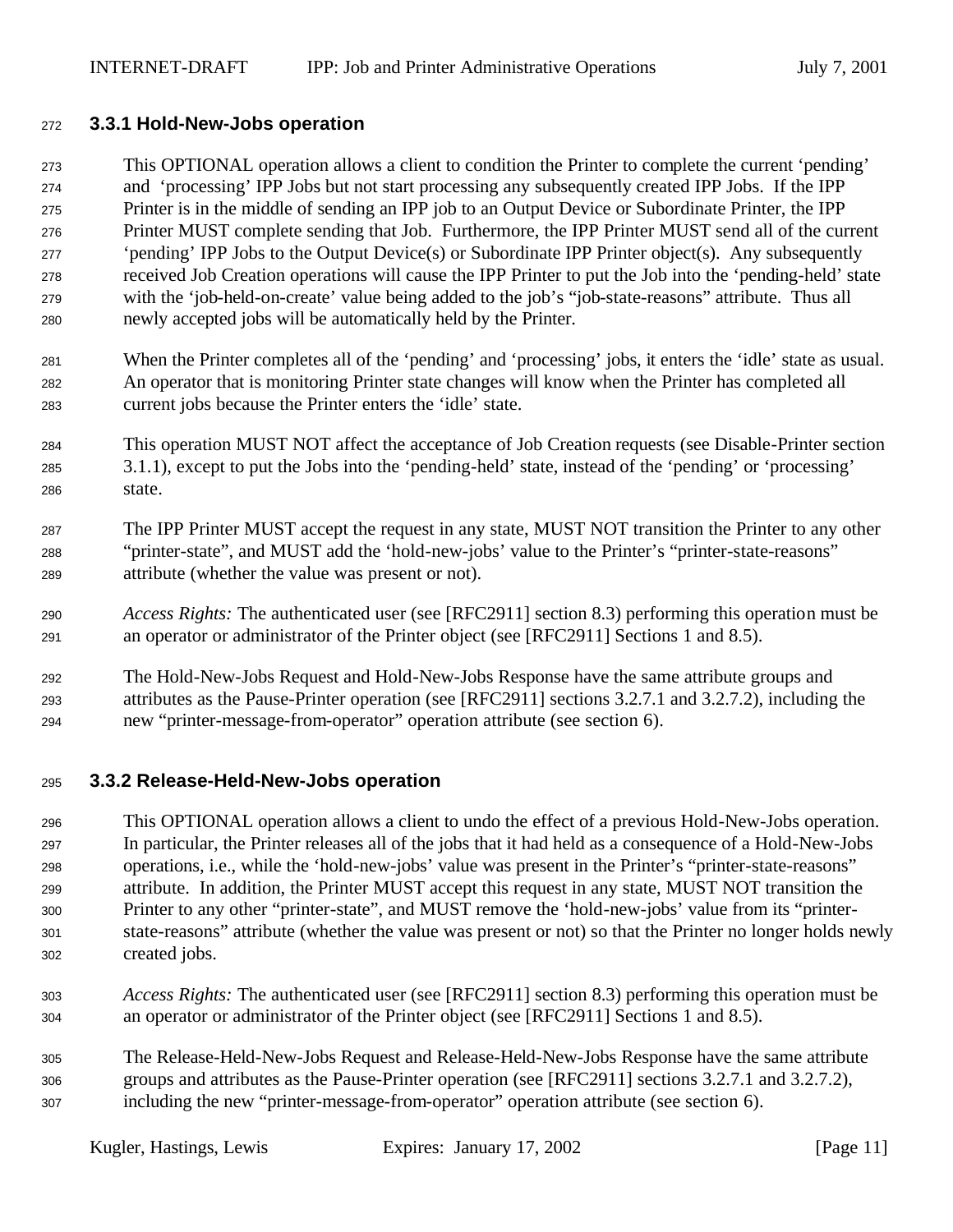#### **3.4 Deactivate and Activate Printer Operations**

- This section defines the OPTIONAL Deactivate-Printer and Activate-Printer operations that stop and start the IPP Printer object from accepting all requests except queries and performing work. If either of these operations are supported, both MUST be supported.
- These operations allow the operator to put the Printer into a dormant read-only condition and to take it out of such a condition. These operations are a combination of the Deactivate and Pause operations, plus preventing the acceptance of any other requests, except queries.

#### **3.4.1 Deactivate-Printer operation**

- This OPTIONAL operation allows a client to stop the Printer object from starting to send IPP jobs to any of its Output Devices or Subordinate Printers (Pause-Printer-After-Current-Job) and stop the Printer object from accepting any, but query requests. The Printer performs a Disable-Printer and a Pause-Printer-After-Current-Job operation immediately, including use of all of the "printer-state- reasons" if these two operations cannot be completed immediately. In addition, the Printer MUST immediately reject all requests, except Activate-Printer, queries (Get-Printer-Attributes, Get-Job- Attributes, Get-Jobs, etc.), Send-Document, and Send-URI (so that partial job submission can be completed - see section 3.1.1) and return the 'server-error-service-unavailable' status code.
- The IPP Printer MUST accept the request in any state. Immediately, the Printer MUST set the 'deactivated' value in its "printer-state-reasons" attribute. Note: neither the Disable-Printer nor the Pause-Printer-After-Current-Job set the 'deactivated' value.
- *Access Rights:* The authenticated user (see [RFC2911] section 8.3) performing this operation must be an operator or administrator of the Printer object (see [RFC2911] Sections 1 and 8.5).
- The Deactivate-Printer Request and Deactivate-Printer Response have the same attribute groups and attributes as the Pause-Printer operation (see [RFC2911] sections 3.2.7.1 and 3.2.7.2), including the new "printer-message-from-operator" operation attribute (see section 6).

#### **3.4.2 Activate-Printer operation**

- This OPTIONAL operation allows a client to undo the effects of the Deactivate-Printer, i.e., allow the Printer object to start sending IPP jobs to any of its Output Devices or Subordinate Printers (Pause- Printer-After-Current-Job) and start the Printer object from accepting any requests. The Printer performs an Enable-Printer and a Resume-Printer operation immediately. In addition, the Printer MUST immediately start accepting all requests.
- The IPP Printer MUST accept the request in any state. Immediately, the Printer MUST immediately remove the 'deactivated' value from its "printer-state-reasons" attribute (whether present or not).
- *Access Rights:* The authenticated user (see [RFC2911] section 8.3) performing this operation must be an operator or administrator of the Printer object (see [RFC2911] Sections 1 and 8.5).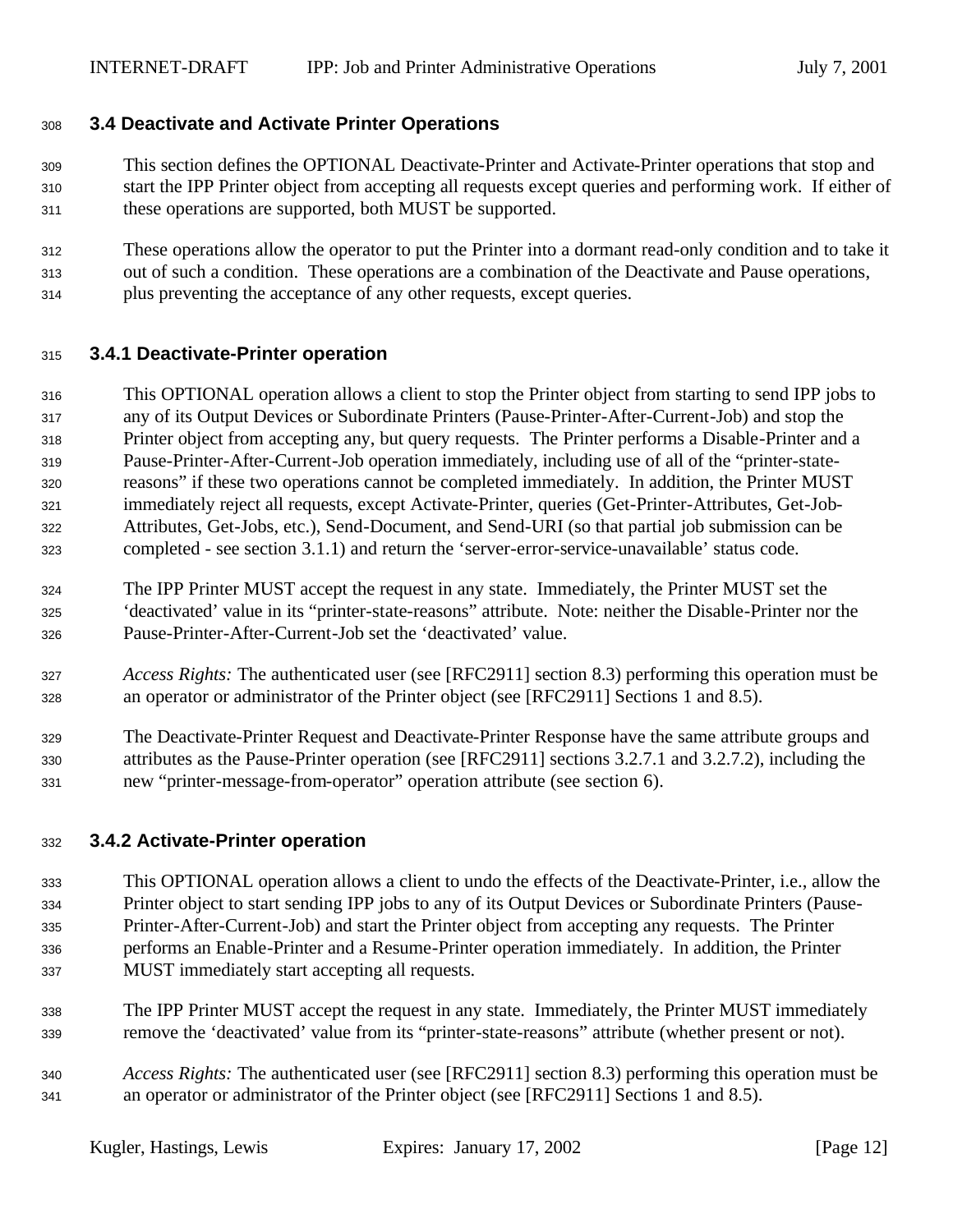- The Activate-Printer Request and Activate-Printer Response have the same attribute groups and
- attributes as the Pause-Printer operation (see [RFC2911] sections 3.2.7.1 and 3.2.7.2), including the new "printer-message-from-operator" operation attribute (see section 6).

### **3.5 Restart-Printer, Shutdown-Printer, and Startup-Printer operations**

 This section defines the OPTIONAL Restart-Printer, Shutdown-Printer, and Startup-Printer operations that initialize, shutdown, and startup the Printer object, respectively. Each of these operations is OPTIONAL and any combination MAY be supported.

#### **3.5.1 Restart-Printer operation**

 This OPTIONAL operation allows a client to restart a Printer object whose operation is in need of initialization because of incorrect or erratic behavior, i.e., perform the effect of a software re-boot. The implementation MUST attempt to save any information about Jobs and the Printer object before re- initializing. However, this operation MAY have drastic consequences on the running system, so the client SHOULD first try the Deactivate-Printer operation to minimize the effect on the current state of the system. The effects of previous Disable-Printer, Pause Printer, and Deactivate-Printer operations are lost.

 The IPP Printer MUST accept the request in any state. The Printer object MUST initialize its Printer's "printer-state" to 'idle', remove the state reasons from its "printer-state-reasons" attribute, and its "printer-is-accepting-jobs" attribute to 'true'.

- *Access Rights:* The authenticated user (see [RFC2911] section 8.3) performing this operation must be an operator or administrator of the Printer object (see [RFC2911] Sections 1 and 8.5).
- The Restart-Printer Request and Restart-Printer Response have the same attribute groups and attributes as the Pause-Printer operation (see [RFC2911] sections 3.2.8.1 and 3.2.8.2), including the new "printer-message-from-operator" operation attribute (see section 6).

### **3.5.2 Shutdown-Printer Operation**

 This OPTIONAL operation allows a client to shutdown a Printer, i.e., stop processing jobs without losing any jobs and make the Printer object no longer available for any operations using the IPP protocol. There is no way to bring the instance of the Printer object back to being used, except for the Startup-Printer (see section 3.5.3) which starts up a new instance of the Printer object for hosted implementations. The purpose of Shutdown-Printer is to shutdown the Printer for an extended period, not to reset the device(s) or modify a Printer attribute. See Restart-Printer (section 3.5.1) and Startup- Printer (section 3.5.3) for the way to initialize the software. See the Disable-Printer operation (section 3.1) for a way for the client to stop the Printer from accepting Job Creation requests without stopping processing or shutting down.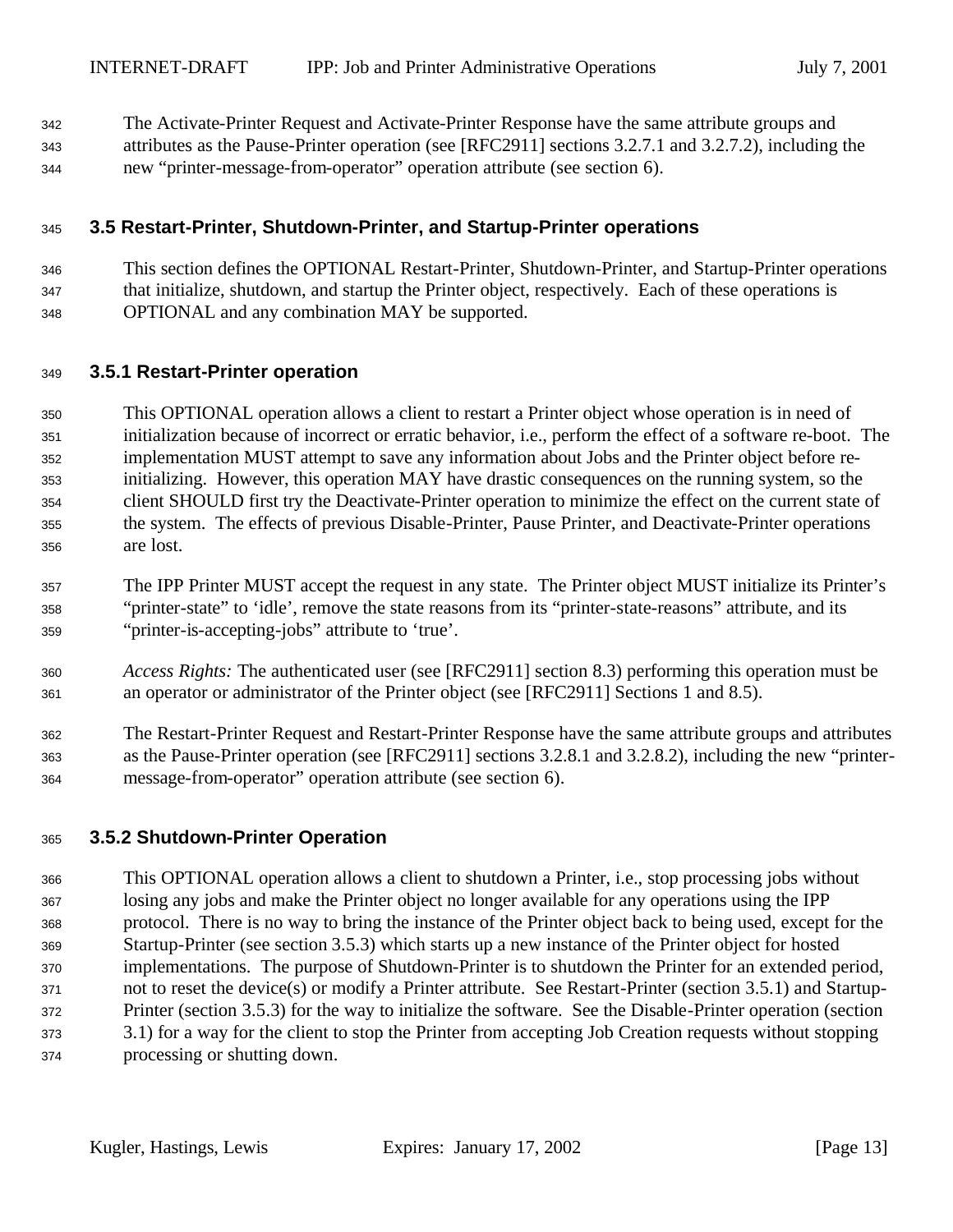- The Printer MUST add the 'shutdown' value (see [RFC2911] section 4.4.11) immediately to its "printer-state-reasons" Printer Description attribute and performs a Deactivate-Printer operation (see section 3.4.1) which performs a Disable-Printer and Pause-Printer-After-Current-Job operation).
- Note: In order to shutdown the Printer after all the currently submitted jobs have completed, the operator issues a Disable-Printer operation (see section 3.1.1) and then waits until all the jobs have completed and the Printer goes into the 'idle' state before issuing the Shutdown-Printer operation.
- The Printer object MUST accept this operation in any state and transition the Printer object through the "printer-states" and "printer-state-reasons" defined for the Pause-Printer-After-Current-Job operation until the activity is completed and the Printer object disappears.
- *Access Rights:* The authenticated user (see [RFC2911] section 8.3) performing this operation must be an operator or administrator of the Printer object (see [RFC2911] Sections 1 and 8.5).
- The Shutdown-Printer Request and Shutdown-Printer Response have the same attribute groups and attributes as the Pause-Printer operation (see [RFC2911] sections 3.2.7.1 and 3.2.7.2), including the new "printer-message-from-operator" operation attribute (see section 6).

#### **3.5.3 Startup-Printer operation**

 This OPTIONAL operation allows a client to startup an instance of a Printer object, provided that there isn't one already instantiated. The purpose of Startup-Printer is to allow a hosted implementation of the IPP Printer object (i.e., a Server that implements an IPP Printer on behalf of a networked or local Output Device) to be started after the host is available (by means outside this document). See Restart- Printer (section 3.5.1) for the way to initialize the software or reset the Output Device(s) when the IPP Printer object has already been instantiated.

- The host MUST accept this operation only when the Printer object has not been instantiated. If the Printer object already exists, the host must return the 'client-error-not-possible' status code.
- The result of this operation MUST be with the Printer object's "printer-state" set to 'idle', the state reasons removed from its "printer-state-reasons" attribute, and its "printer-is-accepting-jobs" attribute set to 'false'. Then the operator can reconfigure the Printer before performing an Enable-Printer operation. However, when a Printer is first powered up, it is RECOMMENDED that its "printer-is-accepting-jobs" attribute be set to 'true' in order to achieve easy "out of the box" operation.
- *Access Rights:* The authenticated user (see [RFC2911] section 8.3) performing this operation must be an operator or administrator of the Printer object (see [RFC2911] Sections 1 and 8.5).

 The Shutdown-Printer Request and Shutdown-Printer Response have the same attribute groups and attributes as the Pause-Printer operation (see [RFC2911] sections 3.2.7.1 and 3.2.7.2), including the new "printer-message-from-operator" operation attribute (see section 6).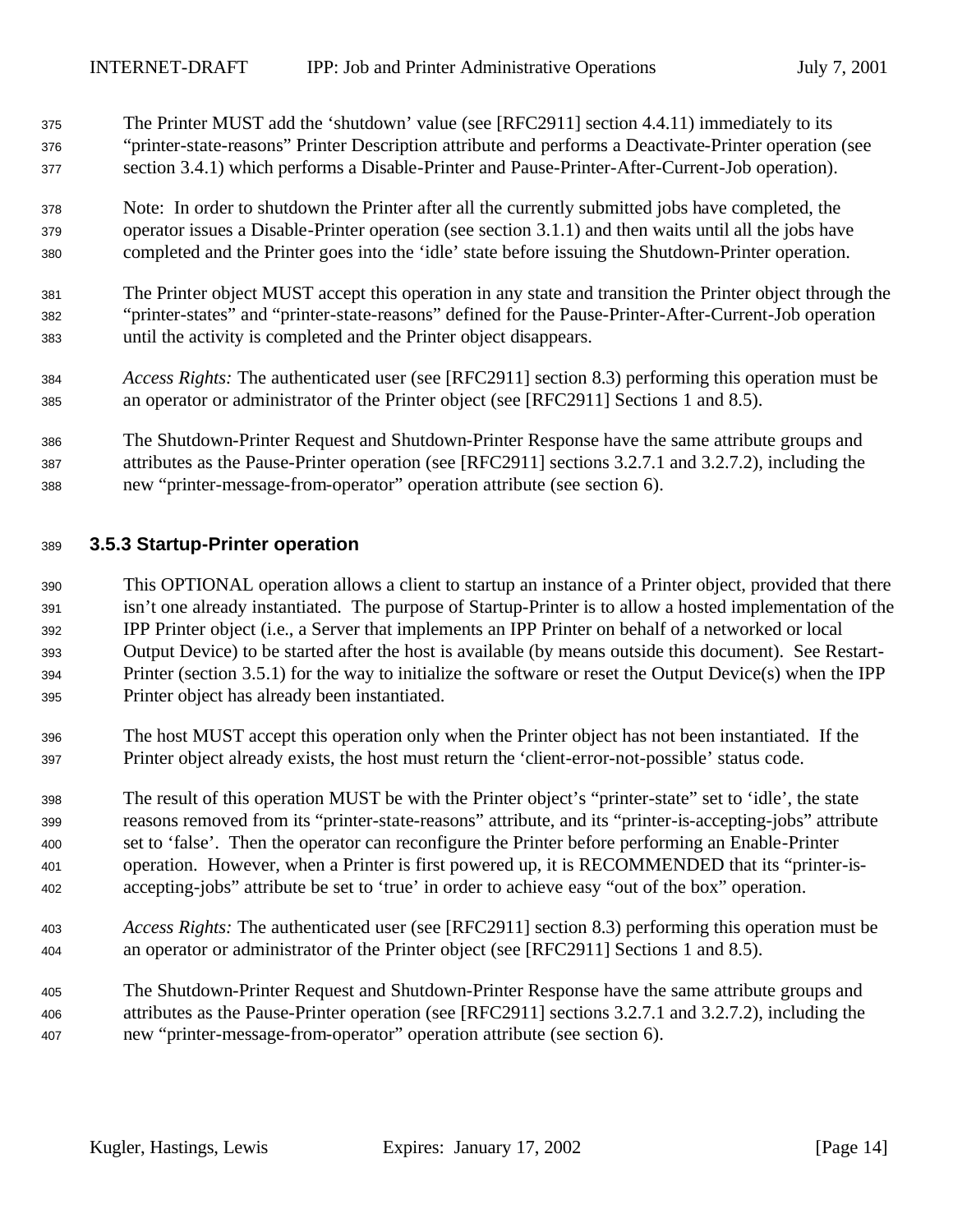## **4 Definition of the Job Operations**

 All Job operations are directed at Job objects. A client MUST always supply some means of identifying the Job object in order to identify the correct target of the operation. That job identification MAY either be a single Job URI or a combination of a Printer URI with a Job ID. The IPP object implementation MUST support both forms of identification for every job.

The Job Operations defined in this document are summarized in Table 4:

#### **Table 4 - Job operation Operation-Id assignments**

| <b>Operation Name</b>       | Operation-Id | Brief description                                             |
|-----------------------------|--------------|---------------------------------------------------------------|
| Reprocess-Job               | 0x2C         | Creates a copy of a completed target job with a new Job       |
|                             |              | ID and processes it                                           |
| Cancel-Current-Job          | 0x2D         | Cancels the current job on the target Printer or the          |
|                             |              | specified job if it is the current job                        |
| 0x2E<br>Suspend-Current-Job |              | Suspends the current processing job on the target Printer     |
|                             |              | or the specified job if it is the current job, allowing other |
|                             |              | jobs to be processed instead                                  |
| Resume-Job                  | 0x2F         | Resume the suspended target job                               |
| Promote-Job                 | 0x30         | Promote the pending target job to be next after the           |
|                             |              | current $job(s)$ complete                                     |
| Schedule-Job-After          | 0x31         | Schedule the target job immediately after the specified       |
|                             |              | job, all other scheduling factors being equal.                |

## **4.1 Reprocess-Job Operation**

 This OPTIONAL operation is a create job operation that allows a client to re-process a copy of a job that had been retained in the queue after processing completed, was canceled, or was aborted (see [RFC2911] section 4.3.7.2). This operation is the same as the Restart-Job operation (see [RFC2911] section 3.3.7), except that the Printer creates a new job that is a copy of the target job and the target job is unchanged. The new job is assigned new values to the "job-uri" and "job-id" attributes and the new job's Job Description attributes that accumulate job progress, such as "job-impressions-completed", "job-media-sheets-completed", and "job-k-octets-processed", are initialized to 0 as with any create job operation. The target job moves to the Job History after a suitable period, independent of whether one or more Reprocess-Job operations have been performed on it.

 If the Set-Job-Attributes operation is supported, then the "job-hold-until" operation attribute MUST be supported with at least the 'indefinite' value, so that a client can modify the new job before it is scheduled for processing using the Set-Job-Attributes operation. After modifying the job, the client can release the job for processing, by using the Release-Job operation specifying the newly assigned "job-uri" or "job-id" for the new job.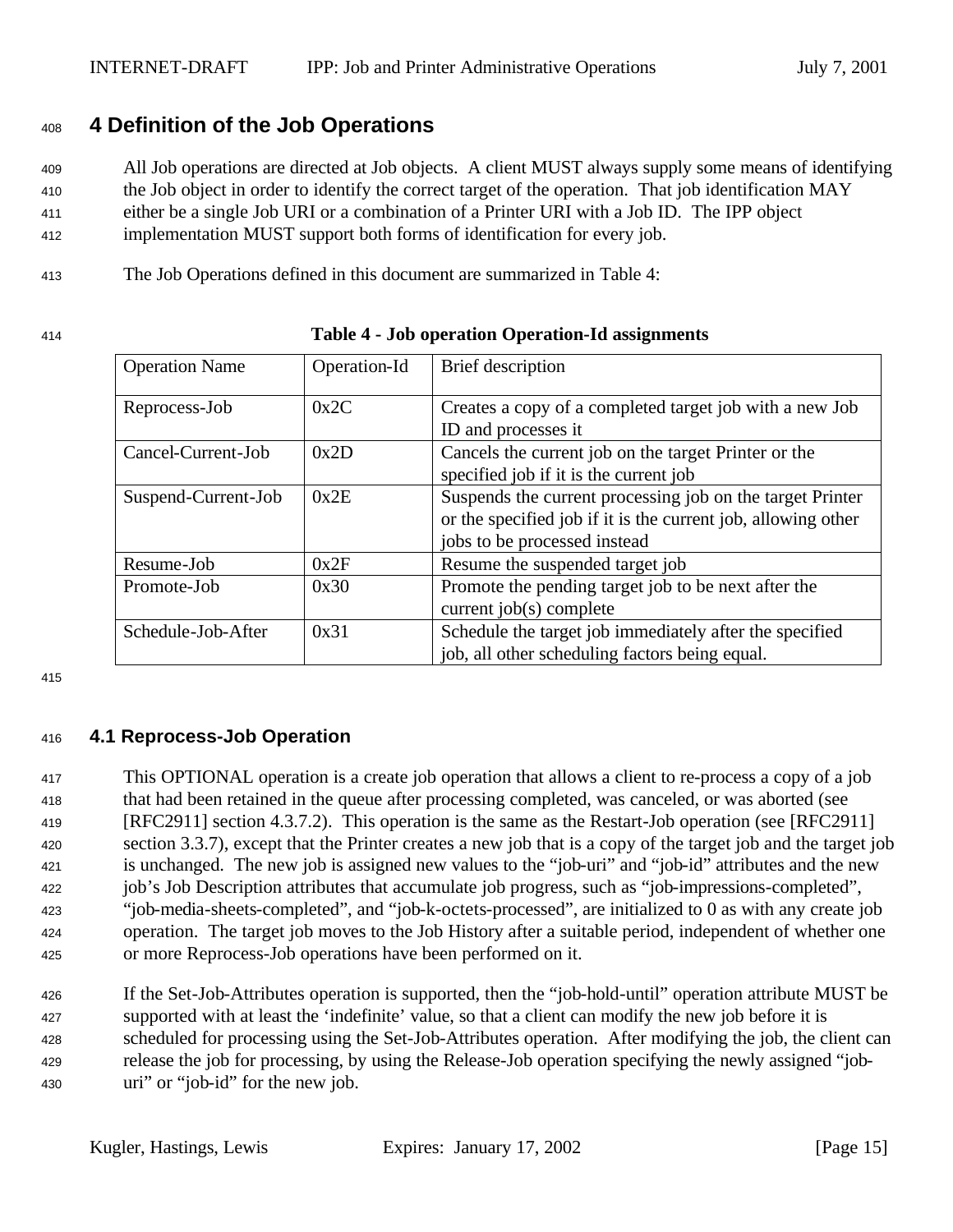#### **4.2 Cancel-Current-Job Operation**

 This OPTIONAL operation allows a client to cancel the current job on the target Printer or the specified job if it is the current job on the Printer. See [RFC2911] section 3.3.3 for the semantics of canceling a job. Since a Job might already be marking by the time a Cancel-Current-Job is received, some media sheet pages might be printed before the job is actually terminated.

 If the client does not supply a "job-id" operation attribute, the Printer MUST accept the request and cancel the current job if there is a current job in the 'processing' or 'processing-stopped' state; otherwise, it MUST reject the request and return the 'client-error-not-possible' status code. If more than one job is in the 'processing' or 'processing-stopped' states, the one that is marking is canceled and the others are unaffected.

- Warning: On a shared printer, there is a race condition. Between the time that a user issues this operation and its acceptance, the current job might change to a different job. If the user or operator is authenticated to cancel the new job, the wrong job is canceled. To prevent this race from canceling the wrong job, the client MAY supply the "job-id" operation attribute which is checked against the current job's job-id. If the job identified by the "job-id" attribute is not the current job on the Printer, i.e., is not in the 'processing' or 'processing-stopped' states, the Printer MUST reject this operation and return the 'client-error-not-possible' status code. Otherwise, the Printer cancels the specified job.
- *Access Rights:* The authenticated user (see [RFC2911] section 8.3) performing this operation must either be the job owner (as determined in the Job Creation operation) or an operator or administrator of the Printer object (see [RFC2911] Sections 1 and 8.5).
- The Cancel-Current-Job Request and Cancel-Current-Job Response have the same attribute groups and attributes as the Resume-Printer operation (see [RFC2911] section 3.2.8), including the new "job- message-from-operator" operation attribute (see section 6), with the addition of the following Group 1 Operation attributes in the request:
- 455 "iob-id" (integer $(1:MAX)$ ):
- The client OPTIONALLY supplies this Operation attribute in order to verify that the identified job is still the current job on the target Printer object. The IPP object MUST supports this operation attribute, if it supports this operation.

### **4.3 Suspend and Resume Job operations**

- This section defines the Suspend-Current-Job and Resume-Job operations. These operations allow an operator or user to suspend a job while it is processing and allow other jobs to be processed and the resume the suspended job at a later point in time without losing any of the output.
- If either of these operations is supported, they both MUST be supported.
- The Hold-Job and Release-Job operations ([RFC2911] section 3.3.5) are for holding and releasing held jobs, not suspending and resuming suspended jobs.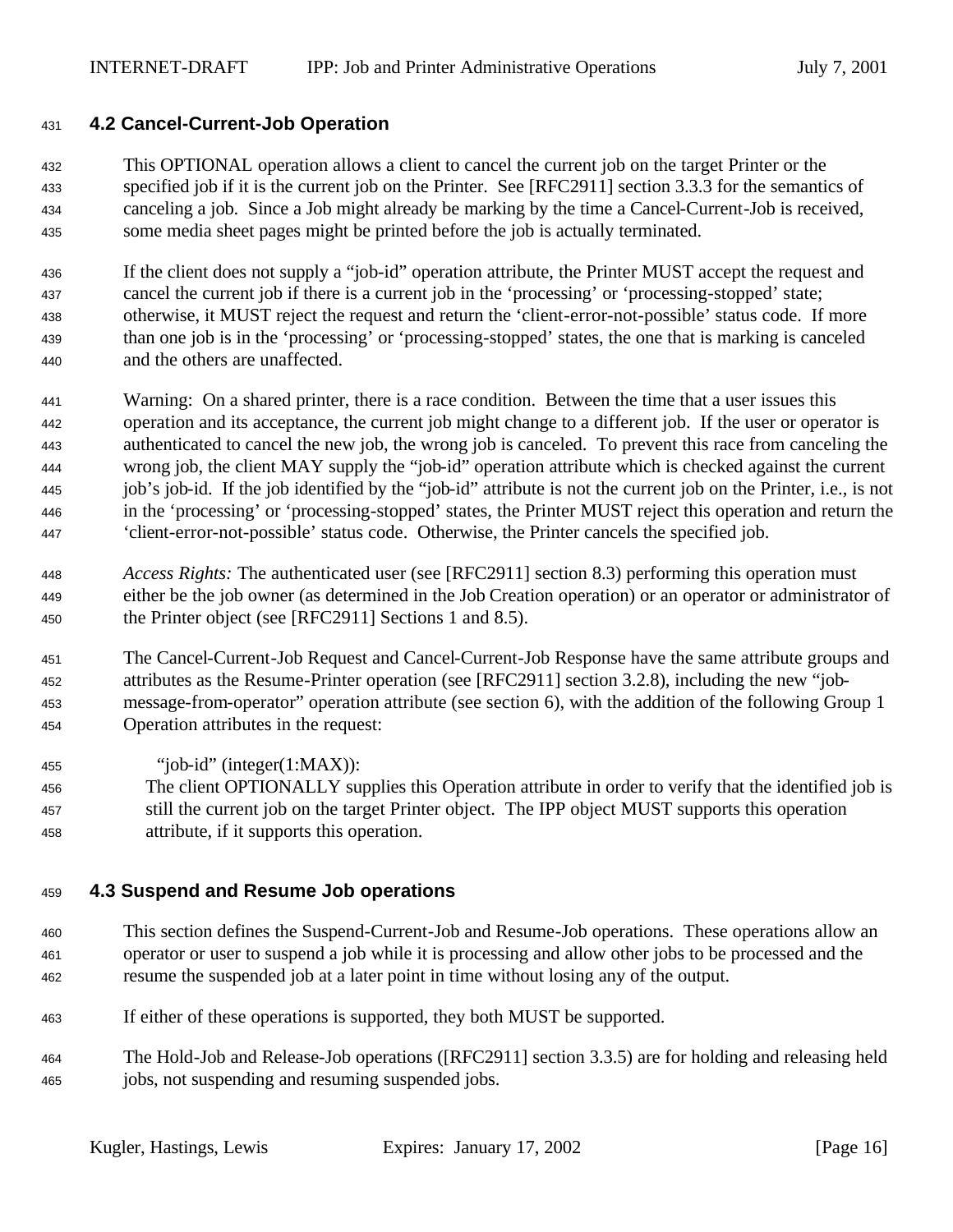#### **4.3.1 Suspend-Current-Job operation**

 This OPTIONAL operation allows a client to stop the current job on the target Printer or the specified job if it is the current job on the Printer, and allow other jobs to be processed instead. The Printer moves the current job or the target job to the 'processing-stopped' state and sets the 'job-suspended' value (see section 9.1) in the job's "job-state-reasons" attribute and processes other jobs.

 If the client does not supply a "job-id" operation attribute, the Printer MUST accept the request and suspend the current job if there is a current job in the 'processing' or 'processing-stopped' state; otherwise, it MUST reject the request and return the 'client-error-not-possible' status code. If more than one job is in the 'processing' or 'processing-stopped' states, all of them are suspended.

- Warning: On a shared printer, there is a race condition. Between the time that a user issues this operation and its acceptance, the current job might change to a different job. If the user or operator is authenticated to suspend the new job, the wrong job is suspended. To prevent this race from pausing the wrong job, the client MAY supply the "job-id" operation attribute which is checked against the current job's job-id. If the job identified by the "job-id" attribute is not the current job on the Printer, i.e., is not in the 'processing' or 'processing-stopped' states, the Printer MUST reject this operation and return the 'client-error-not-possible' status code. Otherwise, the Printer suspends the specified job and processed other jobs.
- The Printer MUST reject a Resume-Job request (and return the 'client-error-not-possible') for a job that has been suspended , i.e., for a job in the 'processing-stopped' state, with the 'job-suspended' value in its "job-state-reasons" attribute.
- *Access Rights:* The authenticated user (see [RFC2911] section 8.3) performing this operation must either be the job owner (as determined in the Job Creation operation) or an operator or administrator of the Printer object (see [RFC2911] Sections 1 and 8.5).
- The Suspend-Current-Job Request and Suspend-Current-Job Response have the same attribute groups and attributes as the Pause-Printer operation (see [RFC2911] section 3.2.8 ), including the new "job- message-from-operator" operation attribute (see section 6), with the addition of the following Group 1 Operation attributes in the request:
- "iob-id" (integer(1:MAX)): The client OPTIONALLY supplies this Operation attribute in order to verify that the identified job is still the current job on the target Printer object. The IPP object MUST supports this operation attribute, if it supports this operation.

#### **4.3.2 Resume-Job operation**

 This OPTIONAL operation allows a client to resume the target job at the point where it was suspended. The Printer moves the target job to the 'pending' state and removes the 'job-suspended' value from the job's "job-state-reasons" attribute.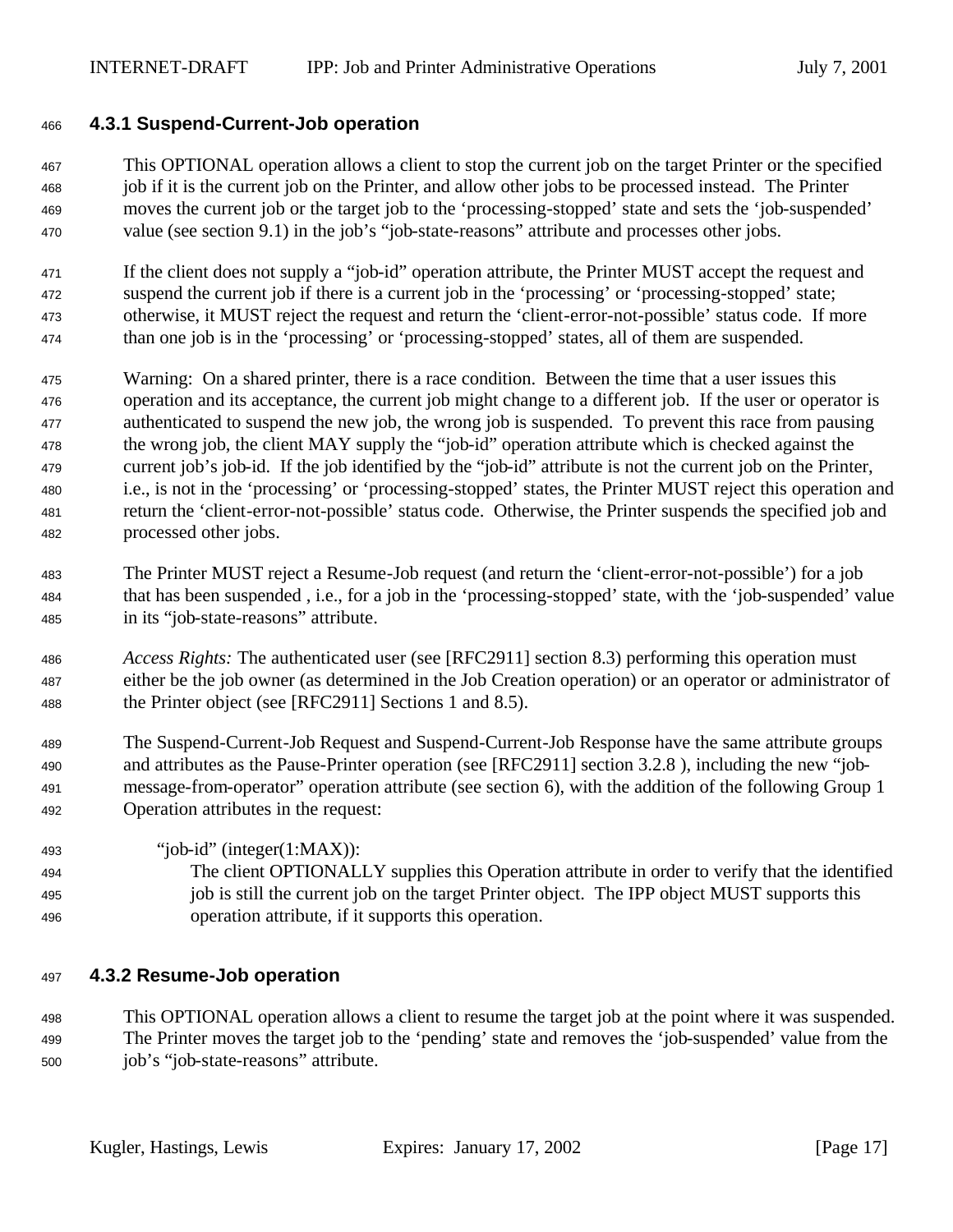- If the target job is not in the 'processing-stopped' state with the 'job-suspended' value in the job's "job- state-reasons" attribute, the Printer MUST reject the request and return the 'client-error-not-possible' status code, since the job was not suspended.
- *Access Rights:* The authenticated user (see [RFC2911] section 8.3) performing this operation must either be the job owner (as determined in the Job Creation operation) or an operator or administrator of the Printer object (see [RFC2911] Sections 1 and 8.5).
- The Resume-Job Request and Resume-Job Response have the same attribute groups and attributes as the Release-Job operation (see [RFC2911] section 3.3.6), including the new "job-message-from-operator" operation attribute (see section 6).

#### **4.4 Job Scheduling Operations**

This section defines jobs that allow an operator to control the scheduling of jobs.

#### **4.4.1 Promote-Job operation**

- This OPTIONAL operation allows a client to make the pending target job be processed next after the current job completes. This operation is specially useful in a production printing environment where the operator is involved in job scheduling.
- If the target job is in the 'pending' state, this operation does not change the job's state, but causes the job to be processed after the current job(s) complete. If the target job is not in the 'pending' state, the Printer MUST reject the request and return the 'client-error-not-possible' status code.
- If the Printer implements the "job-priority" Job Template attribute (see [RFC2911] section 4.2.1), the Printer sets the job's "job-priority" to the highest value supported (so that the job will print before any of the other pending jobs). The Printer returns the target job immediately after the current job(s) in a Get-Jobs response (see [RFC2911] section 3.2.6) for the 'not-completed' jobs.
- 523 When the current job completes, is canceled, suspended (see section 4.3.1), or aborted, the target of this operation is processed next.
- If a client issues this request (again) before the target of the operation of the original request started processing, the target of this new request is processed before the previous job that was to be processed next.
- IPP is specified not to require queues for job scheduling, since there are other implementation techniques for scheduling multiple jobs, such as re-evaluating a criteria function for each job on a scheduling cycle. However, if an implementation does implement queues for jobs, then the Promote- Job puts the specified job at the front of the queue. A subsequent Promote-Job before the first job starts processing puts that specified job at the front of the queue, so that it is "in front" of the previously promoted job.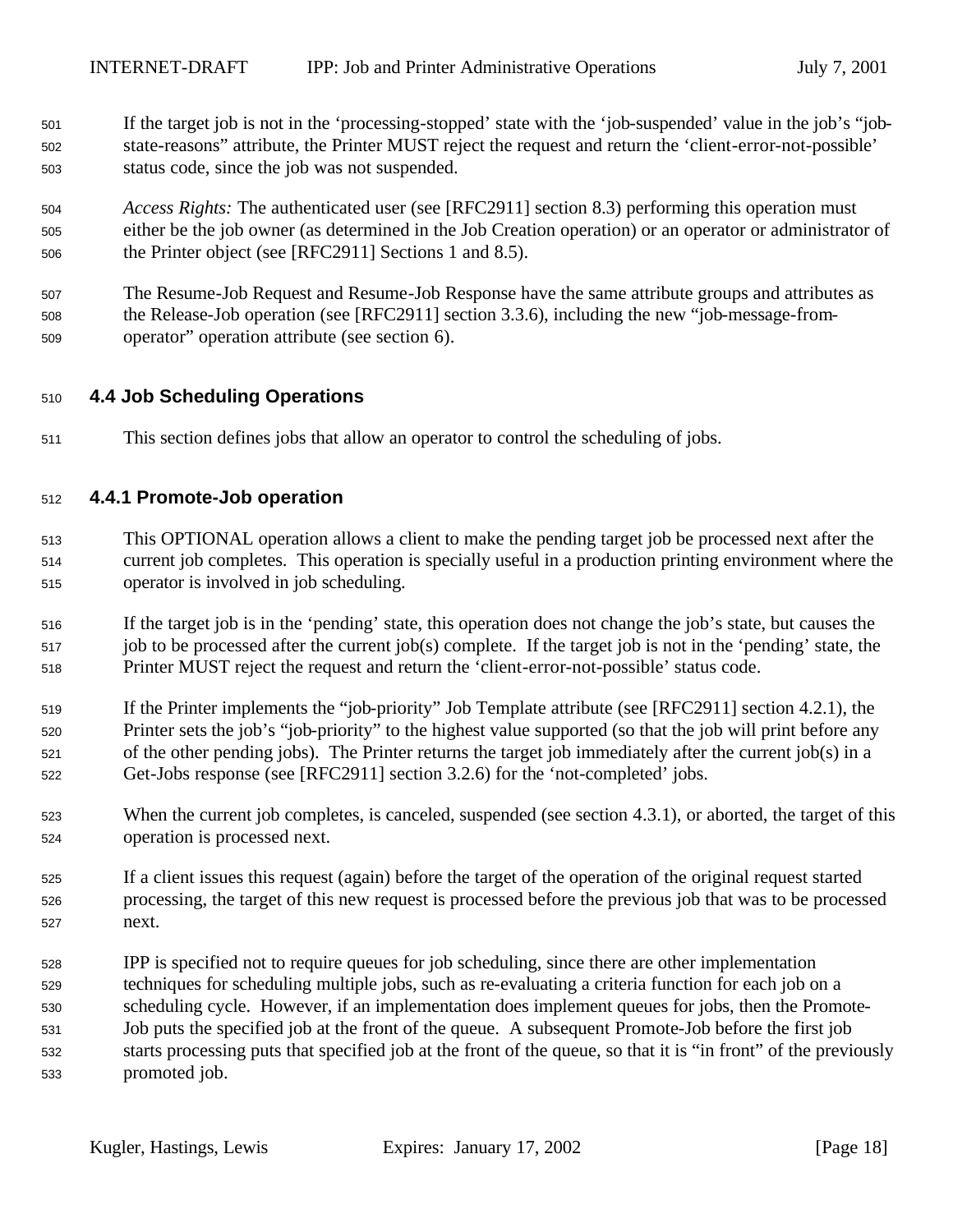- *Access Rights:* The authenticated user (see [RFC2911] section 8.3) performing this operation must be an operator or administrator of the Printer object (see [RFC2911] Sections 1 and 8.5).
- The Promote-Job Request and Promote-Job Response have the same attribute groups and attributes as the Cancel-Job operation (see [RFC2911] section 3.3.3), including the new "job-message-from-operator" operation attribute (see section 6).

### **4.4.2 Schedule-Job-After operation**

- This OPTIONAL operation allows a client to request the Printer to schedule the target job so that it will be processed immediately after the specified predecessor job, all other scheduling factors being equal. This operation is specially useful in a production printing environment where the operator is involved in job scheduling.
- If the target job is in the 'pending' state, this operation does not change the job's state, but causes the job to be processed after the predecessor job completes. The predecessor job can be in the 'pending', 'processing', or 'processing-stopped' states. If the target job is not in the 'pending' state or the predecessor job is not in the 'pending', 'processing', or 'processing-stopped' states, the Printer MUST reject the request and returns the 'client-error-not-possible' status code, since the job cannot have its position changed.
- If the Printer implements the "job-priority" Job Template attribute (see [RFC2911] section 4.2.1), the Printer sets the job's "job-priority" to that of the predecessor job (so that the job will print after the predecessor job). The Printer returns the target job immediately after the predecessor in a Get-Jobs response (see [RFC2911] section 3.2.6) for the 'not-completed' jobs.
- When the predecessor job completes processing or is canceled or aborted while processing, the target of this operation is processed next.
- If the client does not supply a predecessor job, this operation has the same semantics as Promote-Job (see section 4.4).
- IPP is specified not to require queues for job scheduling, since there are other implementation techniques for scheduling multiple jobs, such as re-evaluating a criteria function for each job on a scheduling cycle. However, if an implementation does implement queues for jobs, then the Schedule- Job-After operation puts the specified job immediately after the specified job in the queue. A subsequent Schedule-Job-After operation specifying the same job will cause its target job to be placed after that job, even though it is between the first target job and the specified job. For example, suppose the job queue consisted of jobs: A, B, C, D, and E, in that order. A Schedule-Job-After with job E as the target and B as the specified job would result in the following queue: A, B, E, C, D. A subsequent Schedule-Job-After with Job D as the target and B as the specified job would result in the following queue: A, B, D, E, C. In other words, the link between the two jobs in a Schedule-Job-After operation is not retained, i.e., there is no attribute on either job that points to the other job as a result of this operation.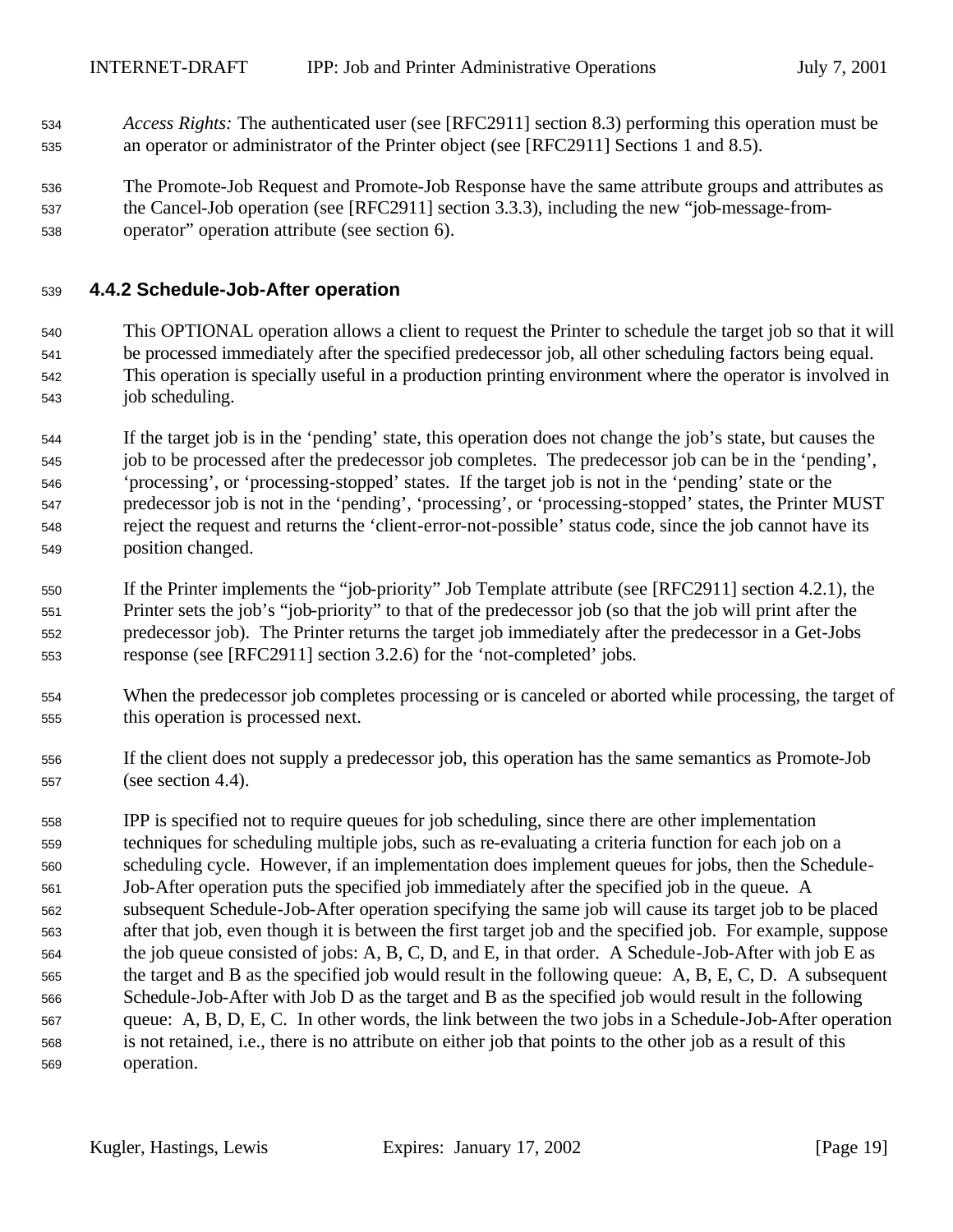- *Access Rights:* The authenticated user (see [RFC2911] section 8.3) performing this operation must be operator or administrator of the Printer object (see [RFC2911] Sections 1 and 8.5).
- The Schedule-Job-After Request have the same attribute groups and attributes as the Cancel-Job operation (see [RFC2911] section 3.3.3), plus the new "job-message-from-operator" operation attribute (see section 6). In addition, the following operation attributes are defined:
- "predecessor-job-id": The client OPTIONALLY supplies this attribute. The Printer MUST support it, if it supports this operation. This attribute specifies the job after which the target job is to be processed. If the client omits this attribute, the Printer MUST process the target job next, i.e., after the current job, if any.
- The Schedule-Job-After Response has the same attribute groups, attributes, and status codes as the Cancel-Job operation (see [RFC2911] section 3.3.3). The following status codes have particular meaning for this operation:
- 'client-error-not-possible' the target job was not in the 'pending' state or the predecessor job was no in the 'pending', 'processing', or 'processing-stopped' states.
- 'client-error-not-found' either the target job or the predecessor job was not found.

## **5 Additional status codes**

This section defines new status codes used by the operations defined in this document.

### **5.1 'server-error-printer-is-deactivated' (0x050A)**

 The Printer has been deactivated using the Deactivate-Printer operation and is only accepting the Activate-Printer (see section 3.5.1), Get-Job-Attributes, Get-Jobs, Get-Printer-Attributes, and any other Get-Xxxx operations. An operator can perform the Activate-Printer operation to allow the Printer to accept other operations.

## **6 Use of Operation Attributes that are Messages from the Operator**

 This section summarizes the usage of the "printer-message-from-operator" and "job-message-from- operator" operation attributes that set the corresponding Printer and Job Description attributes (see [ipp-set-ops] for the definition of these operation attributes). These operation attributes are defined for most of the Printer and Job operations that operators are likely to perform, respectively, so that operators can indicate the reasons for their actions.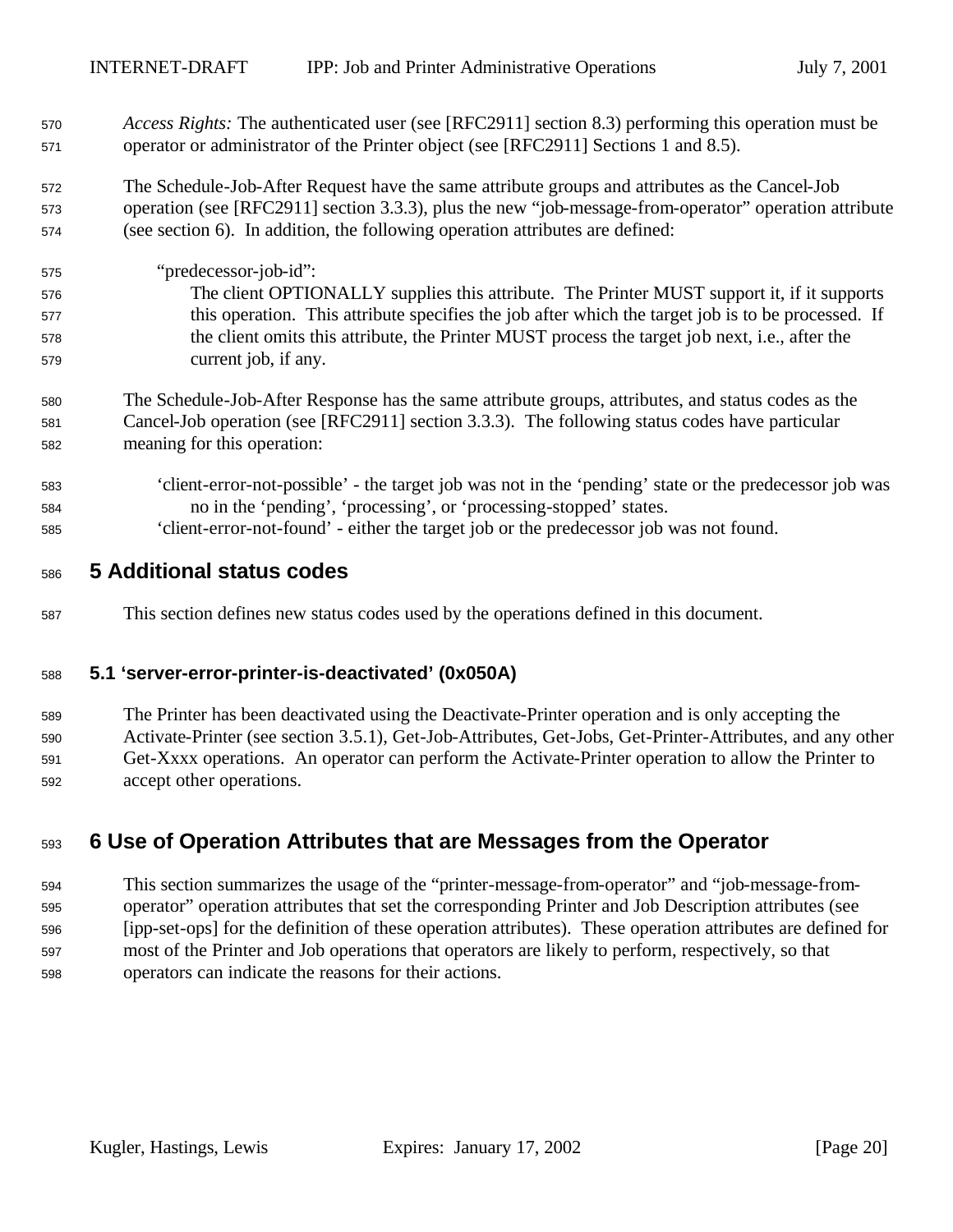Table 5 shows the operation attributes that are defined for use with the Printer Operations.

#### **Table 5 - Operation attribute support for Printer Operations**

| <b>Operation Attribute</b>    | A          | B          | $\mathcal{C}$ | D          | E          | $\mathbf{F}$ | G          |
|-------------------------------|------------|------------|---------------|------------|------------|--------------|------------|
|                               |            |            |               |            |            |              |            |
| attributes-charset            | <b>REQ</b> | <b>REQ</b> | <b>REO</b>    | <b>REO</b> | <b>REO</b> | <b>REO</b>   | <b>REQ</b> |
| attributes-natural-language   | <b>REQ</b> | <b>REQ</b> | <b>REQ</b>    | <b>REQ</b> | <b>REQ</b> | <b>REQ</b>   | <b>REQ</b> |
| printer-uri                   | <b>REQ</b> | <b>REO</b> | <b>REO</b>    | <b>REQ</b> | <b>REO</b> | <b>REQ</b>   | <b>REQ</b> |
| requesting-user-name          | <b>REQ</b> | <b>REQ</b> | <b>REO</b>    | <b>REO</b> | <b>REO</b> | <b>REQ</b>   | <b>REQ</b> |
| printer-message-from-operator | <b>OPT</b> | <b>OPT</b> | <b>OPT</b>    |            | <b>OPT</b> | <b>OPT</b>   | <b>OPT</b> |

- Legend:
- A: Pause-Printer, Pause-Printer-After-Current-Job, Resume-Printer
- B: Hold-New-Jobs, Release-Held-New-Jobs
- **C:** Purge-Jobs
- **D:** Get-Printer-Attributes, Set-Printer-Attributes
- E: Enable-Print, Disable-Printer
- F: Restart-Printer
- G: Shutdown-Printer, Startup-Printer
- REQ REQUIRED for a Printer to support
- OPT OPTIONAL for a Printer to support; the Printer ignores the attribute if not supported <blank> - not defined for use with the operation; the Printer ignores the attribute
-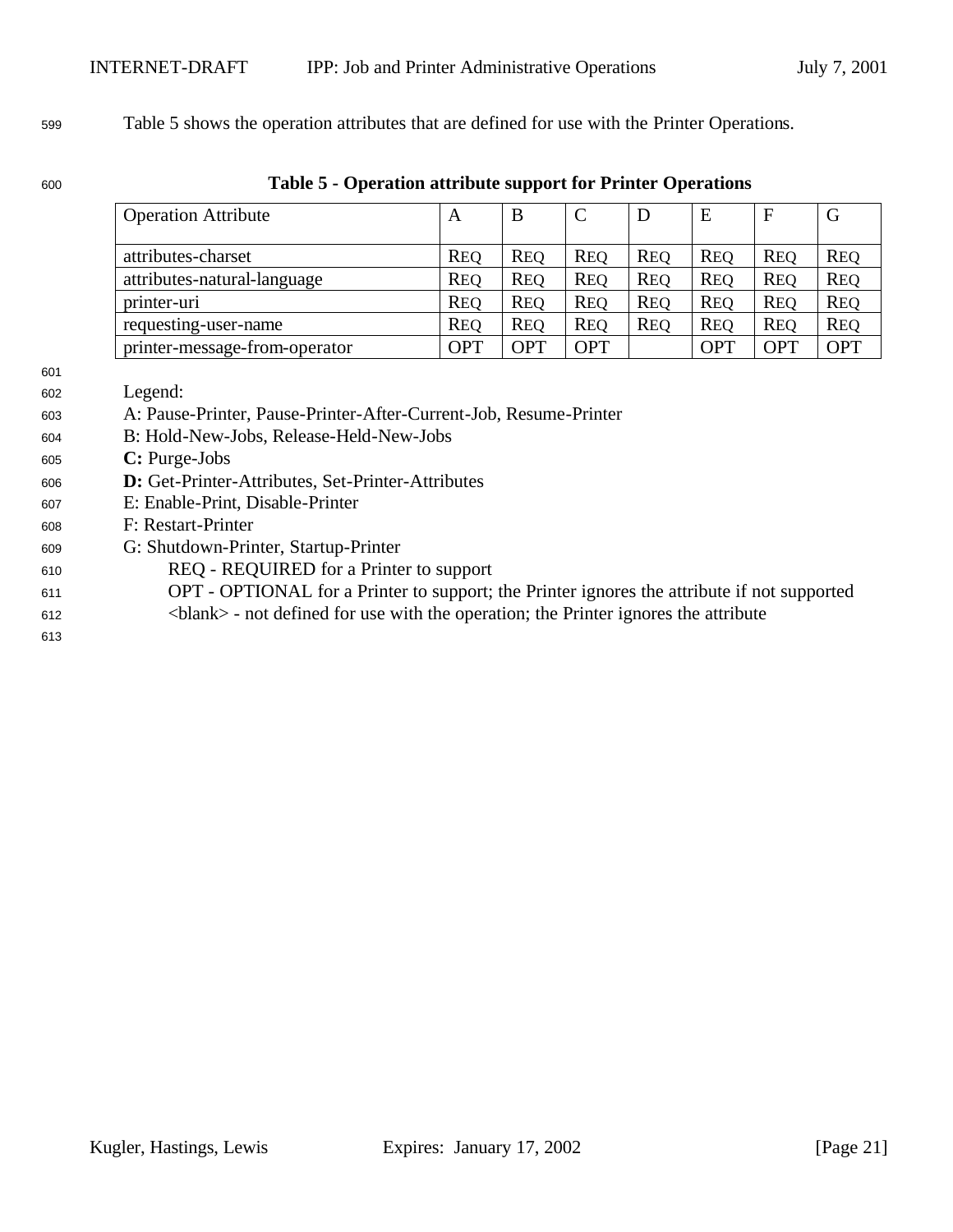#### <sup>614</sup> Table 6 shows the operation attributes that are defined for use with the Job operations.

<sup>615</sup> **Table 6 - Operation attribute support for Job operations**

| <b>Operation Attribute</b> | A          | B          | $\mathcal{C}$ | D          | E          | $\mathbf{F}$ | G          | H          |            | J          |
|----------------------------|------------|------------|---------------|------------|------------|--------------|------------|------------|------------|------------|
|                            |            |            |               |            |            |              |            |            |            |            |
| attributes-charset         | <b>REQ</b> | <b>REQ</b> | <b>REQ</b>    | <b>REQ</b> | <b>REQ</b> | <b>REQ</b>   | <b>REQ</b> | <b>REO</b> | <b>REQ</b> | <b>REQ</b> |
| attributes-natural-        | <b>REQ</b> | <b>REQ</b> | <b>REQ</b>    | <b>REQ</b> | <b>REQ</b> | <b>REQ</b>   | <b>REQ</b> | <b>REQ</b> | <b>REO</b> | <b>REQ</b> |
| language                   |            |            |               |            |            |              |            |            |            |            |
| printer-uri                | <b>REQ</b> | <b>REQ</b> | <b>REQ</b>    | <b>REO</b> | <b>REQ</b> | <b>REQ</b>   | <b>REQ</b> | <b>REO</b> | <b>REO</b> | <b>REQ</b> |
| job-uri                    | <b>REQ</b> |            | <b>REQ</b>    |            | <b>REO</b> | <b>REO</b>   | <b>REQ</b> | <b>REO</b> | <b>REQ</b> | <b>REQ</b> |
| job-id                     | <b>REQ</b> | <b>REQ</b> | <b>REQ</b>    | <b>REO</b> | <b>REO</b> | <b>REQ</b>   | <b>REQ</b> | <b>REO</b> | <b>REQ</b> | <b>REQ</b> |
| requesting-user-name       | <b>REQ</b> | <b>REQ</b> | <b>REQ</b>    | <b>REQ</b> | <b>REQ</b> | <b>REQ</b>   | <b>REQ</b> | <b>REQ</b> | <b>REO</b> | <b>REQ</b> |
| job-message-from-          | <b>OPT</b> | <b>OPT</b> | <b>OPT</b>    | <b>OPT</b> | <b>OPT</b> |              | <b>OPT</b> | <b>OPT</b> | <b>OPT</b> | <b>OPT</b> |
| operator                   |            |            |               |            |            |              |            |            |            |            |
| message [to-operator]      | <b>OPT</b> |            | <b>OPT</b>    | <b>OPT</b> | <b>OPT</b> |              | <b>OPT</b> | <b>OPT</b> | <b>OPT</b> | <b>OPT</b> |
| job-hold-until             |            |            | <b>OPT</b>    |            |            |              |            | <b>OPT</b> |            |            |
|                            |            |            | ∗             |            |            |              |            | **         |            |            |

616

628

- <sup>617</sup> Legend:
- <sup>618</sup> A: Cancel-Job
- <sup>619</sup> B: Cancel-Current-Job
- <sup>620</sup> C: Hold-Job, Release-Job
- <sup>621</sup> D: Suspend-Current-Job
- <sup>622</sup> E: Resume-Job
- <sup>623</sup> F: Get-Job-Attributes, Set-Job-Attributes
- <sup>624</sup> G: Restart-Job
- <sup>625</sup> H: Reprocess-Job
- <sup>626</sup> I: Promote-Job
- <sup>627</sup> J: Schedule-Job-After

#### <sup>629</sup> REQ - REQUIRED for a Printer to support

- <sup>630</sup> O OPTIONAL for a Printer to support; the Printer ignores the attribute if supplied, but not supported <sup>631</sup> <blank> - not defined for use with the operation; the Printer ignores the attribute
- <sup>632</sup> \* The Printer MUST support the "job-hold-until" operation attribute if it supports the "job-hold-until" <sup>633</sup> Job Template attribute.
- <sup>634</sup> \*\* The Printer MUST support the "job-hold-until" operation attribute if it supports the Set-Job-<sup>635</sup> Attributes operation, so that the client can hold the job with the Reprocess-Job operation and the <sup>636</sup> modify the job before releasing it to be processed.

## <sup>637</sup> **7 New Printer Description Attributes**

<sup>638</sup> The following new Printer Description attributes are needed to support the new operations defined in <sup>639</sup> this document and the concepts of Printer Fan-Out (see section 11).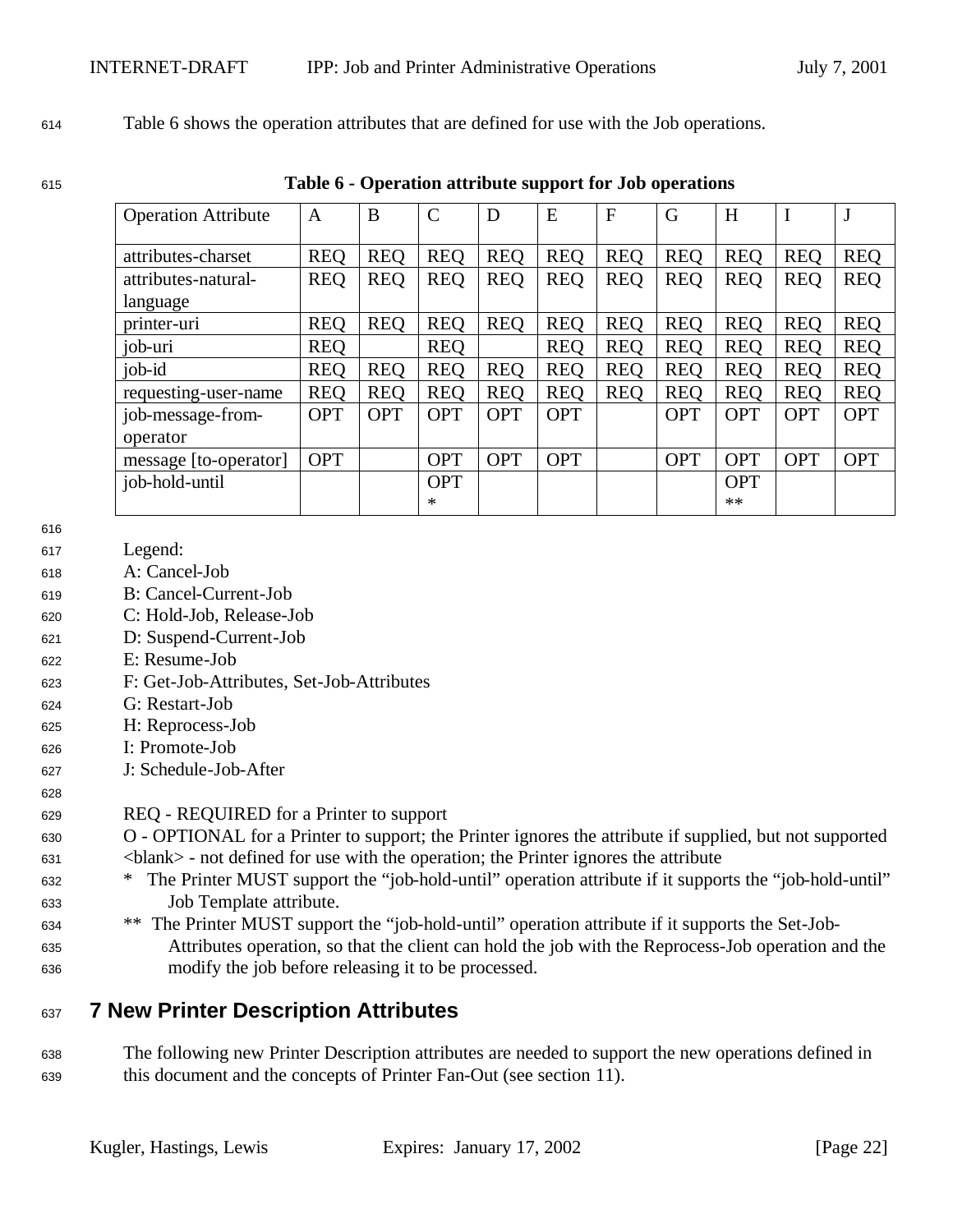### **7.1 subordinate-printers-supported (1setOf uri)**

 This Printer attribute is REQUIRED if an implementation supports Subordinate Printers (see section 11) and contains the URIs of the immediate Subordinate Printer object(s) associated with this Printer object. Each Non-Leaf Printer object MUST support this Printer Description attribute. A Leaf Printer object either does not support the "subordinate-printers-supported" attribute or does so with the 'no-value' out-of-band value (see [RFC2911] section 4.1), depending on implementation.

The precise format of the Subordinate Printer URIs is implementation dependent (see section 11.4).

 If the Printer object does not have an associated Output Device, the Printer MAY automatically copy the value of the Subordinate Printer object's "printer-name" attribute to the Job object's "output- device-assigned" attribute (see [RFC2911] section 4.3.13). The "output-device-assigned" Job attribute identifies the Output Device to which the Printer object has assigned a job, for example, when a single Printer object is supporting Device Fan-Out or Printer Fan-Out.

### **7.2 parent-printers-supported (1setOf uri)**

 This Printer attribute is REQUIRED if an implementation supports Subordinate Printers (see section 11) and contains the URI of the Non-Leaf printer object(s) for which this Printer object is the immediate Subordinate, i.e., this Printer's immediate "parent" or "parents". Each Subordinate Printer object MUST support this Printer Description attribute. A Printer that has no parents, either does not support the "parent-printers-supported" attribute or does so with the 'no-value' out-of-band value (see [RFC2911] section 4.1), depending on implementation.

## **8 Additional Values for the "printer-state-reasons" Printer Description attribute**

This section defines additional values for the "printer-state-reasons" Printer Description attribute.

#### **8.1 'hold-new-jobs' value**

 'hold-new-jobs': The operator has issued the Hold-New-Jobs operation (see section 3.3.1) or other means, but the output-device(s) are taking an appreciable time to stop. Later, when all output has stopped, the "printer-state" becomes 'stopped', and the 'paused' value replaces the 'moving-to- paused' value in the "printer-state-reasons" attribute. This value MUST be supported, if the Hold- New-Jobs operation is supported and the implementation takes significant time to pause a device in certain circumstances.

#### **8.2 'deactivated' value**

 'deactivated': A client has issued a Deactivate-Printer operation for the Printer object (see section 3.4.1) and the Printer is in the process of becoming deactivated or has become deactivated. The Printer MUST reject all requests except Activate-Printer, queries (Get-Printer-Attributes, Get-Job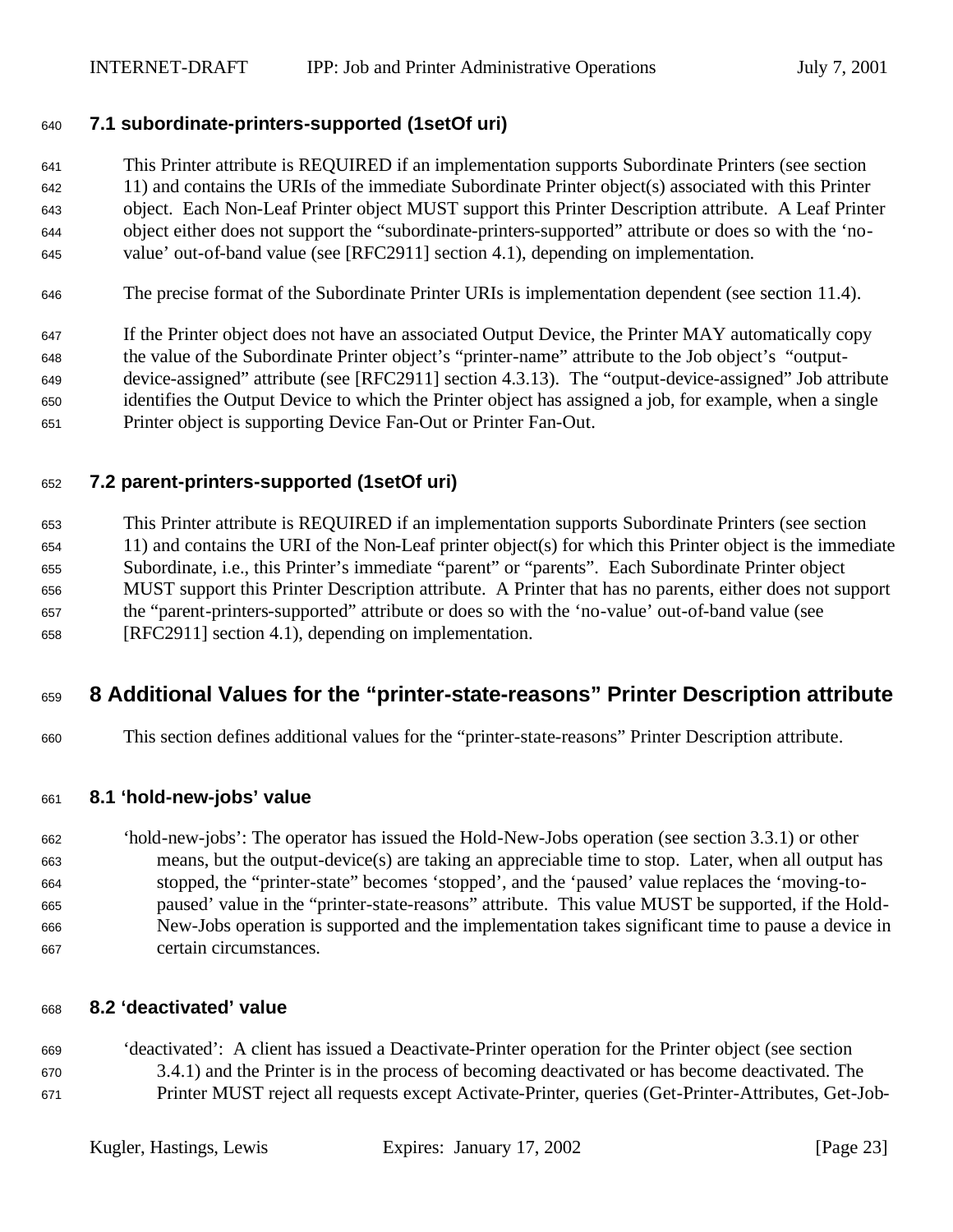Attributes, Get-Jobs, etc.), Send-Document, and Send-URI (so that partial job submission can be completed - see section 3.1.1) and return the 'server-error-service-unavailable' status code.

## **9 Additional Values for the "job-state-reasons" Job Description attribute**

This section defines additional values for the "job-state-reasons" Job Description attribute.

#### **9.1 'job-suspended' value**

 'job-suspended': The job has been suspended while processing using the Suspend-Current-Job operation and other jobs can be processed on the Printer. The Job can be resumed using the Resume-Job operation which removes this value.

#### **10 Additional events**

- The following Job events are defined for use with [ipp-ntfy]:
- 'job-forwarded-operation-failed' an operation that a Printer forwarded to a Subordinate Printer (see section 11.7) failed.

## **11 Use of the Printer object to represent IPP Printer Fan-Out and IPP Printer Fan-In**

 This section defines how the Printer object MAY be used to represent IPP Printer Fan-Out and IPP Printer Fan-In. Fan-Out is where an IPP Printer is used to represent other IPP Printer objects. Fan-In is where several IPP Printer objects are used to represent another IPP Printer object.

#### **11.1 IPP Printer Fan-Out**

 The IPP/1.1 Model and Semantics introduces the semantic concept of an IPP Printer object that represents more than one Output Device (see [RFC2911] section 2.1). This concept is called "Output Device Fan-Out". However, there was no way to represent the individual states of the Output Devices or to perform operations on a specific Output Device when there was Fan-Out. This document generalizes the semantics of the Printer object to represent such Subordinate Fan-Out Output Devices as IPP Printer objects. This concept is called "Printer object Fan-Out". A Printer object that has a Subordinate Printer object is called a Non-Leaf Printer object. Thus a Non-Leaf Printer object supports one or more Subordinate Printer objects in order to represent Printer object Fan-Out. A Printer object that does not have any Subordinate Printer objects is called a Leaf Printer object.

 Each Non-Leaf Printer object submits jobs to its immediate Subordinate Printers and otherwise controls the Subordinate Printers using IPP or other protocols. Whether pending jobs are kept in the Non-Leaf Printer until a Subordinate Printer can accept them or are kept in the Subordinate Printers depends on implementation and/or configuration policy. Furthermore, a Subordinate Printer object MAY, in turn,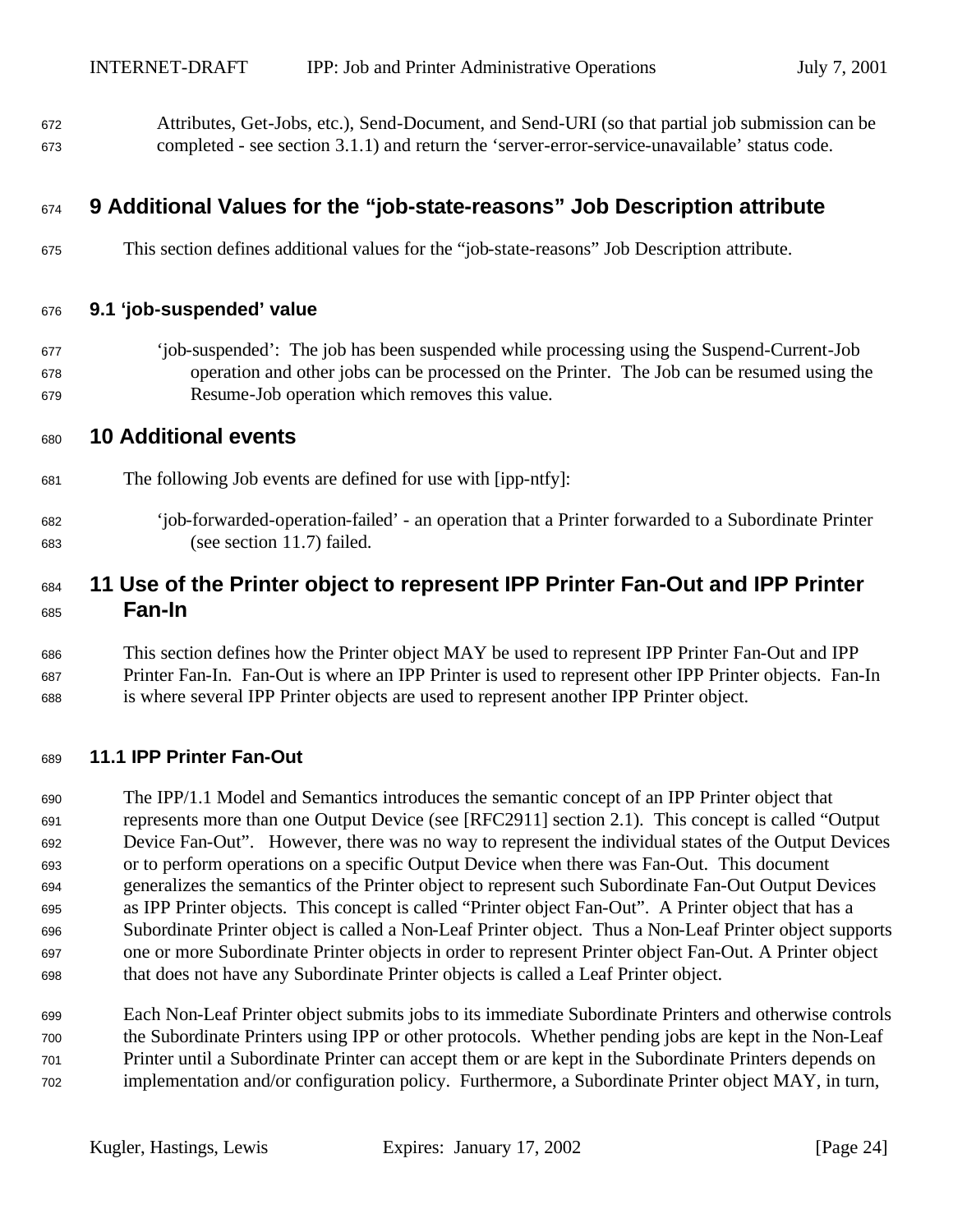have Subordinate Printer objects. Thus a Printer object can be both a Non-Leaf Printer and a Subordinate Printer.

A Subordinate Printer object MUST be a conforming Printer object, so it MUST support all of the

 REQUIRED [RFC2911] operations and attributes. However, with access control, the Subordinate Printer MAY be configured so that end-user clients are not permitted to perform any operations (or just Get-Printer-Attributes) while one or more Non-Leaf Printer object(s) are permitted to perform any operation.

### **11.2 IPP Printer Fan-In**

 The IPP/1.1 Model and Semantics did not preclude the semantic concept of multiple IPP Printer objects that represent a single Output Device (see [RFC2911] section 2.1). However, there was no way for the client to determine that there was a Fan-In configuration, nor was there a way to perform operations on the Subordinate device. This specification generalizes the semantics of the Printer object to allow several Non-Leaf IPP Printer objects to represent a single Subordinate Printer object. Thus a Non-Leaf Printer object MAY share a Subordinate Printer object with one or more other Non-Leaf Printer objects in order to represent IPP Printer Fan-In.

 As with Fan-Out (see section 11.1), when a Printer object is a Non-Leaf Printer, it MUST NOT have an associated Output Device. As with Fan-Out, a Leaf Printer object has one or more associated Output Devices. As with Fan-Out, the Non-Leaf Printer objects submit jobs to their Subordinate Printer objects and otherwise control the Subordinate Printer. As with Fan-Out, whether pending jobs are kept in the Non-Leaf Printers until the Subordinate Printer can accept them or are kept in the Subordinate Printer depends on implementation and/or configuration policy.

### **11.3 Printer object attributes used to represent Printer Fan-Out and Printer Fan-In**

- The following Printer Description attributes are defined to represent the relationship between Printer object(s) and their Subordinate Printer object(s):
- 1. "subordinate-printers-supported" (1setOf uri) contains the URI of the immediate Subordinate Printer object(s).
- 2. "parent-printers-supported (1setOf uri) contains the URI of the Non-Leaf printer object(s) for which this Printer object is the immediate Subordinate, i.e., this Printer's immediate "parent" or "parents".

### **11.4 Subordinate Printer URI**

Each Subordinate Printer object has a URI which is used as the target of each operation on the

- Subordinate Printer. The means for configuring URIs for Subordinate Printer objects is
- implementation-dependent as are all URIs. However, there are two distinct approaches: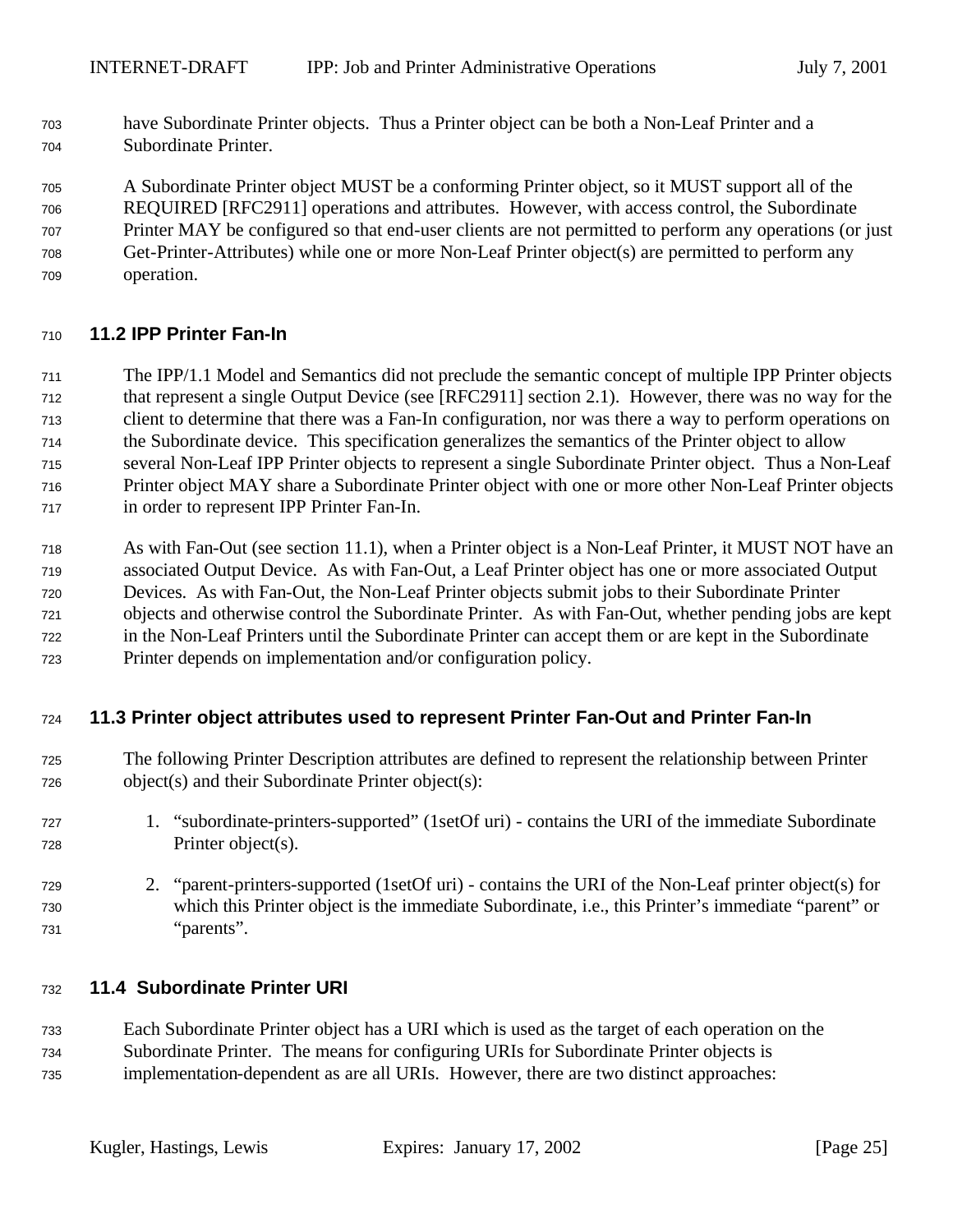a. When the implementation wants to make sure that no operation on a Subordinate Printer object as a target "sneaks by" the parent Printer object (or the Subordinate Printer is fronting for a device that is not networked), the host part of the URI specifies the host of the parent Printer. Then the parent Printer object can easily reflect the state of the Subordinate Printer objects in the parent's Printer object state and state reasons as the operation passes "through" the parent Printer object.

 b. When the Subordinate Printer is networked and the implementation allows operations to go directly to the Subordinate Printer (with proper access control) without knowledge of the parent Printer object, the host part of the URI is different than the host part of the parent Printer object. In such a case, the parent Printer object MUST keep its "printer-state" and "printer-state-reasons" up to date, either by polling the Subordinate Printer object or by subscribing to events with the Subordinate Printer object (see [ipp-not-spec] for means to subscribe to event notification when the Subordinate Printer object supports IPP notification).

## **11.5 Printer object attributes used to represent Output Device Fan-Out**

- Only Leaf IPP Printer objects are allowed to have one or more associated Output Devices. Each Leaf
- Printer object MAY support the "output-devices-supported" (1setOf name(127)) to indicate the user-
- friendly name(s) of the Output Device(s) that the Leaf Printer object represents. It is
- RECOMMENDED that each Leaf Printer object have only one associated Output Device, so that the
- individual Output Devices can be represented completely and controlled completely by clients. In other words, the Leaf Printer's "output-devices-supported" attribute SHOULD have only one value.
- Non-Leaf Printer MUST NOT have associated Output Devices. However, a Non-Leaf Printer SHOULD support an "output-devices-supported" (1setOf name(127)) Printer Description attribute that contains all the values of its immediate Subordinate Printers. Since such Subordinate Printers MAY be Leaf or Non-Leaf, the same rules apply to them, etc. Thus any Non-Leaf Printer SHOULD have an "output-devices-supported" (1setOf name(127)) attribute that contains all the values of the Output Devices associated with Leaf Printers of its complete sub-tree.
- When adding, removing, or changing a configuration of Printers and Output Devices, there can be moments in time when the tree structure is not consistent. In other words, times when a Non-Leaf Printer's "subordinate-printers-supported" does not agree with the Subordinate Printer's "parent- printers-supported". Therefore, the operator SHOULD first Deactivate all Printers that are being configured in this way, update all pointer attributes, and then reactivate. A useful client tool would validate a tree structure before Activating the Printers involved.
-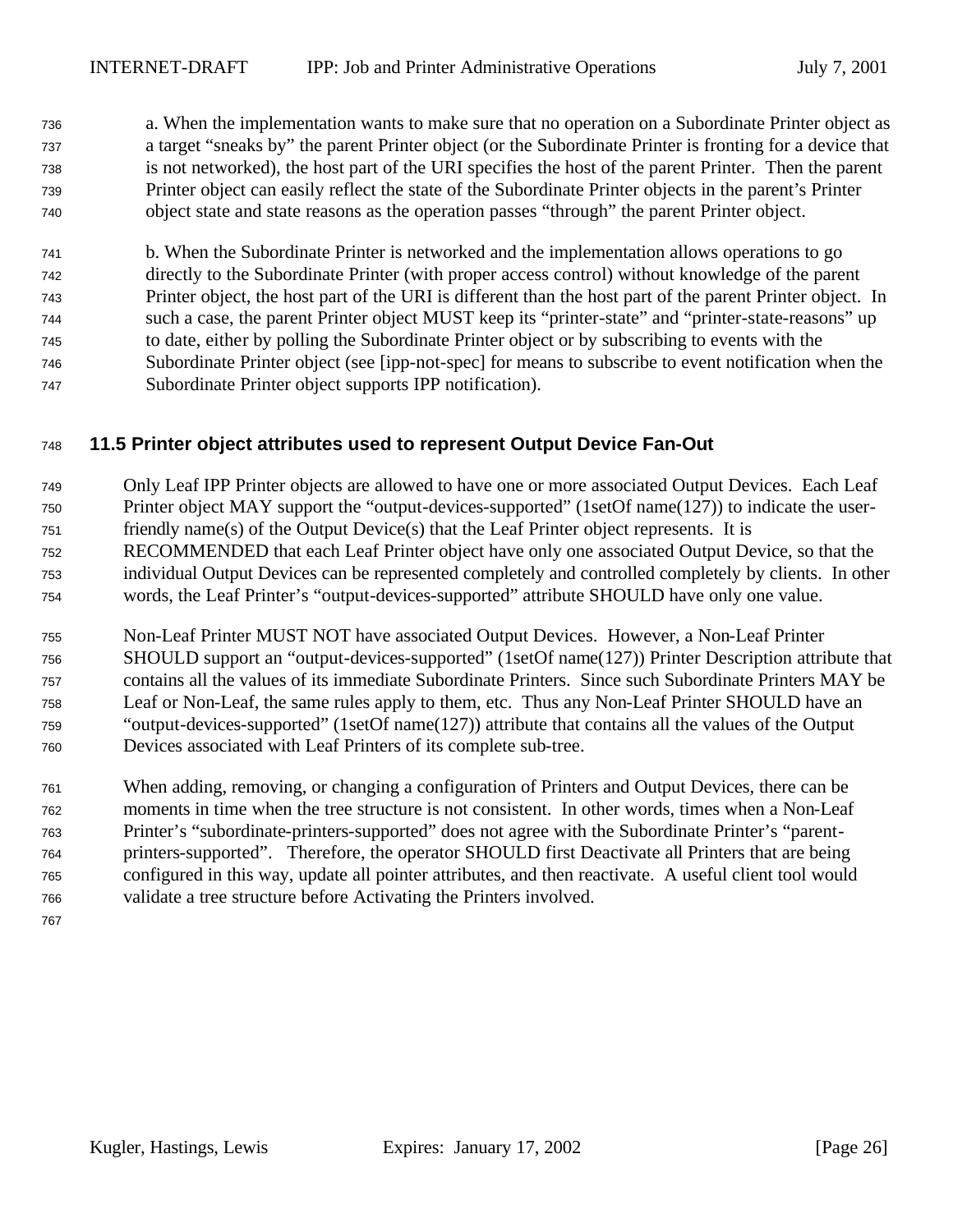#### **11.6 Figures to show all possible configurations**

Figure 1, Figure 2, and Figure 3 are taken from [RFC2911] to show the configurations possible with

 IPP/1.0 and IPP/1.1 where all Printer objects are Leaf Printer objects. The remaining figures show additional configurations that this document defines using Non-Leaf and Leaf Printer objects. Legend

for all figures: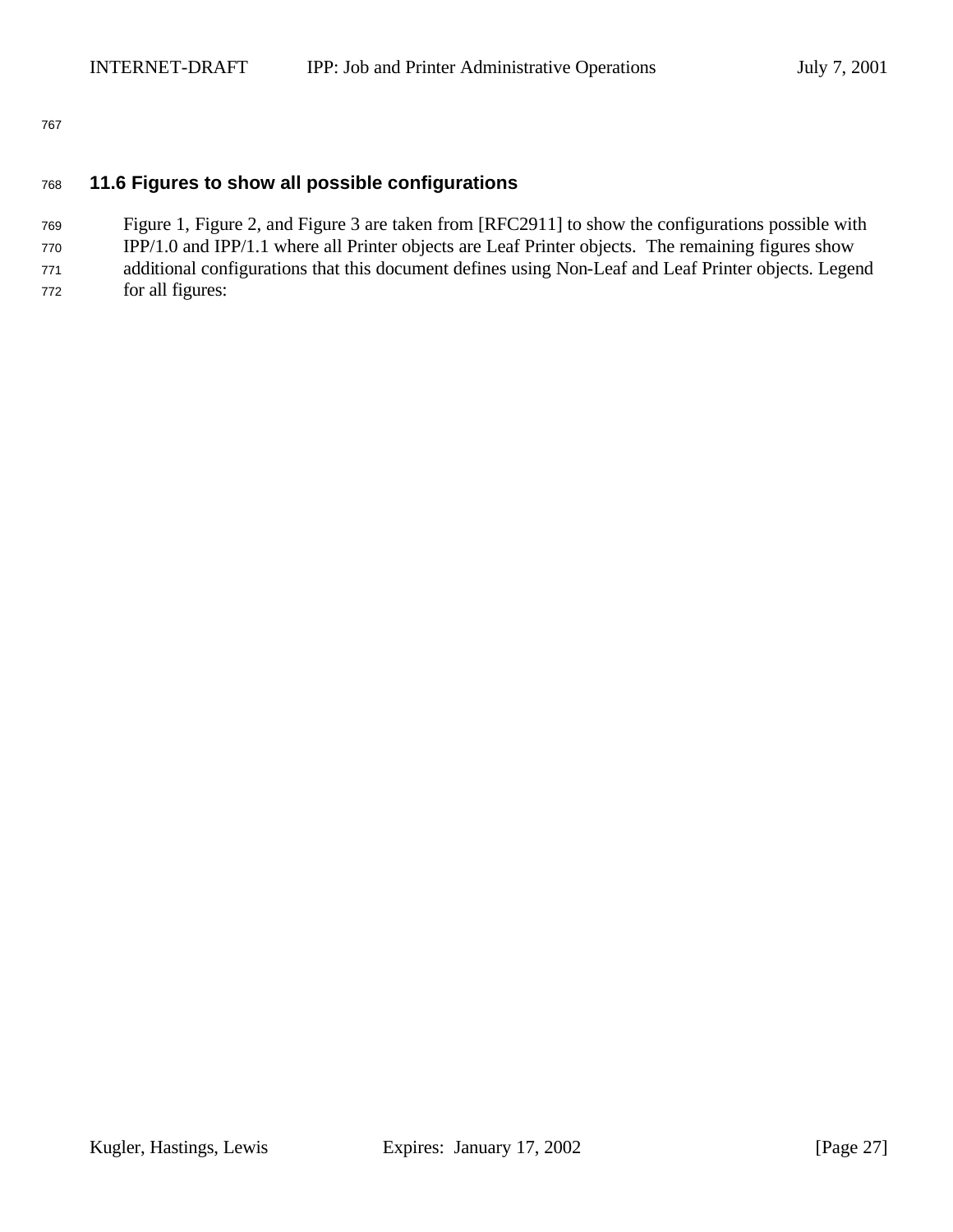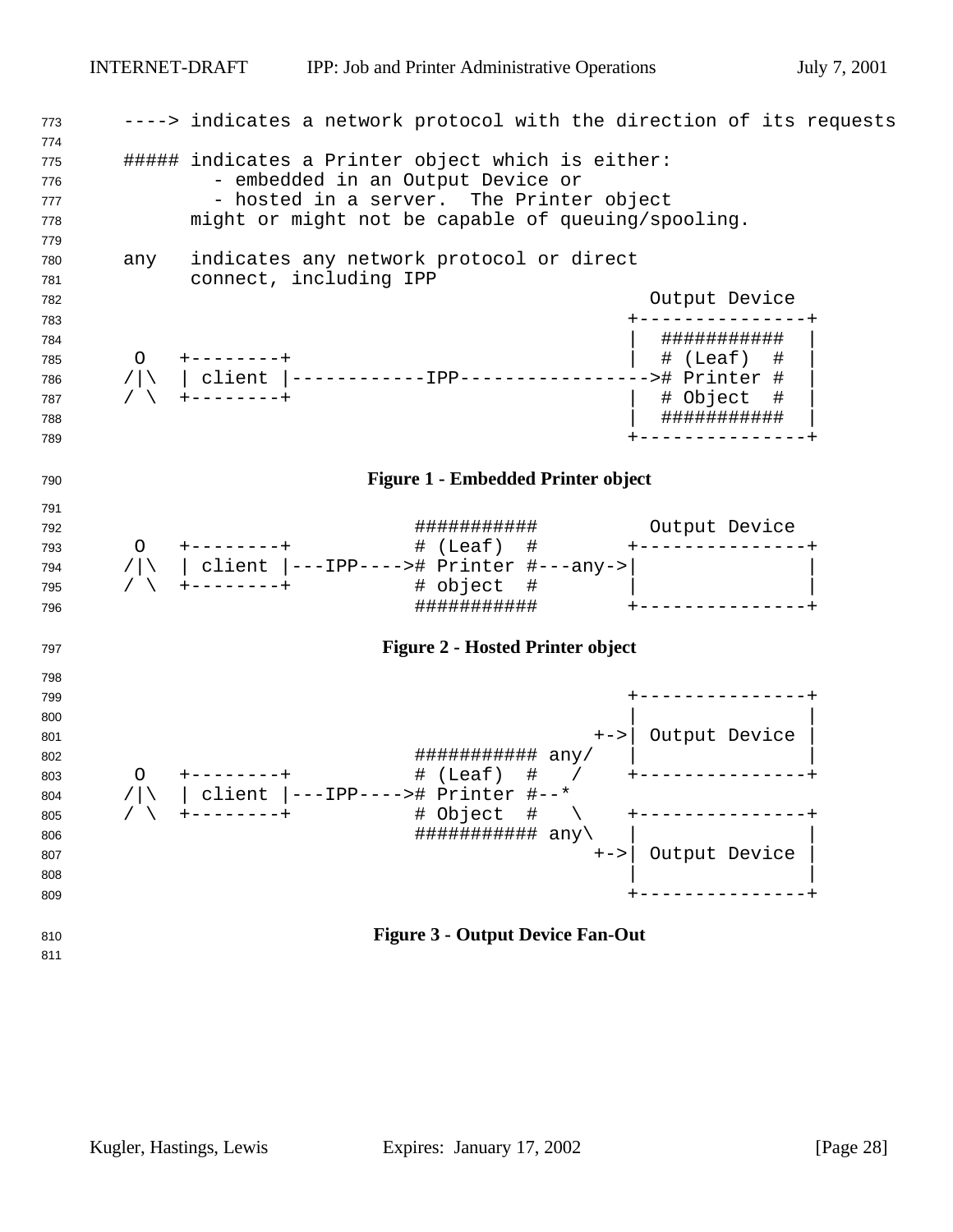########### ########### O +--------+ # Non-Leaf# # subord. # /|\ | client |---IPP----># Printer #---IPP----># Printer # / \ +--------+ # object # # object # ########### ########### The Subordinate Printer can be a Non-Leaf Printer as in Figure 4 to Figure 6, or can be a Leaf Printer as in Figure 1 to Figure 3. **Figure 4 - Chained IPP Printer Objects** +------IPP--------------------->########### / +---># subord. # / / # Printer # / ########### any # object # O +--------+ # Non-Leaf# / ########### /|\ | client |---IPP----># Printer #--\* 827 / \ +--------+ \ ########### any ###########  $829 \hspace{2.5cm} 129$   $\hspace{2.5cm} 129$   $\hspace{2.5cm} 129$   $\hspace{2.5cm} 129$   $\hspace{2.5cm} 129$  \ +---># Printer # +------IPP---------------------># object # ########### The Subordinate Printer can be a Non-Leaf Printer as in Figure 4 to Figure 6, or can be a Leaf Printer as in Figure 1 to Figure 3. **Figure 5 - IPP Printer Object Fan-Out** (Non-Leaf) ########### 840 # Non-Leaf # Non-Leaf #  $\mu$  +---># Printer #-+  $\begin{array}{ccccc} 842 & & & & \end{array}$ <br> $\begin{array}{ccccc} 842 & & & \end{array}$   $\begin{array}{ccccc} 4 & & \text{object} & \text{#} & \backslash \\ 843 & & & \end{array}$  IPP ########### \ ########### O +--------+ / +-IPP-># subord. # 845 /|\ | client |--+-----------IPP---------------># Printer #<br>846 / \ +-------+ \ +-IPP-># object # / \ +--------+ \ +-IPP-># object # IPP ########### / ###########  $\qquad \qquad \qquad \backslash$  # Non-Leaf# / +---># Printer #-+ **#** object # ########### (Non-Leaf) The Subordinate Printer can be a Non-Leaf Printer as in Figure 4, Figure 5, or Figure 6, or can be a Leaf Printer as in Figure 1, Figure 2, or Figure 3.

#### **Figure 6 - IPP Printer Object Fan-In**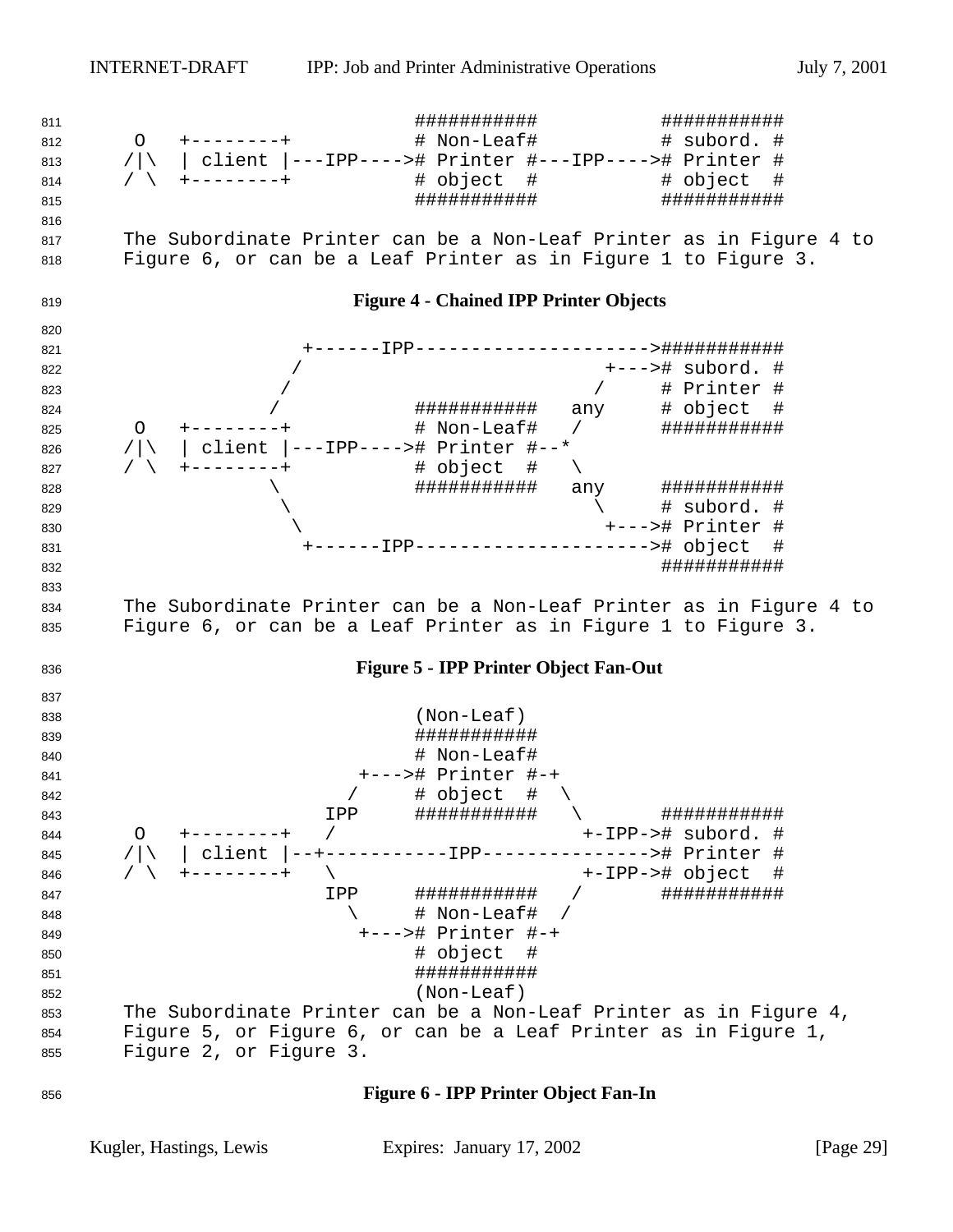#### <sup>857</sup> **11.7 Forwarding requests**

<sup>858</sup> This section describes the forwarding of Job and Printer requests to Subordinate Printer objects.

#### <sup>859</sup> **11.7.1 Forwarding requests that affect Printer objects**

 In Printer Fan-Out, Printer Fan-In, and Chained Printers, the Non-Leaf IPP Printer object MUST NOT forward the operations that affect Printer objects to its Subordinate Printer objects. If a client wants to explicitly target a Subordinate Printer, the client MUST specify the URI of the Subordinate Printer. The client can determine the URI of any Subordinate Printers by querying the Printer's "subordinate-printers-supported (1setOf uri) attribute (see section 7.1).

<sup>865</sup> Table 7 lists the operations that affect Printer objects and the forwarding behavior that a Non-Leaf <sup>866</sup> Printer MUST exhibit to its immediate Subordinate Printers. Operations that affect jobs have a different <sup>867</sup> forwarding rule (see section 11.7.2 and Table 8):

| <b>Printer Operation</b>    | Non-Leaf Printer action                             |
|-----------------------------|-----------------------------------------------------|
| <b>Printer Operations:</b>  |                                                     |
| Enable-Printer              | MUST NOT forward to any of its Subordinate Printers |
| Disable-Printer             | MUST NOT forward to any of its Subordinate Printers |
| Hold-New-Jobs               | MUST NOT forward to any of its Subordinate Printers |
| Release-Held-New-Jobs       | MUST NOT forward to any of its Subordinate Printers |
| Deactivate-Printer          | MUST NOT forward to any of its Subordinate Printers |
| Activate-Printer            | MUST NOT forward to any of its Subordinate Printers |
| <b>Restart-Printer</b>      | MUST NOT forward to any of its Subordinate Printers |
| Shutdown-Printer            | MUST NOT forward to any of its Subordinate Printers |
| Startup-Printer             | MUST NOT forward to any of its Subordinate Printers |
| IPP/1.1 Printer Operations: | See [RFC2911]                                       |
| Get-Printer-Attributes      | MUST NOT forward to any of its Subordinate Printers |
| Pause-Printer               | MUST NOT forward to any of its Subordinate Printers |
| <b>Resume-Printer</b>       | MUST NOT forward to any of its Subordinate Printers |
| Set operations:             | See [ipp-set-ops]                                   |
| Set-Printer-Attributes      | MUST NOT forward to any of its Subordinate Printers |

#### <sup>868</sup> **Table 7 - Forwarding operations that affect Printer objects**

869

### <sup>870</sup> **11.7.2 Forwarding requests that affect Jobs**

 Unlike Printer Operations that only affect Printer objects (see section 11.7.1), a Non-Leaf Printer object MUST forward operations that directly affect jobs to the appropriate Job object(s) in one or more of its immediate Subordinate Printer objects. Forwarding is REQUIRED since the purpose of such a Job operation is to affect the indicated job which itself may have been forwarded. Such forwarding MAY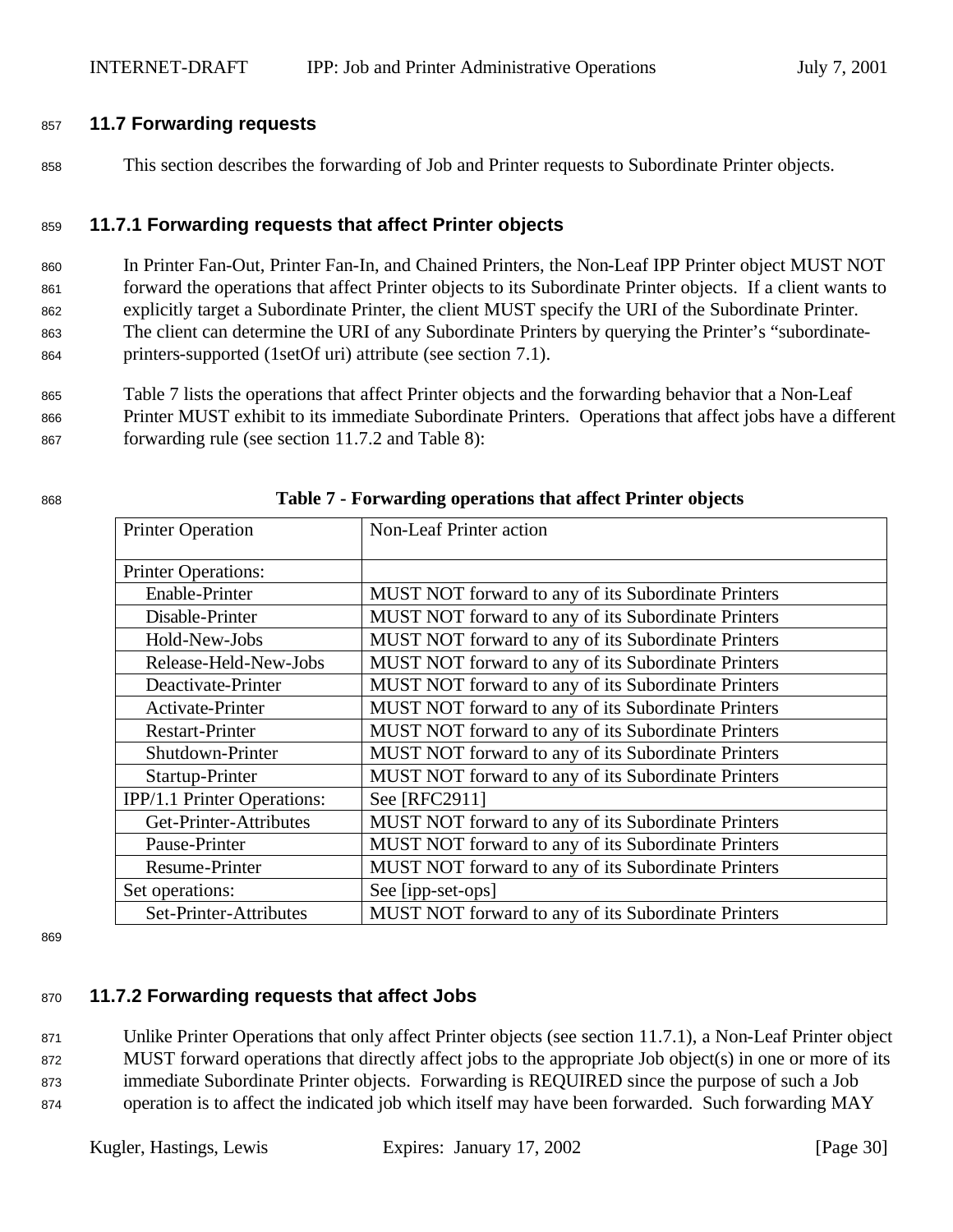be immediate or queued, depending on the operation and the implementation. For example, a Non-Leaf Printer object MAY queue/spool jobs, feeding a job at a time to its Subordinate Printer(s), or MAY forward jobs immediately to one of its Subordinate Printers. In either case, the Non-Leaf Printer object is forwarding Job Creation operations to one of its Subordinate Printers. Only the time of forwarding of 879 the Job Creation operations depends on whether the policy is to queue/spool jobs in the Non-Leaf Printer or the Subordinate Printer.

 When a Non-Leaf Printer object creates a Job object in its Subordinate Printer, whether that Non-Leaf Printer object keeps a fully formed Job object or just keeps a mapping from the "job-ids" that it assigned to those assigned by its Subordinate Printer object is IMPLEMENTATION-DEPENDENT. In either case, the Non-Leaf Printer MUST be able to accept and carry out future Job operations that specify the "job-id" that the Non-Leaf Printer assigned and returned to the job submitting client.

 Table 8 lists the operations that directly affect jobs and the forwarding behavior that a Non-Leaf Printer MUST exhibit to its Subordinate Printers: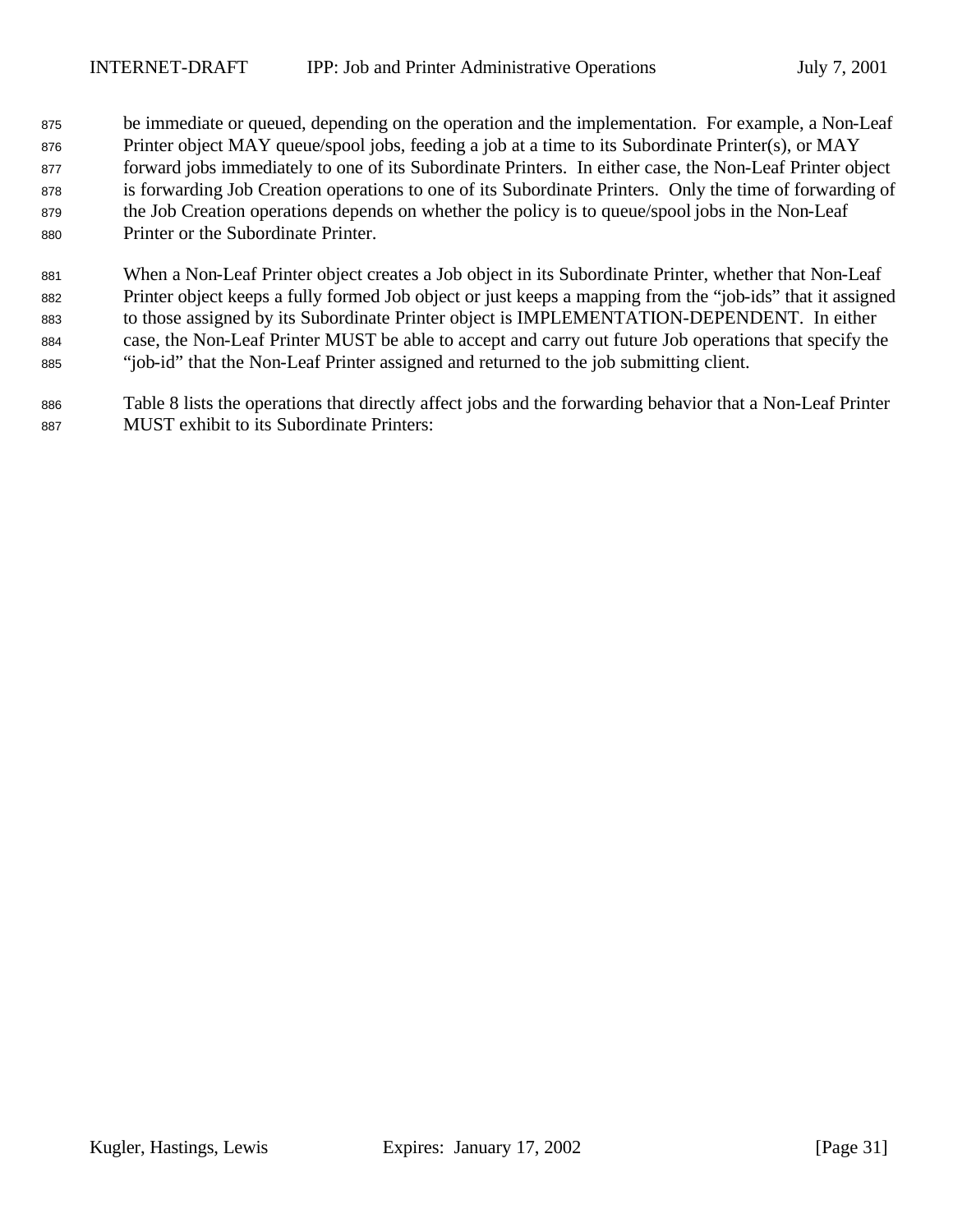| Job operation               | <b>Non-Leaf Printer action</b>                                         |
|-----------------------------|------------------------------------------------------------------------|
| Job operations:             |                                                                        |
| Reprocess-Job               | MUST forward to the appropriate Job in one of its Subordinate Printers |
| Cancel-Current-Job          | <b>MUST NOT forward</b>                                                |
| Resume-Job                  | MUST forward to the appropriate Job in one of its Subordinate Printers |
| Promote-Job                 | MUST forward to the appropriate Job in one of its Subordinate Printers |
| IPP/1.1 Printer Operations: |                                                                        |
| Print-Job                   | MUST forward immediately or queue to the appropriate Subordinate       |
|                             | Printer                                                                |
| Print-URI                   | MUST forward immediately or queue to the appropriate Subordinate       |
|                             | Printer                                                                |
| Validate-Job                | MUST forward to the appropriate Subordinate Printer                    |
| Create-Job                  | MUST forward immediately or queue to the appropriate Subordinate       |
|                             | Printer                                                                |
| Get-Jobs                    | MUST forward to all its Subordinate Printers                           |
| Purge-Jobs                  | MUST forward to all its Subordinate Printers                           |
| IPP/1.1 Job operations:     |                                                                        |
| Send-Document               | MUST forward immediately or queue to the appropriate Job in one of     |
|                             | its Subordinate Printers                                               |
| Send-URI                    | MUST forward immediately or queue to the appropriate Job in one of     |
|                             | its Subordinate Printers                                               |
| Cancel-Job                  | MUST forward to the appropriate Job in one of its Subordinate Printers |
| Get-Job-Attributes          | MUST forward to the appropriate Job in one of its Subordinate          |
|                             | Printers, if the Non-Leaf Printer doesn't know the complete status of  |
|                             | the Job object                                                         |
| Hold-Job                    | MUST forward to the appropriate Job in one of its Subordinate Printers |
| Release-Job                 | MUST forward to the appropriate Job in one of its Subordinate Printers |
| Restart-Job                 | MUST forward to the appropriate Job in one of its Subordinate Printers |
| <b>IPP</b> Set operations:  | See [ipp-set-ops]                                                      |
| Set-Job-Attributes          | MUST forward to the appropriate Job in one of its Subordinate Printers |

<sup>888</sup> **Table 8 - Forwarding operations that affect Jobs objects**

889

 When a Printer receives a request that REQUIRES forwarding, it does so on a "best efforts basis", and returns a response to its client without waiting for responses from any of its Subordinate Printers. Such forwarded requests could fail. In order for a client to become aware of such a condition, a new 'job- forwarded-operation-failed' Job event is defined, which a client can subscribe to (see section 10 and [ipp-ntfy]).

### <sup>895</sup> **11.8 Additional attributes to help with fan-out**

<sup>896</sup> The following Job Description attributes are defined to help represent Job relationships for Fan-Out and <sup>897</sup> forwarding of jobs: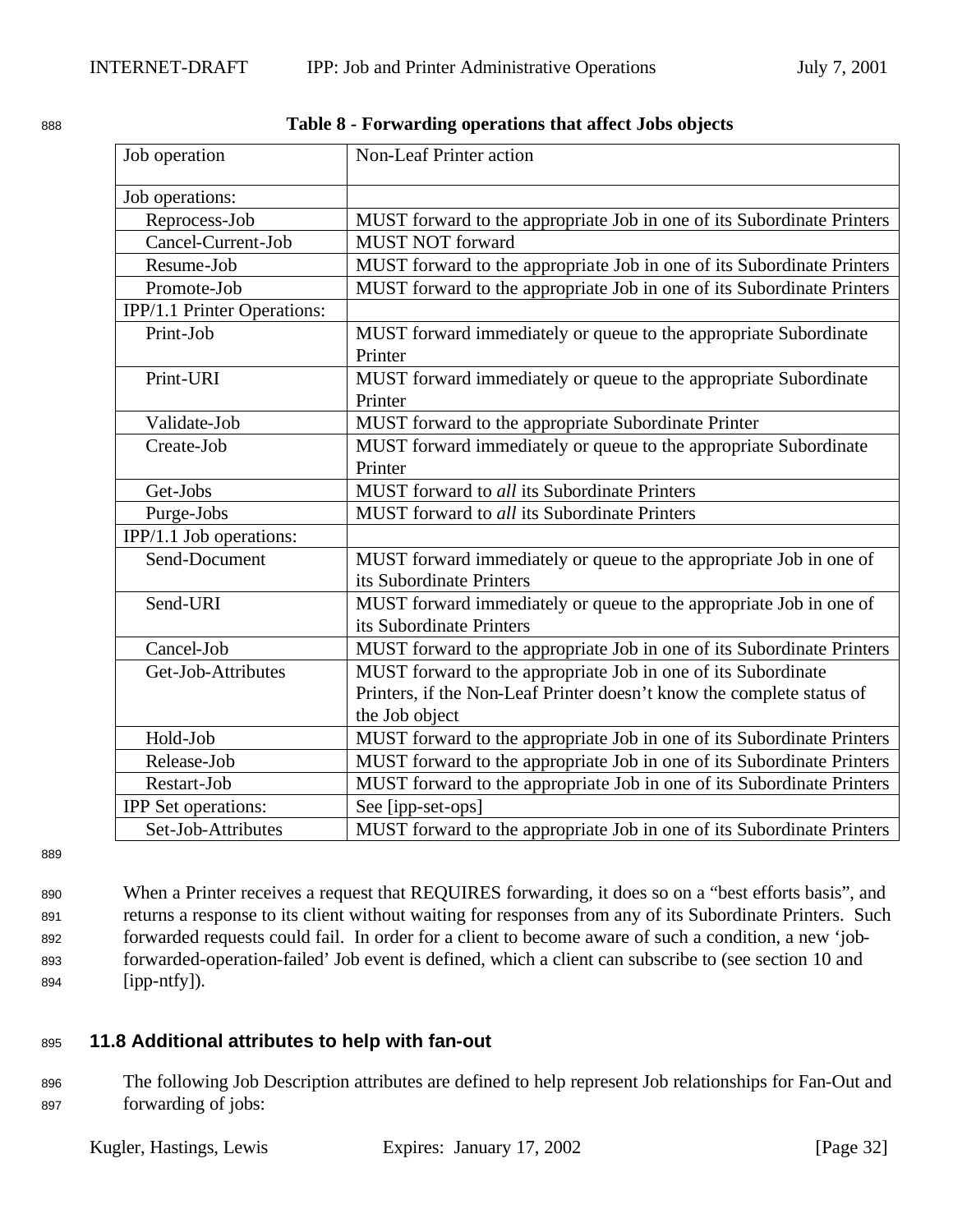#### **11.8.1 output-device-assigned (name(127)) Job Description attribute - from [RFC2911]**

 This attribute identifies the Output Device to which the Printer object has assigned this job. If an Output Device implements an embedded Printer object, the Printer object NEED NOT set this attribute. If a print server implements a Printer object, the value MAY be empty (zero-length string) or not returned until the Printer object assigns an Output Device to the job. This attribute is particularly useful when a single Printer object supports multiple devices (so called "Device Fan-Out").

#### **11.8.2 original-requesting-user-name (name(MAX)) operation attribute**

 The operation attribute containing the user name of the original user, i.e., corresponds to the "requesting-user-name" operation attribute that the original client supplied to the first Printer object. The IPP/1.1 "requesting-user-name" operation attribute (see [RFC2911]) is updated by each client to be itself on each hop, i.e., the "requesting-user-name" is the client forwarding the request, not the original client. The "job-originating-user-name" Job Description attribute remains as the authenticated original user, not the parent Printer's authenticated host, and is forwarded by each client without changing the value.

## **12 Conformance Requirements**

 The Job and Printer Administrative operations defined in this document are OPTIONAL operations. However, some operations MUST be implemented if others are implemented as shown in Table 9.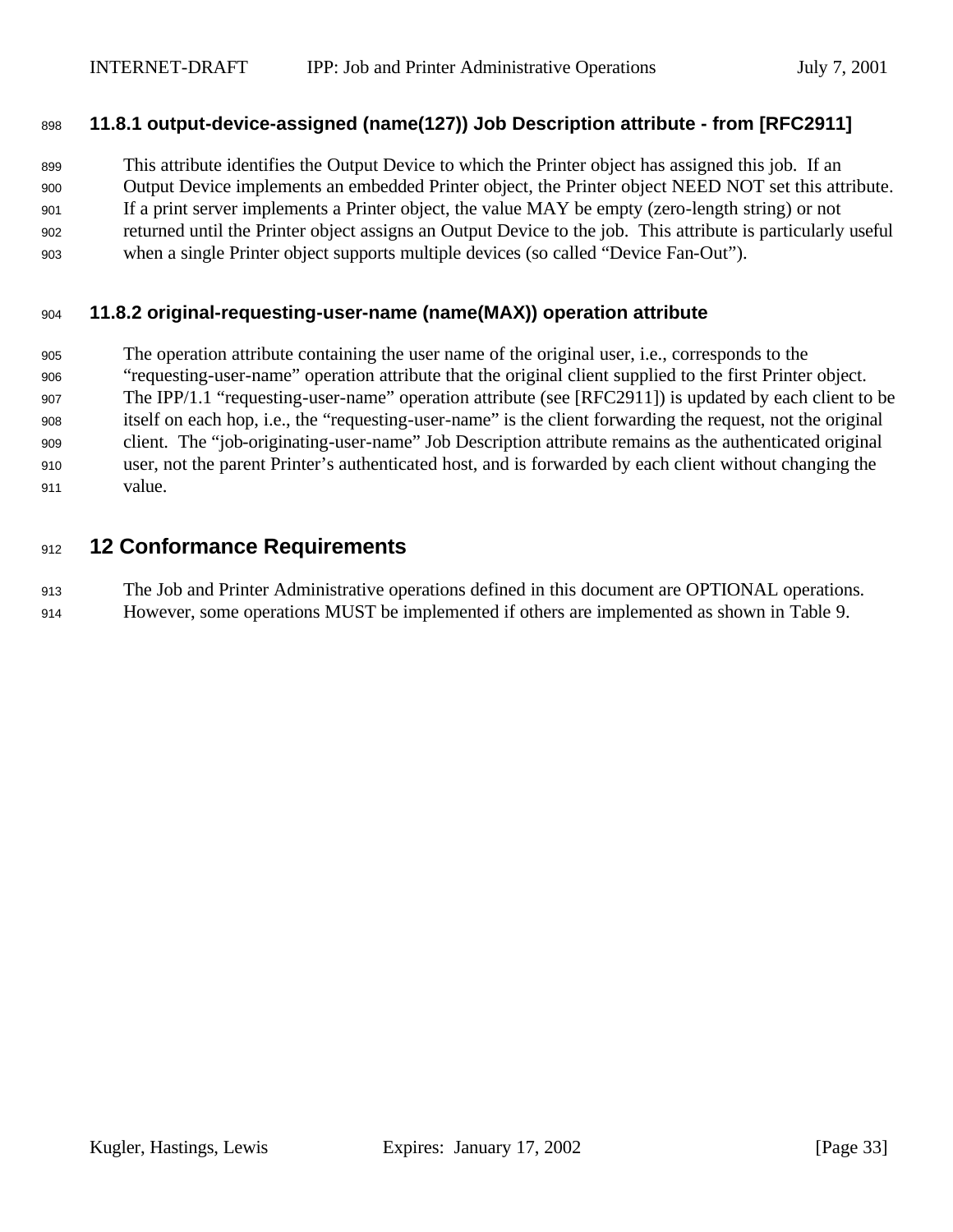| <b>Operations REQUIRED</b>         | If any of these operations are supported:      |
|------------------------------------|------------------------------------------------|
| <b>Enable-Printer</b>              | Disable-Printer                                |
| Disable-Printer                    | Enable-Printer                                 |
| Pause-Printer                      | <b>Resume-Printer</b>                          |
| <b>Resume-Printer</b>              | Pause-Printer, Pause-Printer-After-Current-Job |
| Hold-New-Jobs                      | Release-Held-New-Jobs                          |
| Release-Held-New-Jobs              | Hold-New-Jobs                                  |
| Activate-Printer, Disable-Printer, | Deactivate-Printer                             |
| Pause-Printer-After-Current-Job    |                                                |
| Deactivate-Printer, Enable-        | <b>Activate-Printer</b>                        |
| Printer, Resume-Printer            |                                                |
| <b>Restart-Printer</b>             | none                                           |
| Shutdown-Printer                   | none                                           |
| Startup-Printer                    | none                                           |
| Reprocess-Job                      | none                                           |
| Cancel-Current-Job                 | none                                           |
| Resume-Job                         | Suspend-Current-Job                            |
| Suspend-Current-Job                | Resume-Job                                     |
| Promote-Job                        | none                                           |
| Schedule-Job-After                 | Promote-Job                                    |

| 915 | Table 9 - Conformance Requirement Dependencies for Operations |  |  |
|-----|---------------------------------------------------------------|--|--|
|     |                                                               |  |  |

#### <sup>917</sup> Table 10 and Table 11 list the "printer-state-reasons" and "job-state-reasons" values that are <sup>918</sup> REQUIRED if the indicated operations are supported.

#### <sup>919</sup> **Table 10- Conformance Requirement Dependencies for "printer-state-reasons" Values**

| "printer-state-reasons" values: | Conformance<br>Requirement | If any of the following Printer Operations are<br>supported:              |
|---------------------------------|----------------------------|---------------------------------------------------------------------------|
| 'paused'                        | <b>REQUIRED</b>            | Pause-Printer, Pause-Printer-After-Current-<br>Job, or Deactivate-Printer |
| 'hold-new-jobs'                 | <b>REQUIRED</b>            | Hold-New-Jobs                                                             |
| 'moving-to-paused'              | <b>OPTIONAL</b>            | Pause-Printer, Pause-Printer-After-Current-                               |
|                                 |                            | Job, Deactivate-Printer                                                   |
| 'deactivated'                   | <b>REQUIRED</b>            | Deactivate-Printer                                                        |

920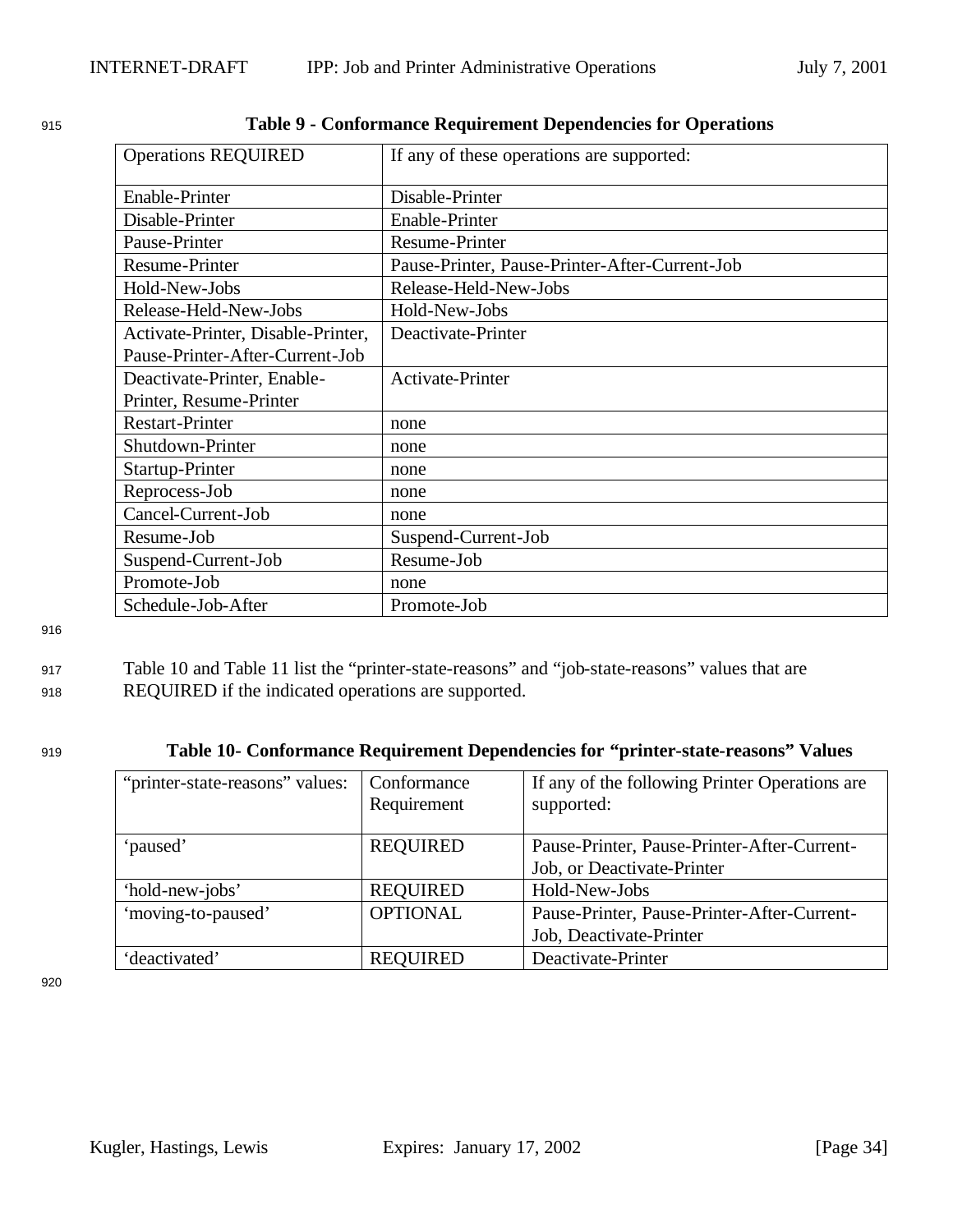| "job-state-reasons" values: | Conformance<br>Requirement | If any of the following Job operations are<br>supported: |
|-----------------------------|----------------------------|----------------------------------------------------------|
| 'iob-suspended'             | <b>REQUIRED</b>            | Suspend-Current-Job                                      |
| 'printer-stopped'           | <b>REQUIRED</b>            | always REQUIRED                                          |

| 921 | Table 11- Conformance Requirement Dependencies for "job-state-reasons" Values |  |  |
|-----|-------------------------------------------------------------------------------|--|--|
|     |                                                                               |  |  |

## **13 IANA Considerations**

## **13.1 This section contains the registration information for IANA to add to the various IPP Registries according to the procedures defined in RFC 2911 [RFC2911] section 6 to cover the definitions in this document. Attribute Registrations**

 The following table lists all the attributes defined in this document. These are to be registered according to the procedures in RFC 2911 [RFC2911] section 6.2.

| 929 | Job Description attributes:                                    | Ref.     | Section: |
|-----|----------------------------------------------------------------|----------|----------|
| 930 | output-device-assigned (name(127))                             | RFC NNNN | 11.8.1   |
| 931 |                                                                |          |          |
| 932 | Printer Description attributes:                                | Ref.     | Section: |
| 933 | subordinate-printers-supported (1setOf uri)                    | RFC NNNN | 7.1      |
| 934 | parent-printers-supported (1setOf uri)                         | RFC NNNN | 7.2      |
| 935 |                                                                |          |          |
| 936 | Operation attributes:                                          | Ref.     | Section: |
| 937 | original-requesting-user-name (name(MAX))                      | RFC NNNN | 11.8.2   |
| 938 |                                                                |          |          |
| 939 | The resulting attribute registrations will be published in the |          |          |
| 940 | ftp://ftp.iana.org/in-notes/iana/assignments/ipp/attributes/   |          |          |

- area.
- 

#### **13.2 Attribute Value Registrations**

This section lists the additional values that are defined in this document for existing attributes.

#### **13.2.1 Additional Keyword Attribute Value Registrations for the "job-state-reasons" attribute**

 The following table the new keyword attribute value defined in this document as an additional type2 keyword value for use with the "job-state-reasons" Job Description attribute. This is to be registered according to the procedures in RFC 2911 [RFC2911] section 6.1.

| 950 | type2 keyword Attribute Values: | Ref.     | Section: |
|-----|---------------------------------|----------|----------|
| 951 | job-suspended                   | RFC NNNN | 9.1      |
|     |                                 |          |          |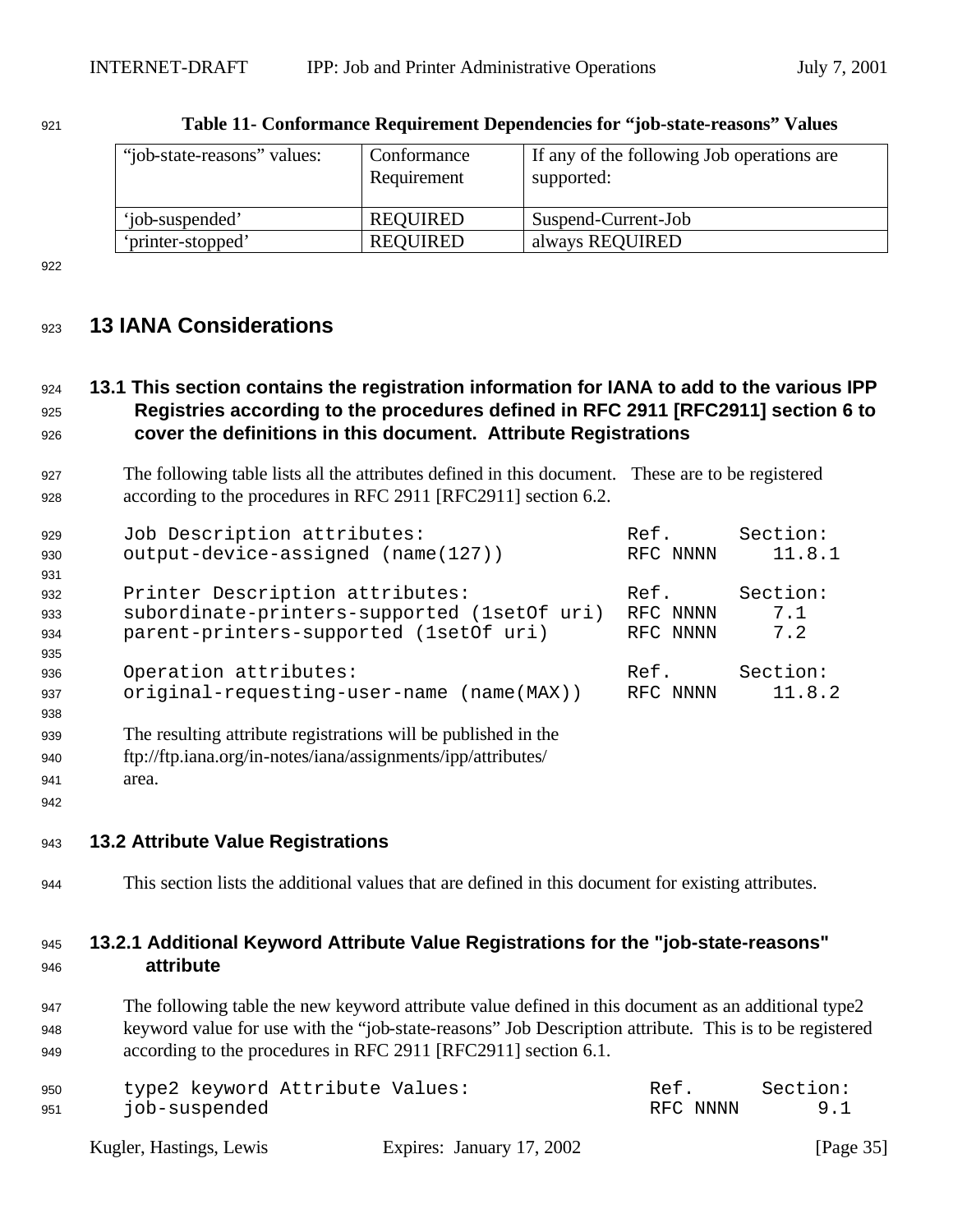| 952 |                                                                                      |
|-----|--------------------------------------------------------------------------------------|
| 953 | The resulting enum attribute value registration will be published in the             |
| 954 | ftp://ftp.iana.org/in-notes/iana/assignments/ipp/attribute-values/job-state-reasons/ |
| 955 | area.                                                                                |

## **13.2.2 Additional Keyword Attribute Value Registrations for the "printer-state-reasons" attribute**

 The following table all the new keyword attribute values defined in this document as additional type2 keyword values for use with the "printer-state-reasons" Printer Description attribute. These are to be registered according to the procedures in RFC 2911 [RFC2911] section 6.1.

| 962 | type2 keyword Attribute Values: | Ref.     | Section: |
|-----|---------------------------------|----------|----------|
| 963 | hold-new-jobs                   | RFC NNNN | 8.1      |
| 964 | deactivated                     | RFC NNNN | 8.2      |

 The resulting enum attribute value registrations will be published in the ftp://ftp.iana.org/in-notes/iana/assignments/ipp/attribute-values/printer-state-reasons/ area.

## **13.3 Additional Enum Attribute Value Registrations for the "operations-supported" Printer Attribute**

 The following table lists all the new enum attribute values defined in this document as additional type2 enum values for use with the "operations-supported" Printer Description attribute. These are to be registered according to the procedures in RFC 2911 [RFC2911] section 6.1.

| 975 | type2 enum Attribute Values:    | Value         | Ref.     | Section: |
|-----|---------------------------------|---------------|----------|----------|
| 976 | Enable-Printer                  | $0 \times 22$ | RFC NNNN |          |
| 977 | Disable-Printer                 | $0 \times 23$ | RFC NNNN |          |
| 978 | Pause-Printer-After-Current-Job | $0 \times 24$ | RFC NNNN |          |
| 979 | Hold-New-Jobs                   | $0 \times 25$ | RFC NNNN |          |
| 980 | Release-Held-New-Jobs           | $0 \times 26$ | RFC NNNN |          |
| 981 | Deactivate-Printer              | $0 \times 27$ | RFC NNNN |          |
| 982 | Activate-Printer                | $0 \times 28$ | RFC NNNN |          |
| 983 | Restart-Printer                 | 0x29          | RFC NNNN |          |
| 984 | Shutdown-Printer                | $0 \times 2A$ | RFC NNNN |          |
| 985 | Startup-Printer                 | $0 \times 2B$ | RFC NNNN |          |
| 986 |                                 |               |          |          |

- The resulting enum attribute value registrations will be published in the
- ftp://ftp.iana.org/in-notes/iana/assignments/ipp/attribute-values/operations-supported/
- area.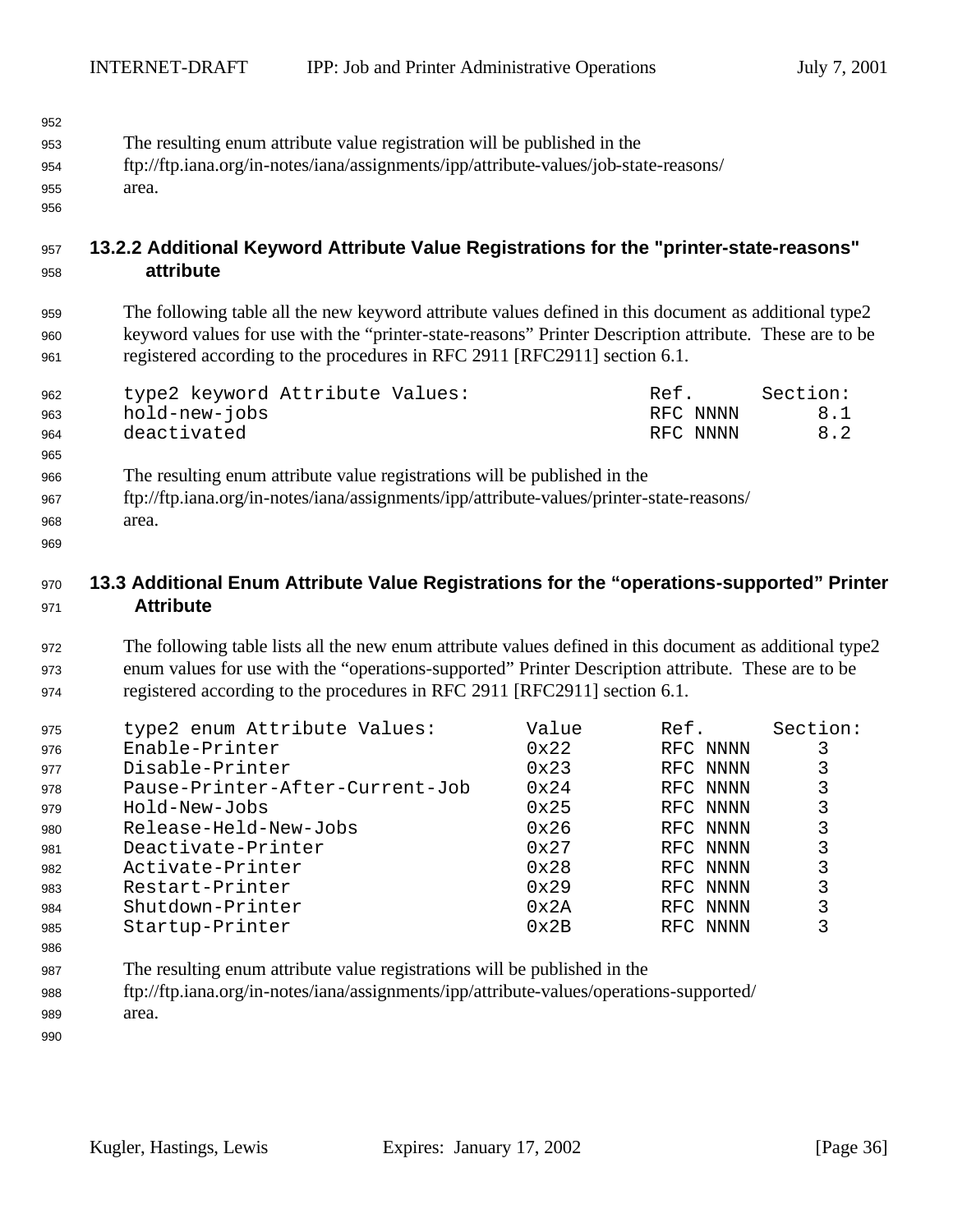#### **13.4 Additional keyword Attribute Value Registrations for the "notify-events" Subscription Template Attribute**

 The following table lists the event keyword defined in this document as an additional type2 keyword value for use with the "notify-events" Subscription Template attribute, i.e., the "notify-events", "notify- events-default", and "notify-events-supported" attributes. This is to be registered according to the procedures in RFC 2911 [RFC2911] section 6.1 and [ipp-ntfy] section 13.6.

| 997 | type2 keyword Attribute Value: | Ref.     | Section: |
|-----|--------------------------------|----------|----------|
| 998 | job-forwarded-operation-failed | RFC NNNN | 10       |

- The resulting status code registration will be published in the
- ftp://ftp.iana.org/in-notes/iana/assignments/ipp/attribute-values/notify-events/ area.
- 

### **13.5 Operation Registrations**

 The following table lists all of the operations defined in this document. These are to be registered according to the procedures in RFC 2911 [RFC2911] section 6.4.

| 1007 | Operations:                               | Ref.     | Section: |
|------|-------------------------------------------|----------|----------|
| 1008 | Enable-Printer Operation                  | RFC NNNN | 3.1.2    |
| 1009 | Disable-Printer Operation                 | RFC NNNN | 3.1.1    |
| 1010 | Pause-Printer-After-Current-Job Operation | RFC NNNN | 3.2.1    |
| 1011 | Hold-New-Jobs Operation                   | RFC NNNN | 3.3.1    |
| 1012 | Release-Held-New-Jobs Operation           | RFC NNNN | 3.3.2    |
| 1013 | Deactivate-Printer Operation              | RFC NNNN | 3.4.1    |
| 1014 | Activate-Printer Operation                | RFC NNNN | 3.4.2    |
| 1015 | Restart-Printer Operation                 | RFC NNNN | 3.5.1    |
| 1016 | Shutdown-Printer Operation                | RFC NNNN | 3.5.2    |
| 1017 | Startup-Printer Operation                 | RFC NNNN | 3.5.3    |

- The resulting enum attribute value registrations will be published in the ftp://ftp.iana.org/in-notes/iana/assignments/ipp/attribute-values/operations/
- area.
- 

### **13.6 Status code Registrations**

 The following table lists the status code defined in this document. This is to be registered according to the procedures in RFC 2911 [RFC2911] section 6.6.

| 1026 | Status codes:                                                   | Ref.     | Section: |
|------|-----------------------------------------------------------------|----------|----------|
| 1027 | server-error-printer-is-deactivated                             | RFC NNNN | 5.1      |
| 1028 |                                                                 |          |          |
| 1029 | The resulting status code registration will be published in the |          |          |
| 1030 | ftp://ftp.iana.org/in-notes/iana/assignments/ipp/status-codes/  |          |          |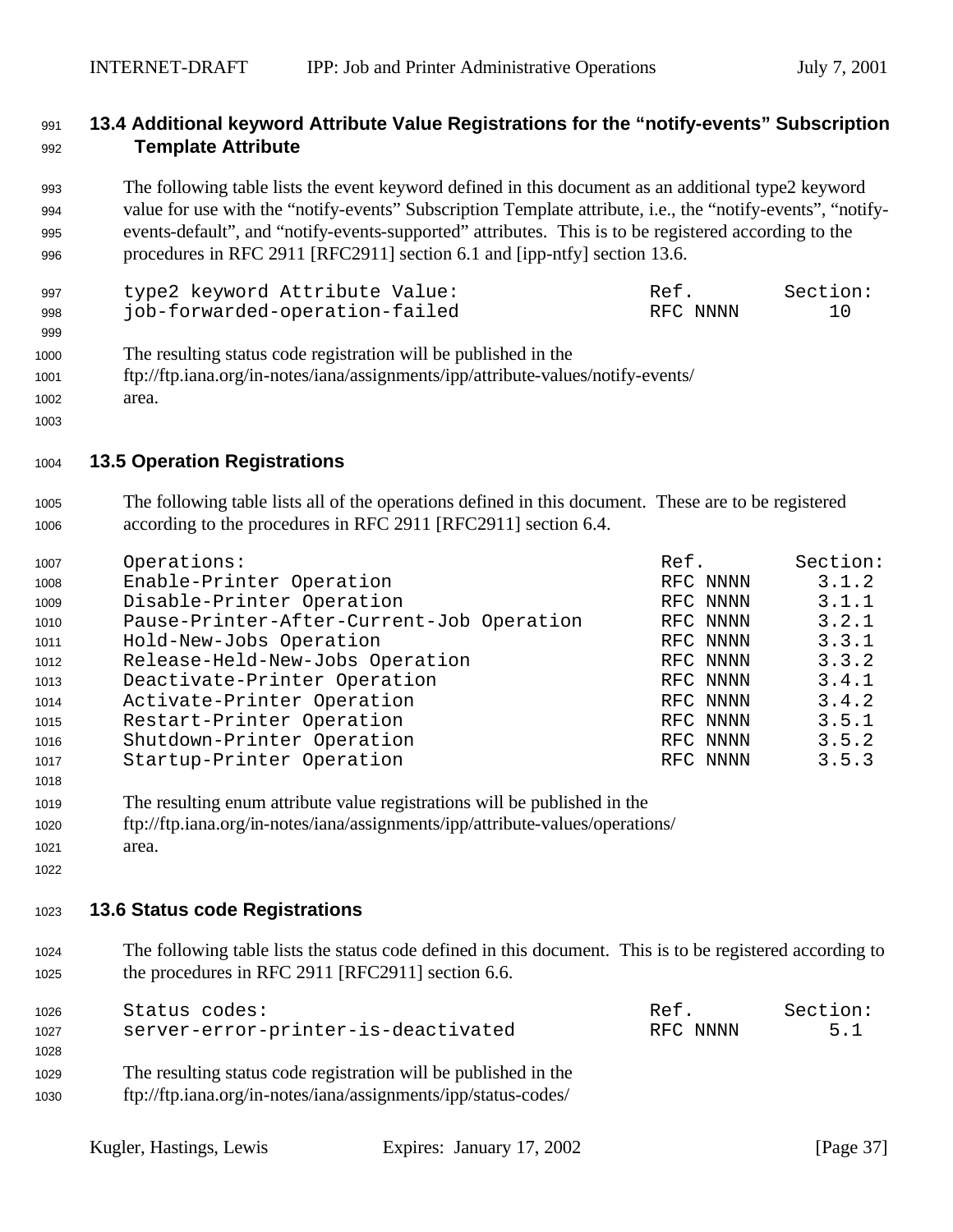area.

## **14 Internationalization Considerations**

This document has the same localization considerations as the [RFC2911].

## **15 Security Considerations**

 The IPP Model and Semantics document [RFC2911] discusses high level security requirements (Client Authentication, Server Authentication and Operation Privacy). Client Authentication is the mechanism by which the client proves its identity to the server in a secure manner. Server Authentication is the mechanism by which the server proves its identity to the client in a secure manner. Operation Privacy is defined as a mechanism for protecting operations from eavesdropping.

## **16 Author's Addresses**

| 1042 | Carl Kugler                           |
|------|---------------------------------------|
| 1043 | <b>IBM</b>                            |
| 1044 | <b>Boulder CO</b>                     |
| 1045 |                                       |
| 1046 | Phone: (303) 924-5060                 |
| 1047 | FAX:                                  |
| 1048 | e-mail: kugler@us.ibm.com             |
| 1049 |                                       |
| 1050 | <b>Tom Hastings</b>                   |
| 1051 | <b>Xerox Corporation</b>              |
| 1052 | 737 Hawaii St. ESAE 231               |
| 1053 | El Segundo, CA 90245                  |
| 1054 |                                       |
| 1055 | Phone: 310-333-6413                   |
| 1056 | Fax: 310-333-5514                     |
| 1057 | e-mail: hastings@cp10.es.xerox.com    |
| 1058 |                                       |
| 1059 | Harry Lewis                           |
| 1060 | <b>IBM</b>                            |
| 1061 | <b>Boulder CO</b>                     |
| 1062 |                                       |
| 1063 | Phone: (303) 924-5337                 |
| 1064 | FAX:                                  |
| 1065 | e-mail: harryl@us.ibm.com             |
| 1066 |                                       |
| 1067 | IPP Web Page: http://www.pwg.org/ipp/ |
| 1068 | IPP Mailing List: ipp@pwg.org         |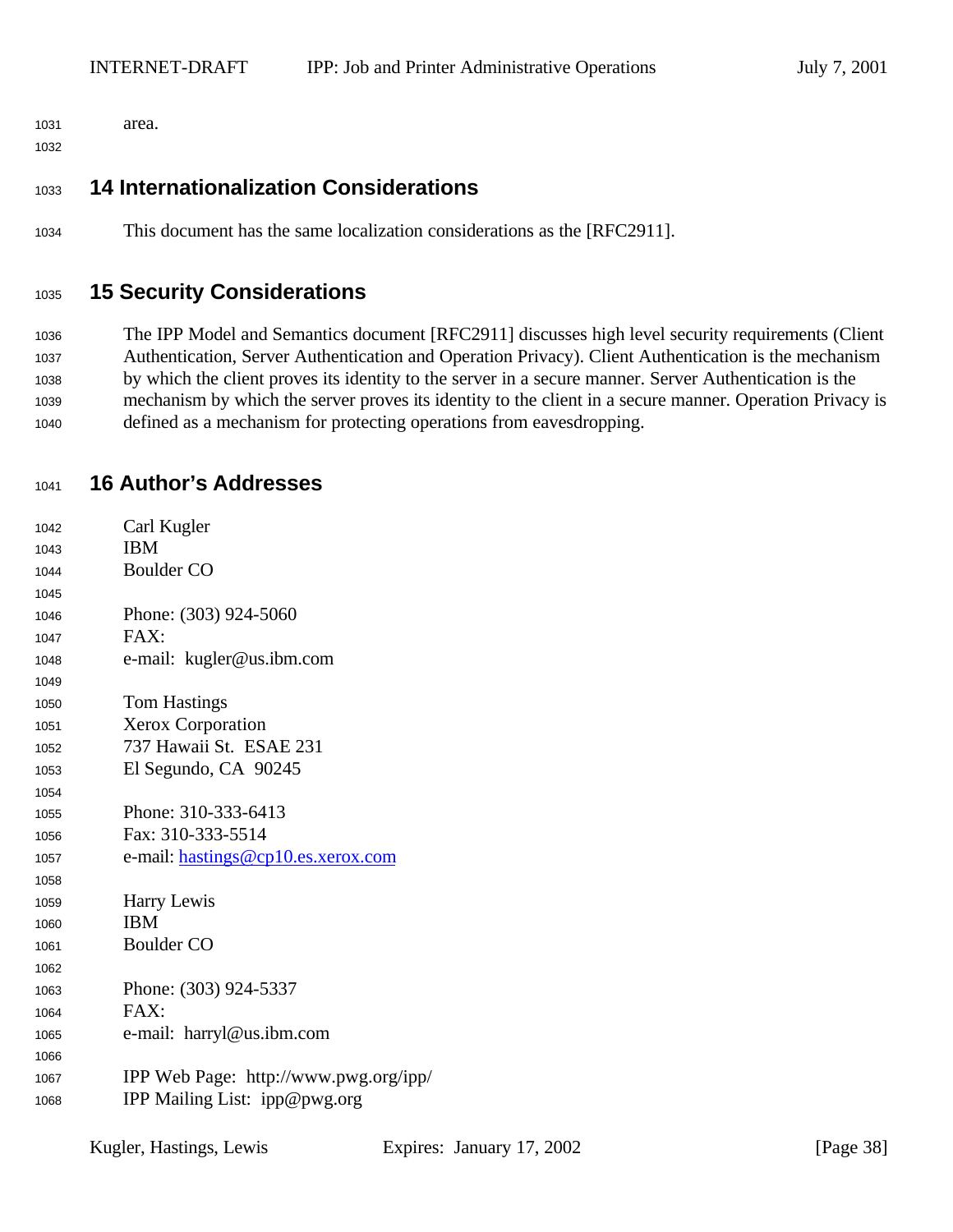| 1009 |                                                                                                     |
|------|-----------------------------------------------------------------------------------------------------|
| 1070 | To subscribe to the ipp mailing list, send the following email:                                     |
| 1071 | 1) send it to majordomo@pwg.org                                                                     |
| 1072 | 2) leave the subject line blank                                                                     |
| 1073 | 3) put the following two lines in the message body:                                                 |
| 1074 | subscribe ipp                                                                                       |
| 1075 | end                                                                                                 |
| 1076 |                                                                                                     |
| 1077 | Implementers of this specification document are encouraged to join the IPP Mailing List in order to |
|      |                                                                                                     |

 participate in any discussions of clarification issues and review of registration proposals for additional attributes and values. In order to reduce spam the mailing list rejects mail from non-subscribers, so you must subscribe to the mailing list in order to send a question or comment to the mailing list.

## **17 References**

 [ipp-iig] Hastings, T., Manros, C., "Internet Printing Protocol/1.1: draft-ietf-ipp-implementers-guide-v11- 03.txt, work in progress, July 17, 2001. [ipp-ntfy] Isaacson, S., Martin, J., deBry, R., Hastings, T., Shepherd, M., Bergman, R., "Internet Printing Protocol/1.1: IPP Event Notification Specification", <draft-ietf-ipp-not-spec-07.txt>, July 17, 2001. [ipp-ops-admin-req] Hastings, T., "Internet Printing Protocol (IPP): Requirements for Job, Printer, and Device Administrative Operations", <draft-ietf-ipp-ops-admin-req-01.txt>, work in progress, July 17, 2001. [RFC2566] R. deBry, T. Hastings, R. Herriot, S. Isaacson, P. Powell, "Internet Printing Protocol/1.0: Model and Semantics", RFC 2566, April 1999. [RFC2910] Herriot, R., Butler, S., Moore, P., Tuner, R., "Internet Printing Protocol/1.1: Encoding and Transport", RFC 2910, September 2000. 1097 [RFC2911] R. deBry, T. Hastings, R. Herriot, S. Isaacson, P. Powell, "Internet Printing Protocol/1.0: Model and Semantics", RFC 2911, September 2000. Change History of this document is available at: ftp://ftp.pwg.org/pub/pwg/ipp/new\_OPS/ipp-ops-set2-change-history.txt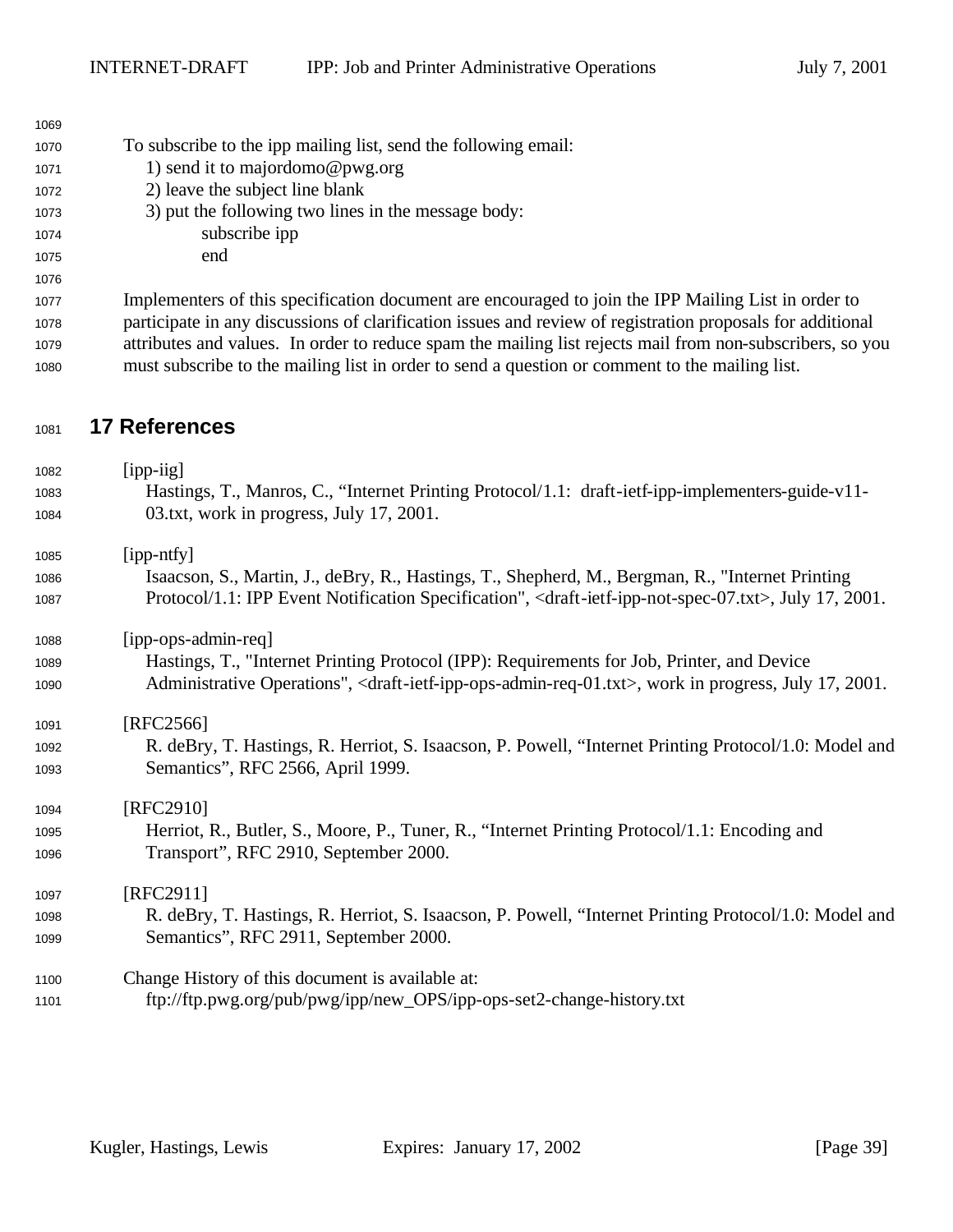## **18 Summary of Base IPP Documents**

The base set of IPP documents includes:

- Design Goals for an Internet Printing Protocol [RFC2567]
- Rationale for the Structure and Model and Protocol for the Internet Printing Protocol [RFC2568]
- Internet Printing Protocol/1.1: Model and Semantics [RFC2911]
- Internet Printing Protocol/1.1: Encoding and Transport [RFC2910]
- Internet Printing Protocol/1.1: Implementer's Guide [ipp-iig]
- Mapping between LPD and IPP Protocols [RFC2569]
- Internet Printing Protocol (IPP): IPP Event Notifications and Subscriptions [ipp-ntfy]
- The "Design Goals for an Internet Printing Protocol" document takes a broad look at distributed printing functionality, and it enumerates real-life scenarios that help to clarify the features that need to be included in a printing protocol for the Internet. It identifies requirements for three types of users: end users, operators, and administrators. It calls out a subset of end user requirements that are satisfied in IPP/1.0. A few OPTIONAL operator operations have been added to IPP/1.1.
- The "Rationale for the Structure and Model and Protocol for the Internet Printing Protocol" document describes IPP from a high level view, defines a roadmap for the various documents that form the suite of IPP specification documents, and gives background and rationale for the IETF working group's major decisions.
- The "Internet Printing Protocol/1.1: Model and Semantics" document describes a simplified model with abstract objects, their attributes, and their operations that are independent of encoding and transport. It introduces a Printer and a Job object. The Job object optionally supports multiple documents per Job. It also addresses security, internationalization, and directory issues.
- The "Internet Printing Protocol/1.1: Encoding and Transport" document is a formal mapping of the abstract operations and attributes defined in the model document onto HTTP/1.1 [RFC2616]. It defines the encoding rules for a new Internet MIME media type called "application/ipp". This document also defines the rules for transporting over HTTP a message body whose Content-Type is "application/ipp". This document defines the 'ippget' scheme for identifying IPP printers and jobs.
- The "Internet Printing Protocol/1.1: Implementer's Guide" document gives insight and advice to implementers of IPP clients and IPP objects. It is intended to help them understand IPP/1.1 and some of the considerations that may assist them in the design of their client and/or IPP object implementations. For example, a typical order of processing requests is given, including error checking. Motivation for some of the specification decisions is also included.
- The "Mapping between LPD and IPP Protocols" document gives some advice to implementers of
- gateways between IPP and LPD (Line Printer Daemon) implementations.
- The "IPP Event Notifications and Subscriptions" document defines an extension to IPP/1.0 [RFC2566, RFC2565] and IPP/1.1 [RFC2911, RFC2910]. This extension allows a client to subscribe to printing related Events and defines the semantics for delivering asynchronous *Event Notifications* to the